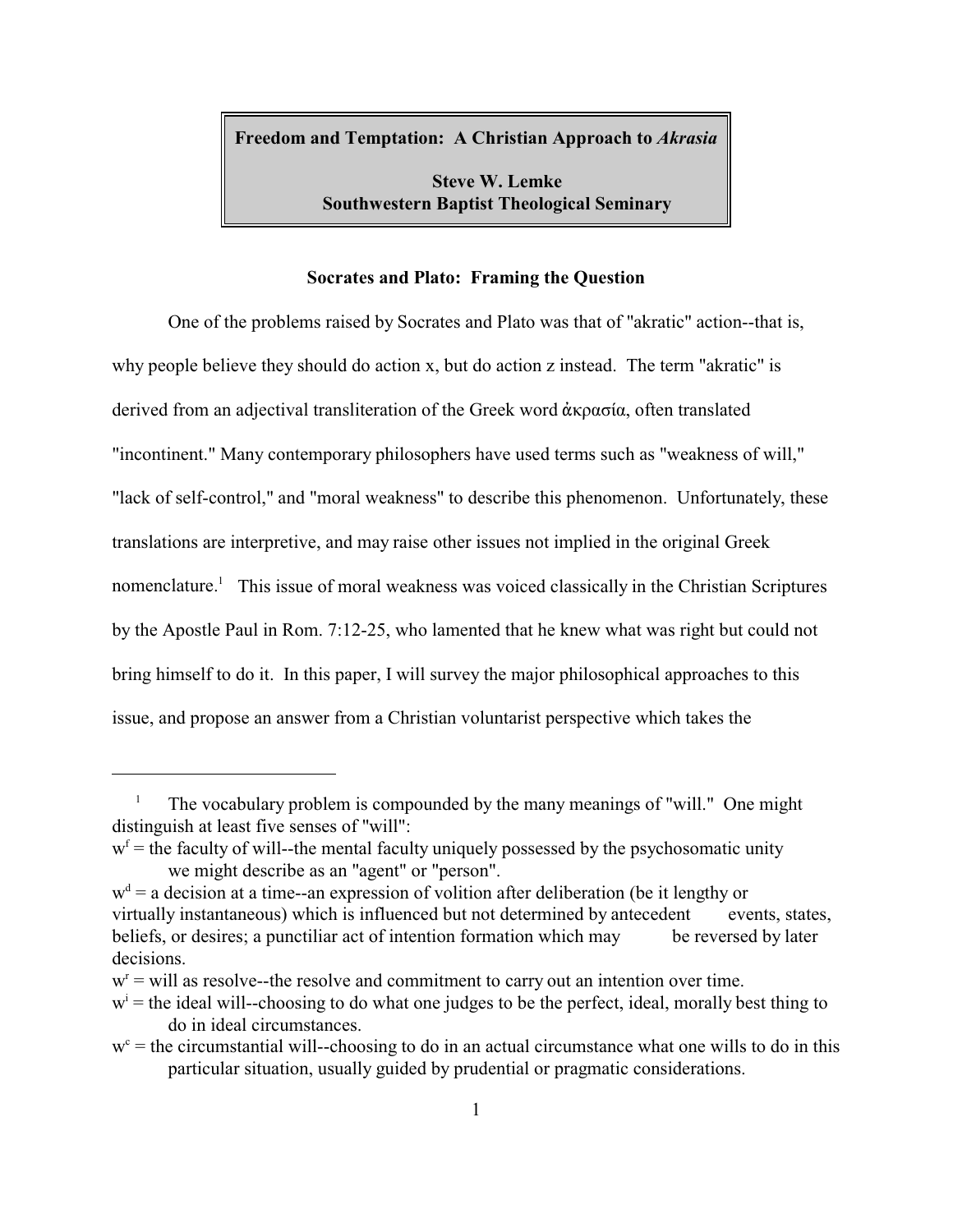Augustinian view of the will very seriously. 2

For Socrates and Plato, akratic action presented something of a dilemma. Their rationalist paradigm assumed that given the right information, people will do the rational thing. But in akratic action, persons appear to act against their best judgment. In his dialogue with Protagoras, Socrates denied that true weakness of will exists, because he believes that no one willingly pursues evil. He also found it an absurd explanation that agents fail to do what they believe is best because they are overcome by passion.<sup>3</sup> Socrates recognizes that this doctrine was contrary to public opinion, but his belief was grounded in a firm conviction of the correctness of psychological hedonism. Socrates cannot conceive of someone intentionally doing what they believe will be painful.<sup>4</sup> His explanation, then, for apparently akratic behavior is ignorance--we are misled by appearances to form the wrong beliefs about the situation. We might see pleasure in the short run in drinking alcohol, for example, but we fail to see its long- term painfulness.<sup>5</sup>

4 "Then, I said, no man voluntarily pursues evil, or that which he thinks to be evil. To prefer evil to good is not in human nature; and when a man in compelled to choose one of two evils, no one will choose the greater when he may have the less." Protagoras, 358-359.

<sup>5</sup>The principal passages in the Socratic dialogues are in Protagoras 352-359, Meno 77-79, and Gorgias 468-469. For this purposes of this paper, the hermeneutical issue of how much of Plato's views are written into Socrates' views will be bracketed. For further discussion of Socrates' denial of akratic behavior, see William Charlton, Weakness of Will (New York: Basil Blackwell, 1988), 13-33; Justin Gosling, Weakness of Will (New York: Routledge, 1990), 7-20; Richard E. Hughen, "Some Arguments in Support of the Socratic Thesis that There Is No Such

<sup>&</sup>lt;sup>2</sup>In particular, Augustine's views as are voiced in books 1 and 2 of  $\overline{On}$  Free Choice of the Will.

<sup>&</sup>lt;sup>3</sup>Socrates argues, "... then the argument is absurd which affirms that a man often does evil knowingly, when he might abstain, because he is seduced and overpowered by pleasure; or again, when you say that a man knowingly refuses to do what is good because he is overcome at the moment by pleasure." Protagoras, 355-256. All quotations from Socrates and Plato are from the translation by B. Jowett, ed., The Dialogues of Plato (New York: Random House, 1937).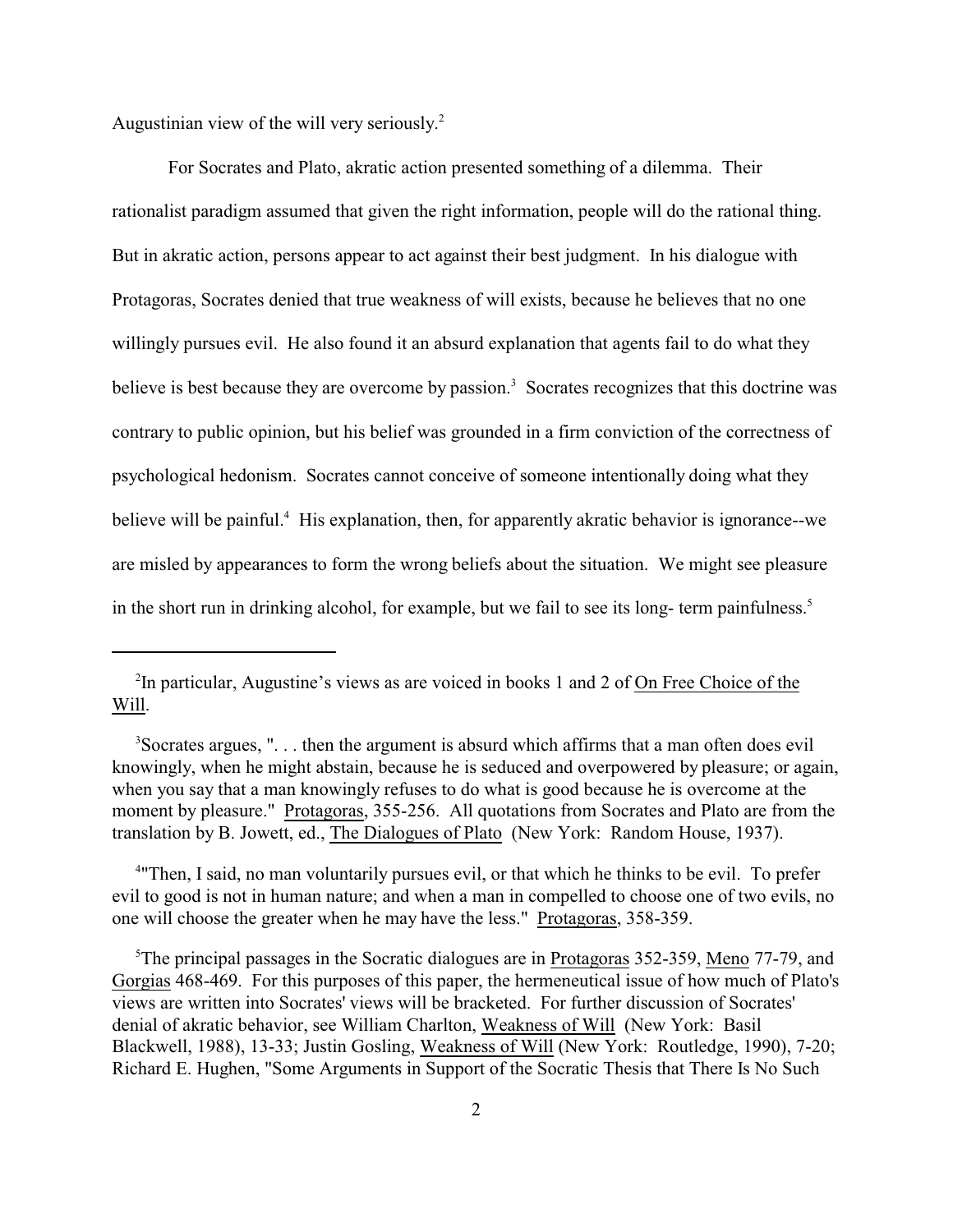So, for Socrates, akratic action essentially did not exist.

Plato (or, as some would have it, the later Plato) offers a somewhat more sophisticated psychology and action theory than had Socrates, in which he essentially endorses the Socratic doctrine concerning *akrasia* with some important qualifications.<sup>6</sup> Plato describes Leontius as being akratic when his strong desire to observe those who had just been executed overcomes his recognition that this act is shameful and inappropriate. Plato finds this phenomenon not to be an isolated event, for "we often see this elsewhere, when his appetites are forcing a man to act contrary to reason, and he rails at himself with that within himself which is compelling him to do so."<sup>7</sup> Plato accounts for the phenomenon as somewhat of a civil war within the soul between the reason, spirit, and appetite. In at least one reading of Plato,<sup>8</sup> each of these faculties is relatively independent, capable of forming opinions or beliefs and acting on them. Each of the three parts of the soul has its own pleasures, desires, and motivations. So the non-rational elements of the soul have their own goods, but these are often only apparent goods rather than the all-thingsconsidered good demanded by reason. Plato, then, retains the essential elements of the Socratic

 $\textsuperscript{7}$ Republic, 4. 440a-b.

<sup>8</sup>I am following Lesses in this interpretation. He bases this reading of Plato primarily on the Republic 4. 439-444, 505, 580-581, and 602-604.

Thing as Weakness of Will," Journal of Thought 17 (Spring 1982):85-93; Ronald D. Milo, Aristotle on Practical Knowledge and Weakness of Will (Paris: Mouton, 1966), 71-83; Gerasimos Santas, "Plato's Protagoras and Explanation of Weakness," Philosophical Review 75 (January 1966):3-33; and James Walsh, Aristotle's Conception of Moral Weakness (New York: Columbia University Press, 1963), 4-27.

<sup>6</sup>For further discussion of Plato's views, see Charlton, 13-33; Gosling, 20-24; and Glenn Lesses, "Weakness, Reason, and the Divided Soul in Plato's Republic," History of Philosophy Quarterly 4, no. 2 (April 1987), 147-161.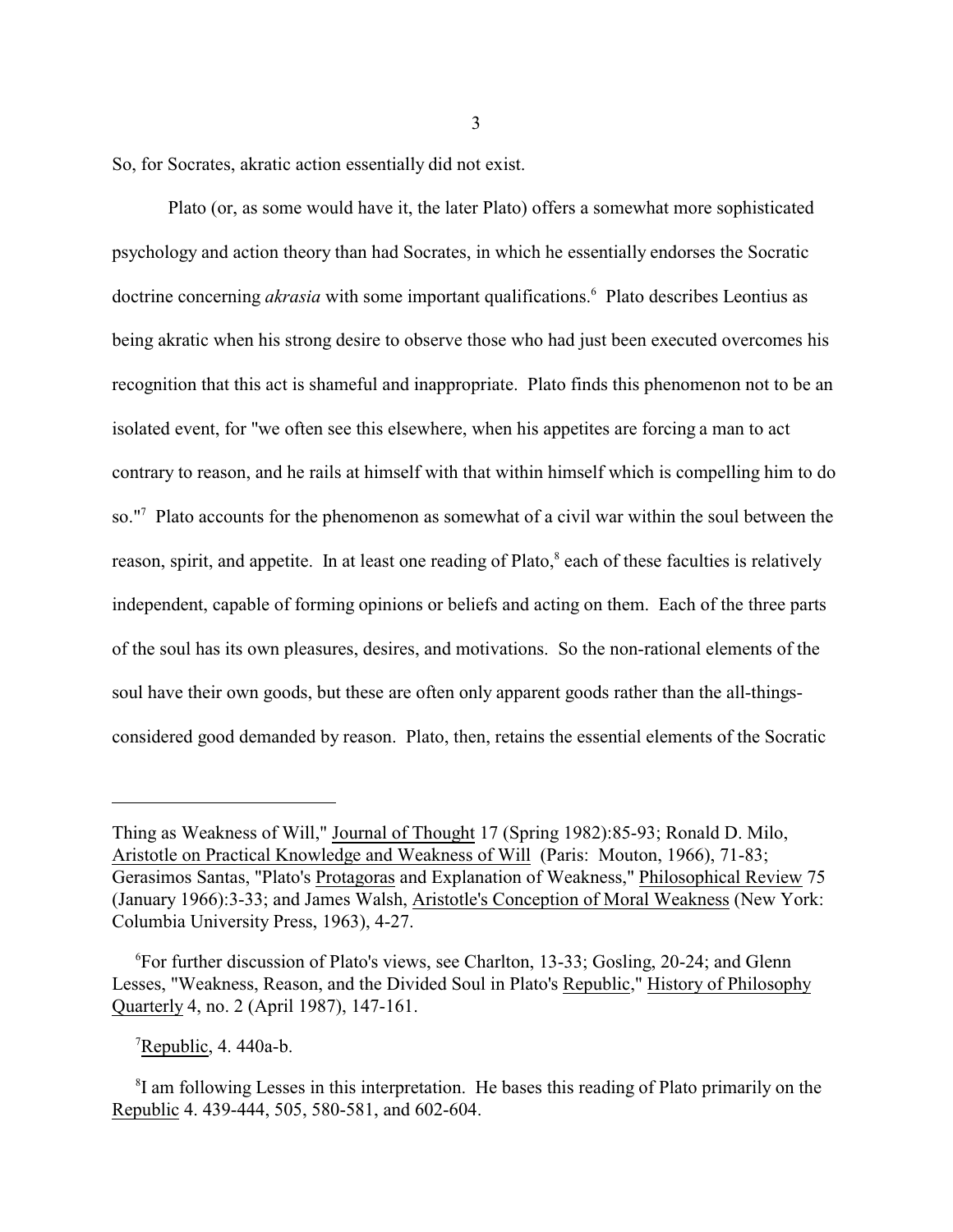doctrine, especially the commitment to a rationalistic paradigm.

### **Aristotle and** *Akrasia*

Aristotle was obviously aware of the Socratic/Platonic doctrine and affirmed it to some degree.<sup>9</sup> But if it was Socrates and Plato who raised the question of *akrasia*, it was Aristotle who offered the most robust examination of the subject. Aristotle offered more precise definition of the various expressions of the akratic phenomenon, and offered some careful refinements of the Socratic doctrine.<sup>10</sup> Aristotle defined άκρασία in general as a person who, "knowing that what he does is bad, does it as a result of passion."<sup>11</sup> He compared it to a person whose paralyzed limb goes right instead of left as the person intended,<sup>12</sup> or like a city which enacts good laws and then

 $11$ NE 7. 1. 1145b12.

 $12$ NE 1. 13. 1102b15-21.

 ${}^{9}$ NE 7. 1. 1145b22-1146a9; NE 7.3. 1147b6-17. All Aristotelian quotations are from the translations in Jonathan Barnes, ed., The Complete Works of Aristotle, 2 vols. (Princeton: Princeton University Press, 1984). NE will be used as an abbreviation for Nicomachean Ethics. Helpful discussions about Aristotle's view of *akrasia* include Steve Buckler, "Moral Weakness and Citizenship in Aristotle," Polis 10 (1991):65-95; T. D. J. Chappell, Aristotle and Augustine on Freedom: Two Theories of Freedom, Voluntary Action, and Akrasia (London: St. Martin's, 1995); Charlton, 35-58; Norman O. Dahl, Practical Reason, Aristotle, and Weakness of Will (Minneapolis: University of Minnesota Press, 1984); Gosling, 25-47; Fred D. Miller, Jr., "Aristotle on Practical Knowledge and Moral Weakness," in The Georgetown Symposium on Ethics (Lanham, MD: University Press of America, 1984), 131-144; Milo, 9-113; Richard Reilly, "Weakness and Blameworthiness: The Aristotelian Predicament," Philosophical Studies 24 (1976):148-165; Theodore Scaltsas, "Weakness of Will in Aristotle's Ethics," Southern Journal of Philosophy 24, no. 3 (1986), 375-382; and Walsh, 60-188.

<sup>&</sup>lt;sup>10</sup>Robert Audi, "Weakness of Will and Rational Action," Australasian Journal of Philosophy 68, no. 3 (September 1990), 273-278, and Theodore Scaltsas, "Weakness of Will in Aristotle's Ethics," Southern Journal of Philosophy 24, no. 3 (1986), 375-382. The primary passages in Aristotle are in the Nicomachean Ethics, 1109-1152.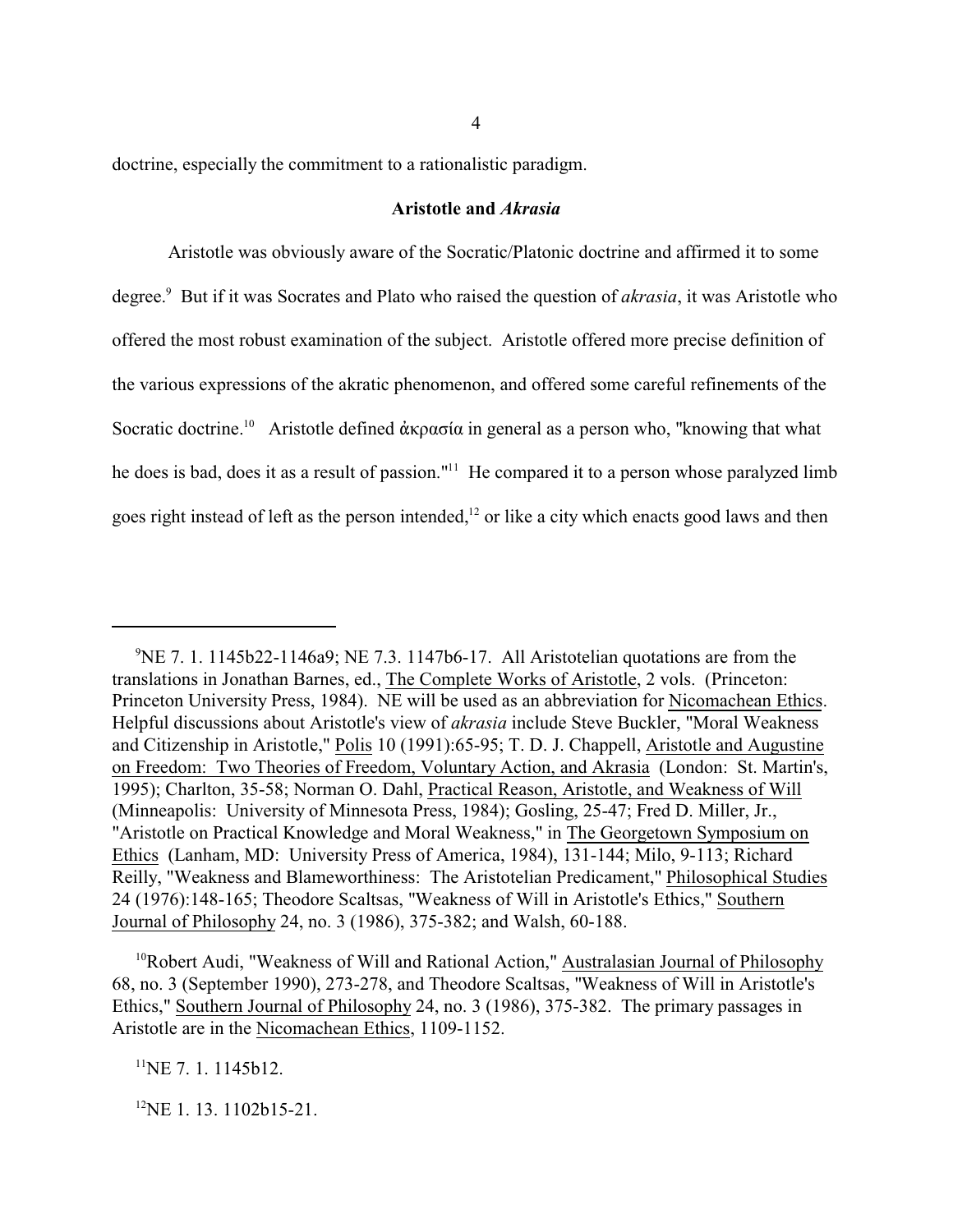disregards them.<sup>13</sup>

A fully akratic behavior, in Aristotle's perspective, must meet all four requirements of what might be called the akratic set. Actions which meet some but not all of these requirements are off-color varieties of *akrasia* which may be called akratic only in a qualified or analogous way. The akratic set consists of the following requirements:

*(a) The Rationality Requirement*. To fulfill the rationality requirement, an agent must hold the right beliefs about the situation,<sup>14</sup> and reason appropriately through the practical syllogism,<sup>15</sup> including grasping the correct universal (first) principle relevant to this situation, which becomes the first premise of the practical syllogism.<sup>16</sup> An akratic person grasps and

<sup>13</sup>NE 7, 10, 1152a19-24.

 $^{14}$ NE 7. 3. 1147a24-36.

<sup>15</sup>Anthony Kenny and Norman Dahl have a sustained attack on the notion that Aristotle actually accepted the Socratic paradigm, especially the rationality requirement. Their ingenious arguments are based on a close reading of Aristotle, giving significant attention to issues in textual criticism such as textual variants and alternative translations. Despite their interesting approach, which to refute would take more than the present effort can afford, this paper will follow the majority of scholars in a more straightforward reading and traditional interpretation of Aristotle's doctrine. See Dahl, 156-226; and Anthony Kenny, "The Practical Syllogism and Incontinence," Phronesis 11 (1966):162-189. To be fully enkratic, the agent must also grasp correctly the particulars that apply in this situation, which become the minor premise(s) in the practical syllogism, but not to do so is not necessarily akratic.

<sup>16</sup> In On the Movement of Animals, 701a10-25, for example, Aristotle suggests three very different practical syllogisms:

1--(a) Every man ought to walk, (b) I am a man, therefore (c) I ought to walk; 2--(a) I ought to create a good, (b) A house is a good, thus (c) I ought to create a house; and

3--(a) I need a covering, (b) a cloak is a covering, therefore (c) I need a cloak and thus should build it.

See also Aristotle's dry food syllogism in NE 7. 3. 1147a5-10; the chicken example in NE 6. 8. 1141b15-25; and the sweets example in NE 7. 3. 1147b25-31. Milo describes Aristotle's practical syllogisms as "to say the least, very peculiar." Milo, 46.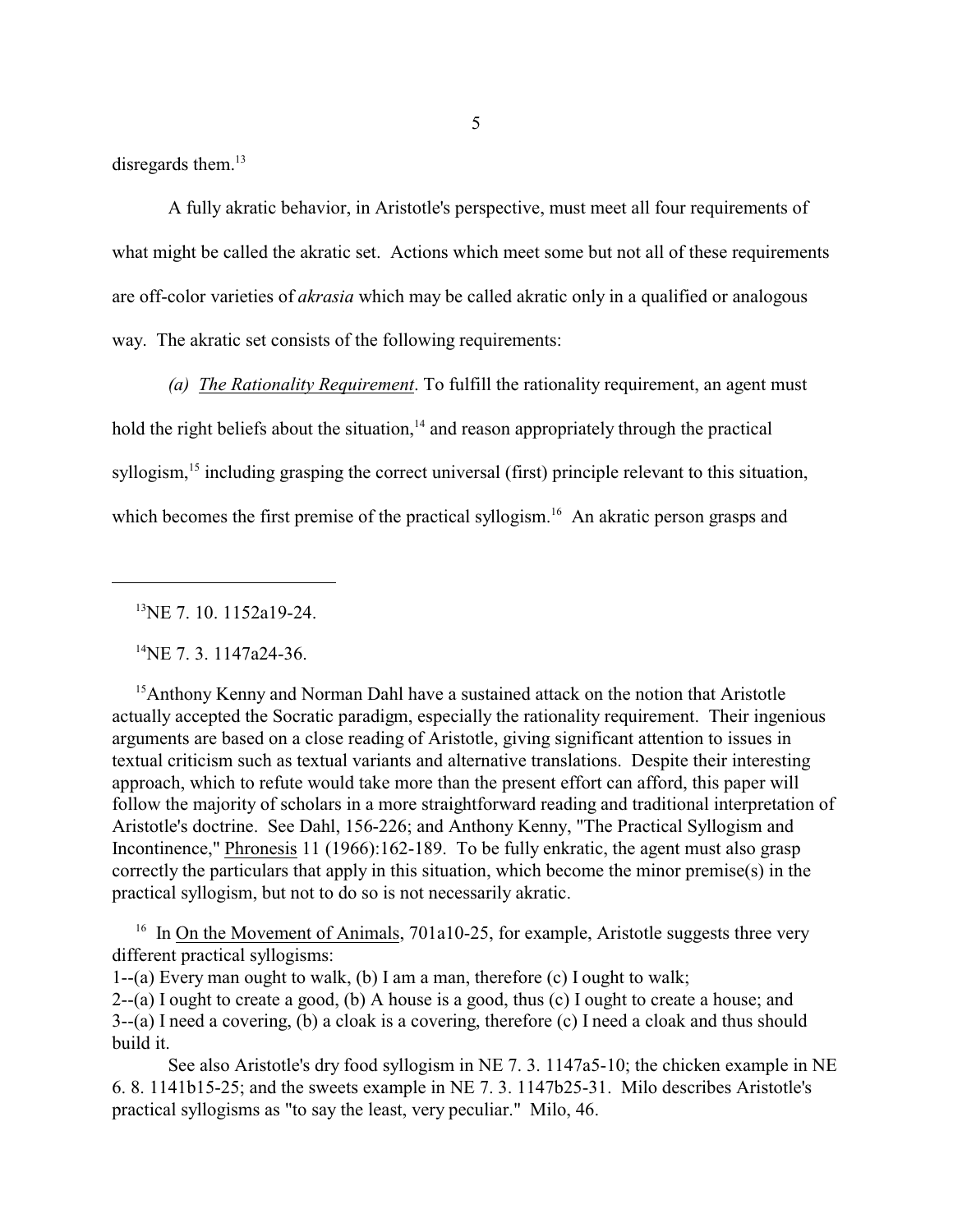affirms the universal premise (to some degree), but fails to carry it out. Angry or impulsive agents are not fully akratic because they do not take time to comprehend the universal principle.<sup>17</sup> Aristotle views an angry expression of akratic behavior as being less disgraceful than simple moral weakness because anger is less controlled by appetite and more by reason than incontinence. Anger listens to reason but mishears it, like the servant who runs out before hearing his instructions, or the dog who barks before she knows who is at the door. Whereas normal incontinence recognizes a pleasure to be enjoyed, angry moral weakness uses reason misguidedly to avoid pain or harm. Appetitive moral weakness is more unjust than angry incontinence, Aristotle believed, because excessive anger is more natural than excessive appetite.<sup>18</sup> Angry incontinence, however, is a qualified kind of incontinence because its rush to judgment may fail to meet the rationality requirement fully.

Aristotle found impetuous or excitable akratic people (oi  $\mu$ ελαγχολικοι)<sup>19</sup> less blameworthy than people who were deliberately morally weak, because the impulsive ones never pause to utilize their reason. Excitable people are thus more curable than those who deliberately act against the good. In a sense, the excitable akratic people fail to meet the rationality requirement for  $\dot{\alpha}$  kosause they never deliberate about what they should do. Those who deliberate commit moral weakness proper, and are less curable because they do not abide by their

 $17$ The lower animals cannot be incontinent because they cannot comprehend the universal principle. NE 6. 8. 1142a25-35; NE 7. 3. 1147b1-5.

<sup>18</sup>NE 7. 4. 1148a9-11; NE 7. 6. 1149a24-1149b26.

<sup>&</sup>lt;sup>19</sup>In common usage, this word meant "crazy" or "hotheaded." In ancient medical science it was thought to have been produced by the heating of black bile. Later, Galen used it to mean "sanguine" or "choleric." A contemporary analogue might be "anxious." See John Burnet, The Ethics of Aristotle (London: Methuen, 1900), 322.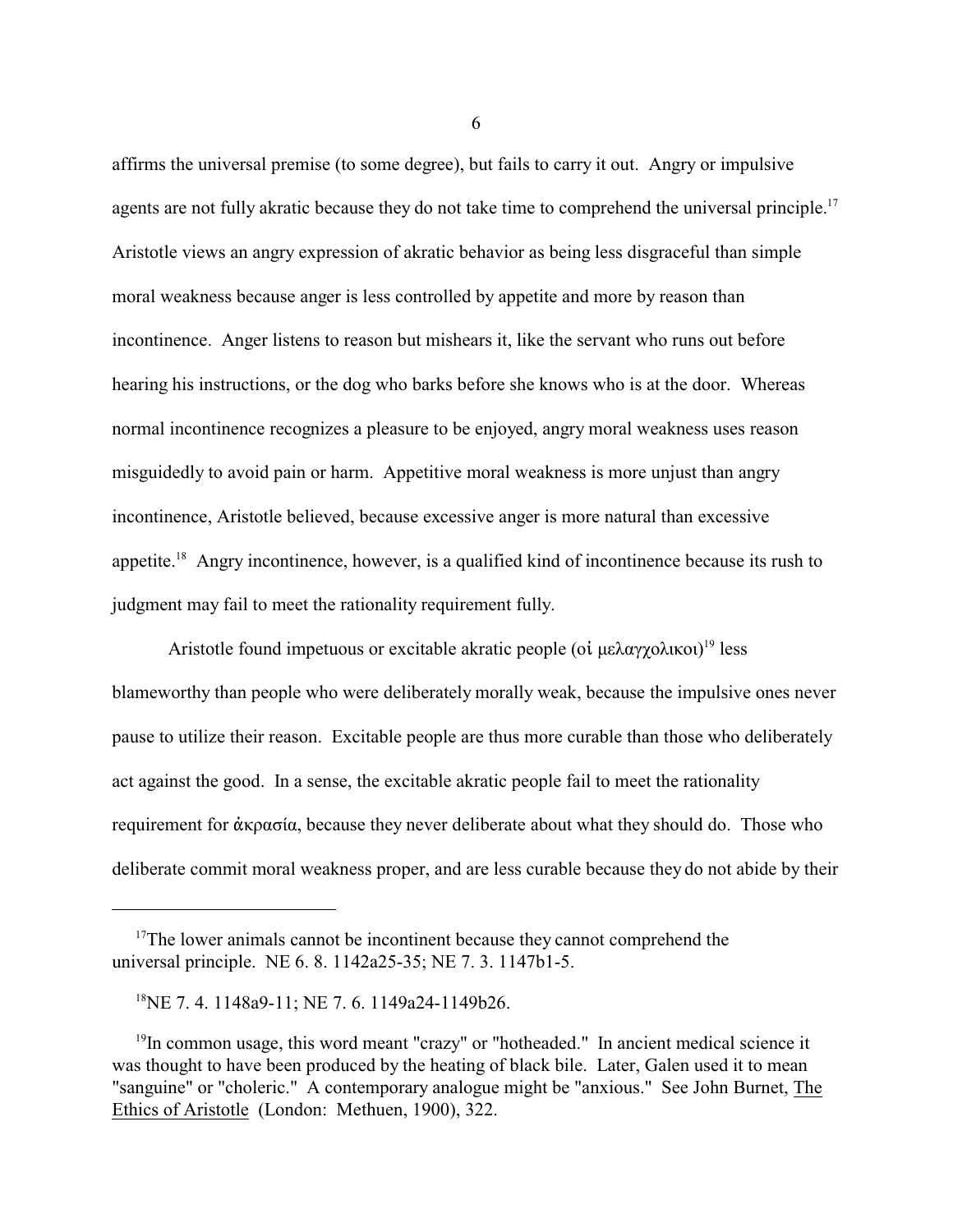deliberations.<sup>20</sup> Theodore Scaltsas describes impetuous weakness (προπέτεια) as nominal or *weak akrasia*, because there is no meaningful deliberation before the act; while deliberate moral weakness (ἀσθένεια) he calls *strong akrasia*.<sup>21</sup>

*(b) The Voluntaristic Requirement*. In order to meet the voluntaristic requirement, agents must be cognizant (not ignorant) of the situation at hand,<sup>22</sup> have libertarian freedom (the power to do otherwise), and be capable of changing habits.<sup>23</sup> That which is done in or of ignorance is simply non-voluntary, but if the agent feels pain or regret for the action it is counted as

 $^{21}$ Scaltsas, 375-382.

 $^{22}$ NE 3.5. 1113b23-1114a4.

<sup>23</sup>The agent is responsible for voluntarily developing good habits and character. Persons are not responsible for their innate characteristics or nature, but they are responsible for the character they develop over time. Aristotle believed it is possible, however, for a habit or character trait to become so ingrained over time that, like a thrown stone, it cannot be changed. There was a time when it was in the power of the agent to change it, but that time has passed. NE 3, 5, 10-31; NE 7. 3. 1147a20-24.

<sup>&</sup>lt;sup>20</sup>NE 7.7. 1150b15-29; NE 7. 10. 1152a15-31.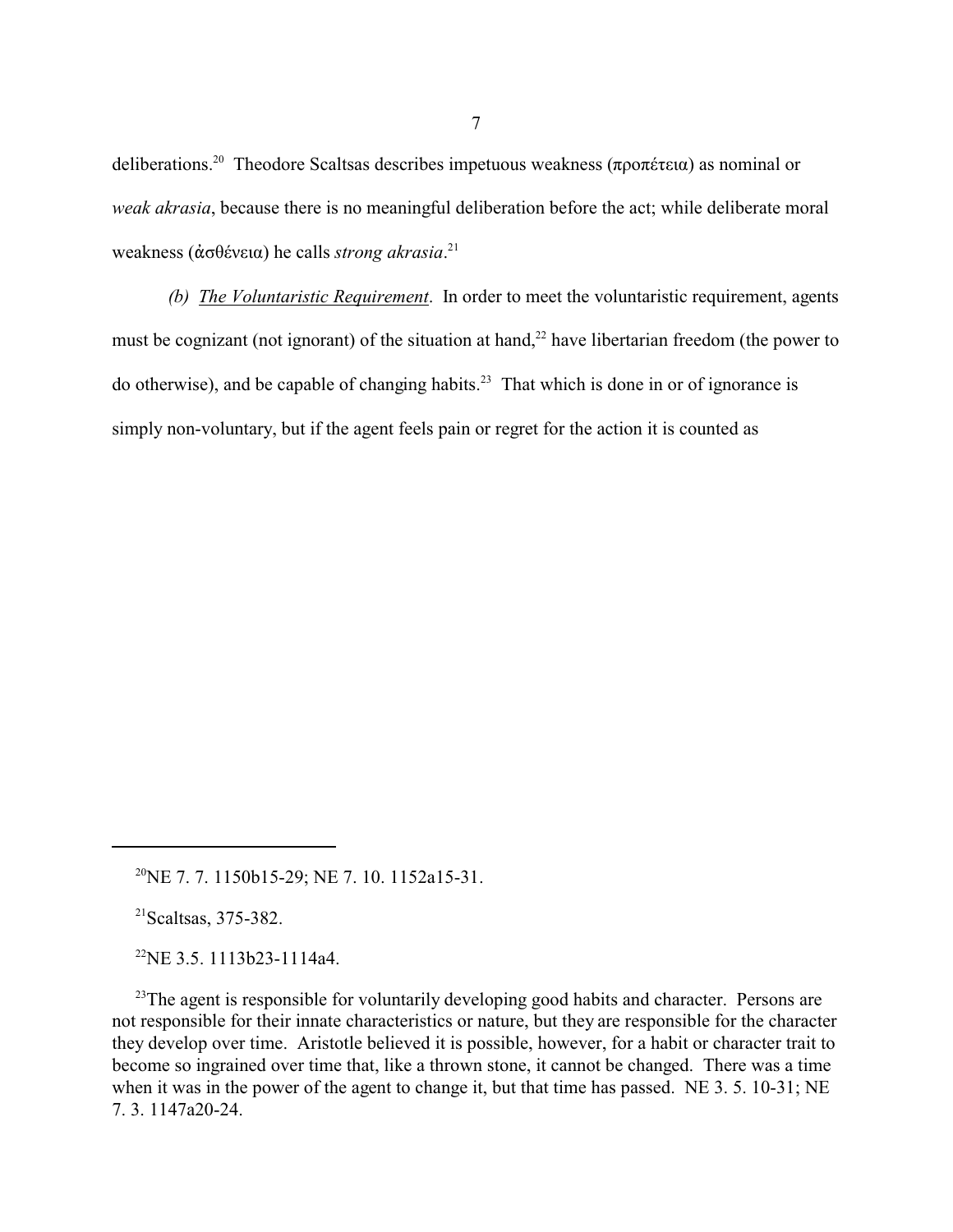*involuntary*, but not akratic.<sup>24</sup> Agents under compulsion are not truly akratic.<sup>25</sup> Mixed cases of compulsion, which involve at least some action on the part of the agent, may be akratic. Since it is easier to change one's habits than one's innate nature, Aristotle argued that habitual weakness of will was easier to change than when the moral weakness was grounded one's human nature. Someone could be taught new habits.<sup>26</sup> Brutish and morbid weakness are the extreme or excessive expressions of those who are incompetent to make moral judgments by nature or ingrained habit, living virtually as animals, and hence not truly akratic.

*(c) The Hedonistic Requirement*. To fulfill the hedonistic requirement, the agent must have an appetitive object, must feel (in some sense) psychological compulsion to do the best

 $^{25}$ Examples of true compulsion, for Aristotle, are when the moving principle is entirely outside the agent, such as someone being carried away by the wind or by other people. In other cases, when an external mover is exerting extreme pressure on the agent, such as in extortion, threat of life, or other extreme circumstances, Aristotle described the action as "mixed," but nearer voluntary than involuntary because the agent still has a choice, however unhappy it might be. Only when the agent has no active role at all may the action be exempted from being akratic according to Aristotle's definition. But genuine instances of ignorance do not count as akratic behavior. NE 3. 1. 1109b30-1110ba15; NE 3. 1. 1113b23-27.

 $^{26}$ NE 7.10.115a28-31.

<sup>&</sup>lt;sup>24</sup>NE 3. 1. 1110b17-24. Aristotle drew a distinction between acting out of ignorance and in ignorance. *In ignorance* refers to someone like a drunk who is not conscious of her actions but nonetheless is held responsible for being in that state. The person who acts *out of ignorance*, however, is truly unaware of the circumstances at hand was not acting voluntarily and thus cannot be held responsible. That which is done in or of ignorance is simply non-voluntary. One must also be aware of the distinction Aristotle draws between *non-voluntary* (οὐκ ἑκούσιον) and *involuntary* ( $\dot{\alpha}$ κούσιον). All acts done in ignorance are non-voluntary, but only those which the agent regrets after she becomes cognizant of the fact count as involuntary. Aristotle thus did not count acts done in ignorance, but without regret when made aware of them, as truly involuntary, because the agent would have done the act voluntarily if she had been aware of it. For example, the person who runs over her neighbor's cat which she did not see while backing her car out of her driveway would be involuntary if she were sorry for the accident, but non-voluntary if she were not. NE 3. 1. 1110b17-28.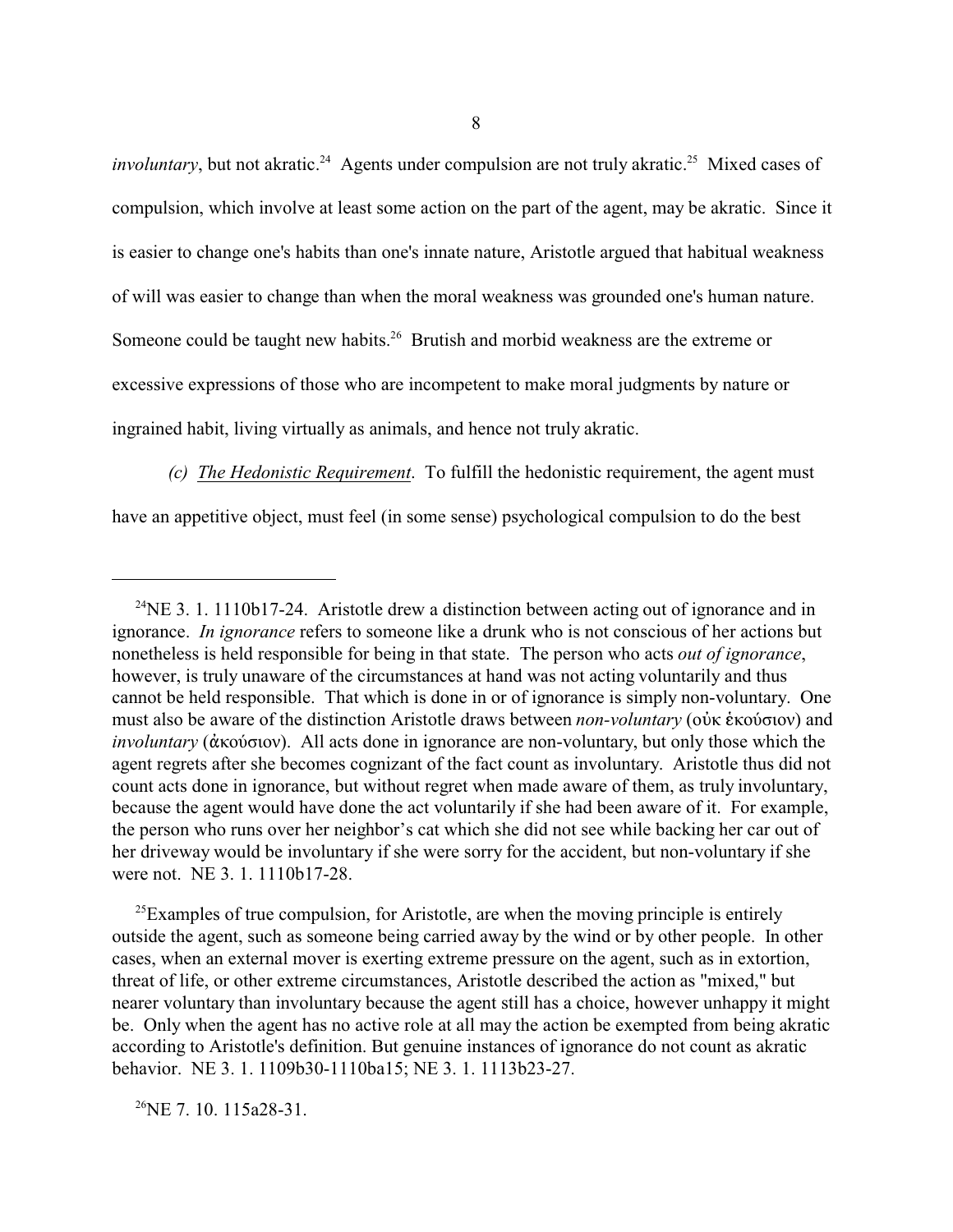action,<sup>27</sup> and must act excessively compared with most people.<sup>28</sup> Aristotle considered *akrasia* proper to apply only to appetitive pleasures, such as sex, hunger, thirst, and other such basic needs. Other areas, such as money, gain, honor, or anger, were moral weakness in merely a secondary way. 29

*(d) The Nonappropriation Requirement*. The agent meets the nonappropriation requirement when, despite meeting the criteria of the rationality, voluntaristic, and hedonistic requirements, she acts against the universal principle in a given situation. The morally excellent agent must understand the appropriate act (the conclusion of the practical syllogism) not merely in the abstract, but its relevance to this situation. The akratic, however, fails to grasp or

<sup>28</sup>Both excess of pleasure and loss of desire for pleasure are unfortunate extremes, for Aristotle. The desirable action is something of a Golden Mean between them--the relative standard of what most people do. A person should thus judge his alcohol consumption, violence, and resolve against what the average person normally does. If an agent finds herself being excessive in comparison with others, she should curb her activity and get closer to the norm. If, despite recognizing she is excessive compared with others she continues this behavior, she is akratic. NE 7. 7. 1150b7-18; NE 7. 8. 1151a1-5; NE 7. 10. 25-27. In a different context, (NE 2. 6. 1106a29-1106b6), Aristotle is prepared to make the mean relative to an individual, but he does not offer this option in discussing *akrasia*.

 $^{29}$ NE 7.4.1147b20-1148a18.

 $27$ Not unlike Socrates, Aristotle appears to believe that rationality requires action. For example, note the imperatives in the practical syllogism relating to sweets: "The one opinion is universal, the other is concerned with the particular facts, and here we come to something within the sphere of perception, when a single opinion results from the two, the soul *must* in one type of case affirm the conclusion, while in the case of opinions concerned with production it must immediately act (e.g. if everything sweet ought to be tasted, and this is sweet, in the sense of being one of the particular sweet things, the man who can act and is not constrained *must* at the same time act accordingly)." NE 7. 3. 1147a25-31, italics mine. As Ronald Milo comments, "Aristotle seems to suggest that it is psychologically impossible for one who accepts the premises not to act in the required manner (unless, of course, he is prevented from acting by other external physical forces). . ." Milo, 50. An akratic person, then, is psychologically driven to apply the universal truth.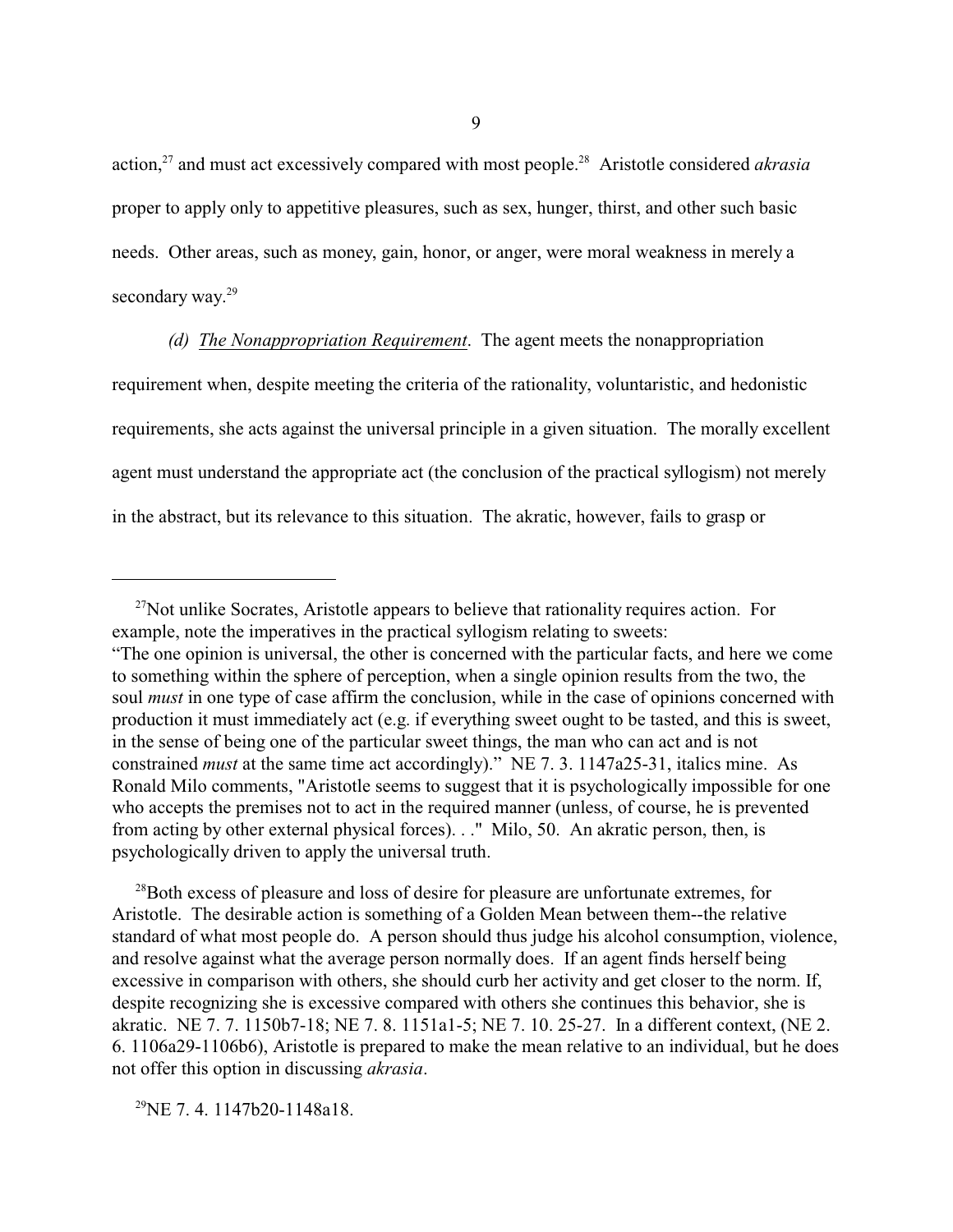appropriate this conclusion in a way that results in the right action being performed. Aristotle distinguished two "enormously different" ways of knowing--having an abstract kind of knowledge which we do not use, and appropriating knowledge which we put to use. The agent with merely potential knowledge is thus like those who talk in their sleep, or quote famous poetry while drunk, or rave like madmen, or quote other people's lines as actors on stage.<sup>30</sup> The unexercised knowledge is merely potential, but the exercised knowledge is actualized. Potential knowledge can hardly be counted knowledge at all. The akratic person fails to make this transfer from unconscious to conscious knowledge. $31$ 

## **Desire/Belief Psychology**

More recently, thinkers such as Donald Davidson,<sup>32</sup> Michael Bratman,<sup>33</sup> and Graeme Marshall<sup>34</sup> have offered proposals similar to the classical paradigm which base action on the best all-things-considered judgment of the agent.<sup>35</sup> For Davidson, alleged weakness of will violates

<sup>30</sup>NE 7. 3. 1146b7-1147a24; NE 7. 3. 1147b6-17.

<sup>31</sup>Chappell, 105-106; Milo, 82-84.

<sup>32</sup>Donald Davidson, "How Is Weakness of the Will Possible?" in Moral Concepts, ed. Joel Feinberg (Oxford: Oxford University Press, 1970), 93-113, reprinted in Donald Davidson, Essays on Actions and Events (Oxford: Oxford University Press, 1980), 21-42; see also "Actions, Reasons and Causes," 3-19; and "Intending," 83-102; in the same volume; and "Paradoxes of Irrationality," in Philosophical Essays on Freud, ed. R. Wollheim and J. Hopkins (Cambridge: Cambridge University Press, 1982), 289-305.

<sup>33</sup>Michael Bratman, "Practical Reasoning and Weakness of the Will," Nous 13 (1979), 153-171.

<sup>34</sup>Graeme Marshall, "Action on the Rationality Principle," Australasian Journal of Philosophy 59 (1981), 54-67.

 $35$ The problem with this wording is a lack of clarity and definition about what qualifies as "best" or "good." What makes something the better or best judgment? Better in whose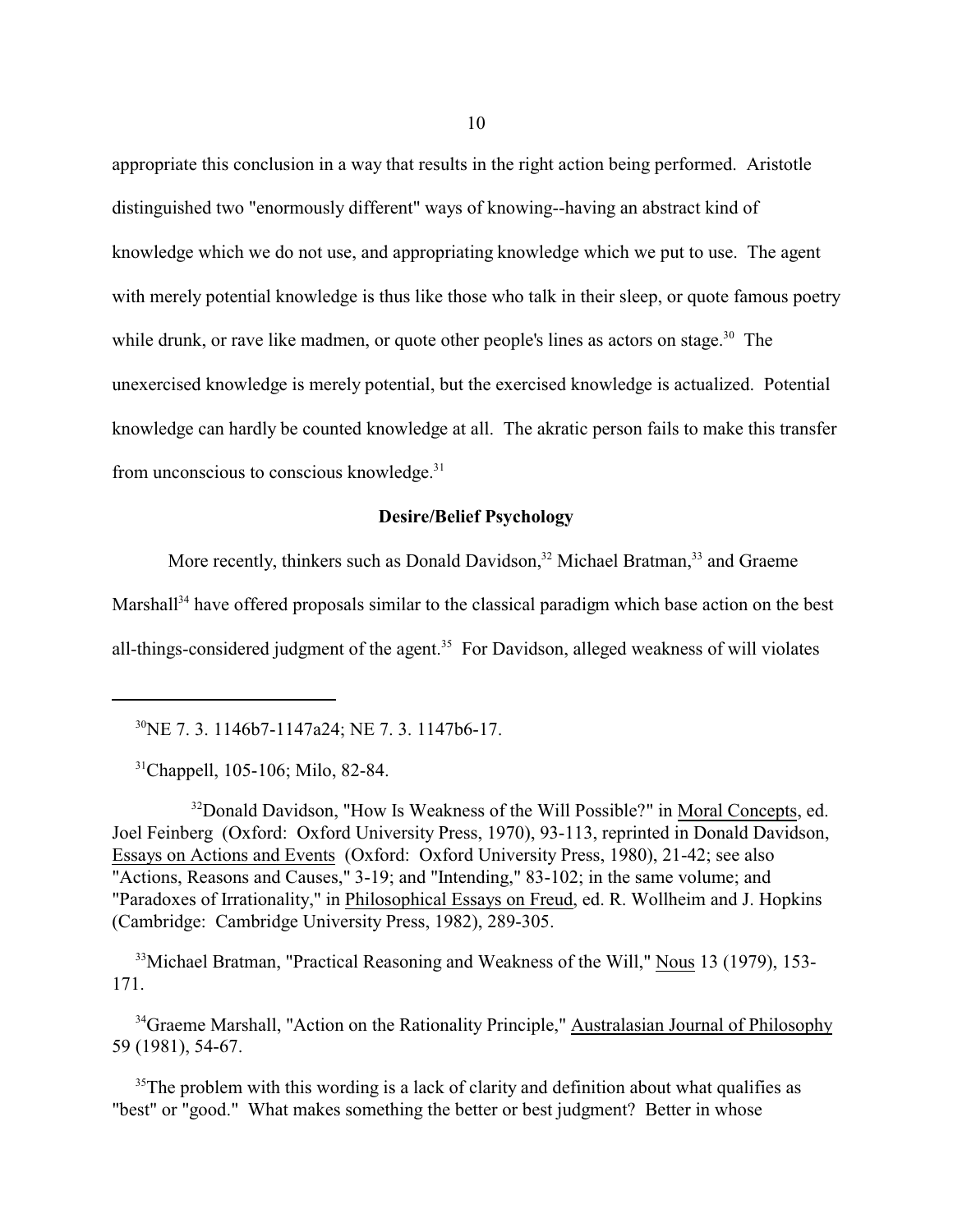two principles which he holds inviolable:<sup>36</sup>

- $P<sup>1</sup>$  -- If an agent wants to do x more than he wants to do y and he believes himself free to do either x or y, then he will intentionally do x if he does either x or y intentionally.
- $P^2$  -- If an agent judges that it would be better to do x than to do y, then he wants to do x more than he wants to do y.

Sometimes described as the orthodox or traditional approach, this perspective

presupposes rationalistic prescriptivistic internalism.<sup>37</sup> Stan van Hooft summarizes what he calls

the "rationalist paradigm" in five key assumptions:  $38$ 

- $A<sup>1</sup>$  -- It sees its primary task as that of showing how action might be explained.
- $A<sup>2</sup>$  -- It understands acting intentionally in terms of the action being causally explainable by reference to relevant beliefs and desires.
- $A<sup>3</sup>$  -- Accordingly, it seeks to subsume all relevant antecedents to action under the categories of beliefs or desires.
- $A<sup>4</sup>$  -- It applies the Rationality Principle to intentional action: that is, the assumption that a person will always act rationally under some description.
- $A<sup>5</sup>$  -- It assumes the transparency of consciousness.
- $A<sup>6</sup>$  -- It understands the elements of intentional action in non-durational terms.

Another prescriptivist approach to this problem substitutes the *greatest desire* for the best

<sup>36</sup>Davidson, "How Is Weakness of the Will Possible?" in Moral Concepts, 95.

<sup>37</sup>Thomas E. Hill, Jr., "Weakness of Will and Character," Philosophical Topics 14, no. 2 (Fall 1986), 94, 103; Jeanette Kennett, "Decision Theory and Weakness of Will," Pacific Philosophical Quarterly 72 (1991), 113-115; Richard Reilly, "Moral Weakness," International Philosophical Quarterly 17 (June 1977), 167-169; Christine Swanton, "Weakness of Will as a Species of Executive Cowardice," Canadian Journal of Philosophy 21, no. 2 (June 1991), 124- 129; and Ezio Vailati, "Leibniz on Locke on Weakness of Will," Journal of the History of Philosophy 28, no. 2 (April 1990), 221.

judgment? Best in what sense? Good in what way? Since weakness of will is framed by classical thinkers, it presupposes an objectivity which most modern commentators cannot accept. But unless one accepts objective truth and morality (as Plato and Aristotle certainly would have), what problem would there be in going against qualified subjectivist or relativist human projections of morality or truth?

<sup>38</sup>Stan van Hooft, "Weakness of Will," Southern Journal of Philosophy 26, no. 3 (1988), 403- 404.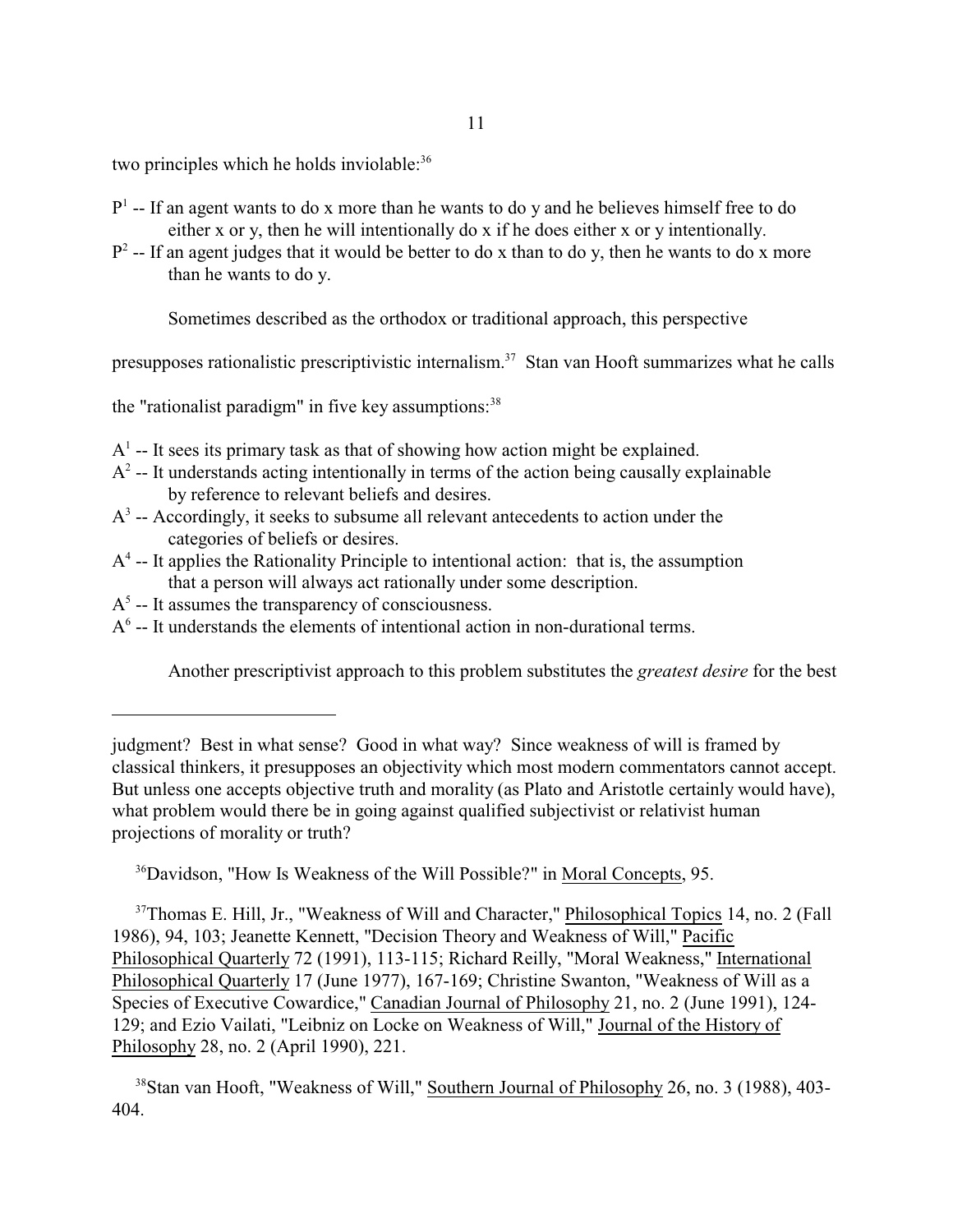judgment as the strongest motivation for action. R. M. Hare<sup>39</sup>, David Wiggins,<sup>40</sup> David Charles,<sup>41</sup> Gary Watson,<sup>42</sup> David Pears,<sup>43</sup> and Stephen Schiffer<sup>44</sup> take this approach. From this somewhat Humean perspective, a rebellious desire "takes over" the will in an act of executive irrationality, whether compulsively (Hare and Watson) or non-compulsively (Pears).<sup>45</sup>

# **A Voluntarist Critique of the Classical Paradigm**

Before offering a voluntarist alternative account, I would like to mention four critical weaknesses in the classical rationalist and desire/belief accounts. The primary concern is the failure of the rationalist account to account adequately for *volition in anthropology*. One glaring absence in both the classical rationalist account and the greatest desire account is the agent--more specifically, the agent's will. Even if these accounts were correct, who chooses the greatest good or strongest desire, and who effects the intention to fulfill them? Obviously, neither a belief nor

<sup>41</sup>David Charles, "Rationality and Irrationality," Proceedings of the Aristotelian Society 83 (1983), 191-212.

<sup>42</sup>Gary Watson, "Free Agency," The Journal of Philosophy 75 (1975), 205-220, reprinted in Free Will, ed. Gary Watson (New York: Oxford University Press, 1982), 96-110; and "Skepticism about Weakness of Will," Philosophical Review 86 (1977), 316-339.

<sup>43</sup>David Pears, Motivated Irrationality (Oxford: Clarendon, 1984).

<sup>44</sup>Stephen Schiffer, "A Paradox of Desire," American Philosophical Quarterly 13 (1976), 159- 203.

<sup>45</sup>Swanton, 124. See also Galen Strawson, "Libertarianism, Action, and Self-Determination," in Agents, Causes, and Events, ed. Timothy O'Connor (New York: Oxford University Press, 1995), 20.

<sup>&</sup>lt;sup>39</sup>R. M. Hare, Freedom and Reason (Oxford: Oxford University Press, 1963), 67-85; Moral Thinking: Its Levels, Method, and Point (Oxford: Clarendon, 1981).

<sup>40</sup>David Wiggins, "Weakness of Will, Commensurability, and the Objects of Deliberation and Desire," in Essays on Aristotle's Ethics, ed. A.D. Rorty (London: University of California Press, 1980), 241-256.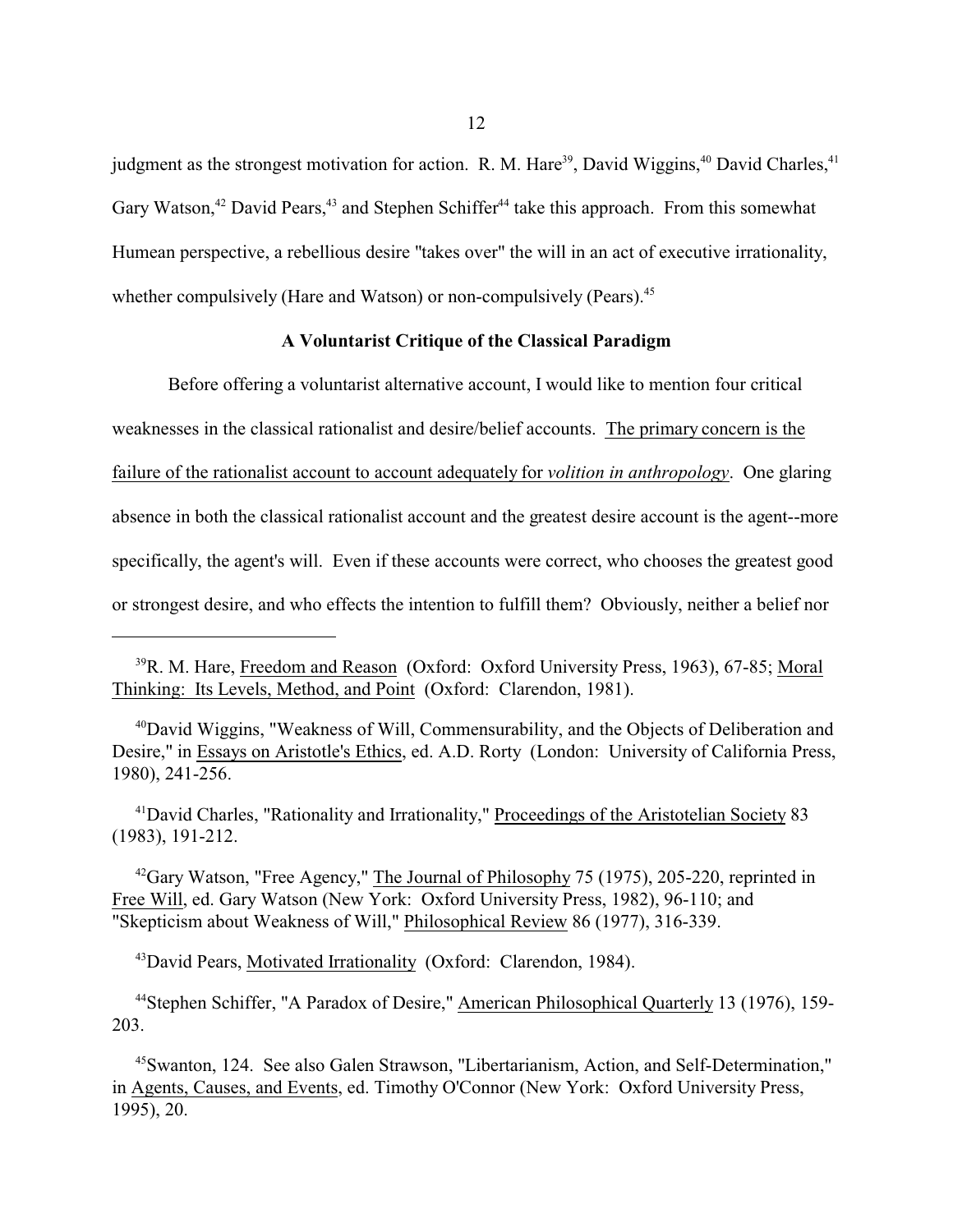a desire could perform either of these functions. Judgments are not the same thing as choices. What is required is the aspect of personal agency known as the will<sup>f 46</sup> But neither desire nor belief are sufficient alone to cause an event; there must be a corresponding intention (i.e., will<sup>d</sup>).<sup>47</sup> The greatest desire view also suffers from the problem of accounting adequately for conflicting desires of approximately equal strength, and conflicts between incommensurate best judgments and strongest desires.<sup>48</sup>

A convincing account of psychological motivation for action is missing in the rationalist account. One of the principal problems in Aristotle's account is his explanation of practical reasoning. The examples of practical reasoning he offers are not consistent, but it is apparent that Aristotle is trying to parallel the practical syllogism with a logical syllogism. Theoretical reasoning leads to a logical conclusion or demonstration by constraint of logic, while practical reasoning leads to an action by psychological constraint. One can err in deliberation if a mistake

<sup>46</sup>Audi, 271; Hill, 102; and Kirk Robinson, "Reason, Desire, and Weakness of Will," American Philosophical Quarterly 29, no. 4 (October 1991), 293-295, 298.

<sup>47</sup>Hugh McCann warns against the reductionism of causally deterministic accounts of action that "do not allow for independent mental states of intending, but rather seek to reduce intention to other states, often a combination of desire and belief which, when they cause behavior of an appropriate kind, are held to issue in an intentional action." Hugh J. McCann, "Intrinsic Intentionality," Theory and Decision 20 (1986), 247.

<sup>&</sup>lt;sup>48</sup> Intentions do frequently accord with strongest desires, and the frequently accord with judgments of what is best. The problem is, however, that strongest desire and best judgment may be out of accord with each other, and then intention can go either way." McCann, "Intrinsic Intentionality," 252. See also John Bigelow, Susan M. Dodds, and Robert Pargetter, "Temptation and the Will," American Philosophical Quarterly 27, no. 1 (January 1990), 39-41; Hugh J. McCann, "Rationality and the Range of Intention," Midwest Studies in Philosophy 10 (1986), 192-194; Alfred R. Mele, "Akratic Feelings," Philosophy and Phenomenological Research 1, no. 2 (December 1989), 284; Robinson, 293-298; Scaltsas, 381; van Hooft, 411-415; and Wiggins, 246.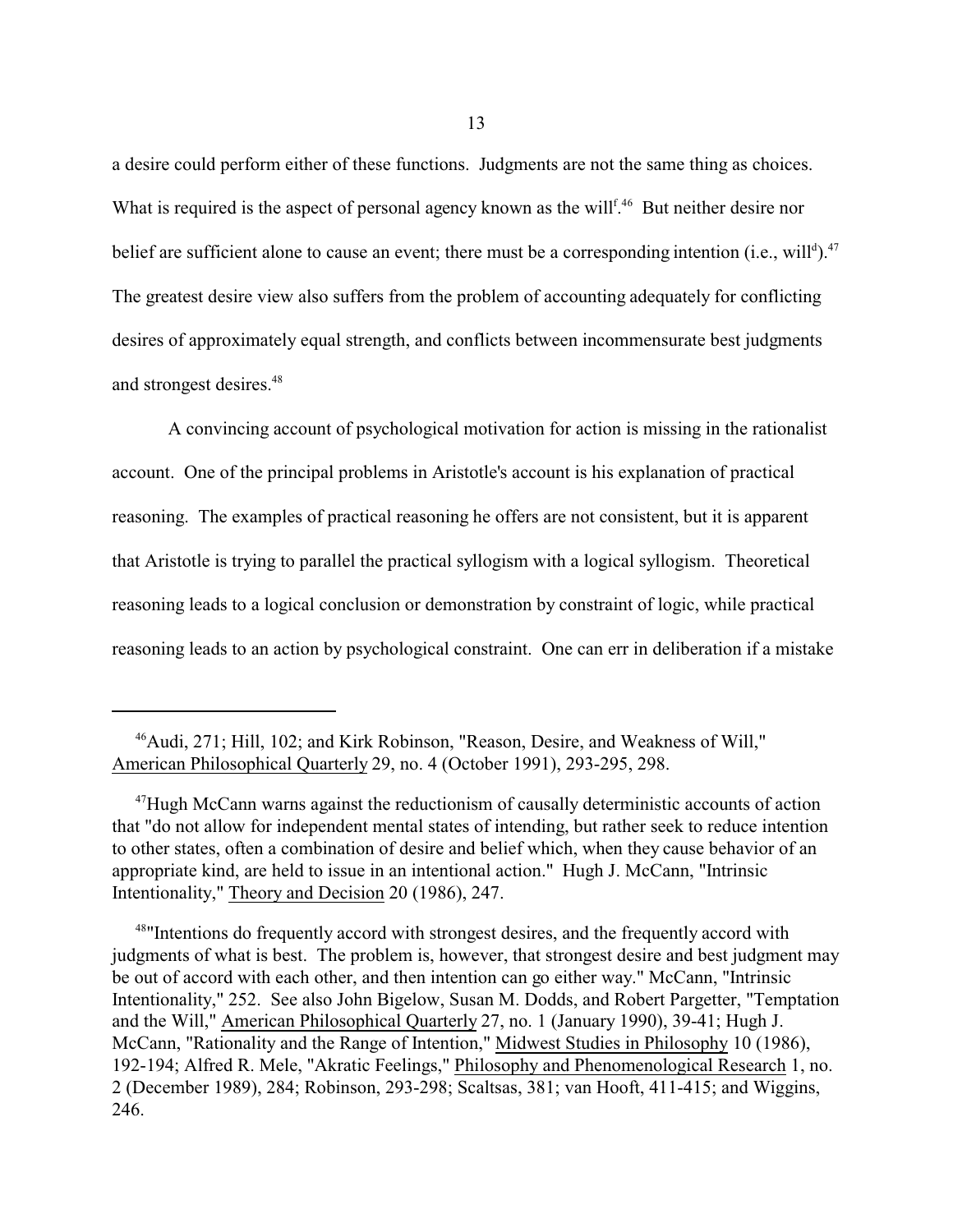is made in either the major (universal) premise or in the minor (particular) premise.

The fundamental problem in applying Aristotle's practical syllogism to ethical issues is that it blurs the distinction between practical and theoretical reasoning. There are at least two consequences of this problem. First, the problem with the examples Aristotle offers as a universal premise is that they are not always true. There are many instances in which dry food, light meat, or sweets would not be good for someone. For instance, it could be that the person was not hungry, or the food could belong to someone else, or should not eat the sweets because he was a diabetic. The only appropriate universal premise would be something on order that "All people should always eat dry food (or light meat, or sweets)." But it is difficult to propose such a premise that would universally obtain; most such premises would be "insane"<sup>49</sup> or "absurd."<sup>50</sup>

Second, even if one were to grant one of Aristotle's universality premises made absurdly broad, a leap in logic takes place between the logical entailment of the syllogism and the psychological motivation required for an act. Even if an appropriate universal premise could be found that applied in every situation, it does not follow that a person would be psychologically motivated to act in that way. As Norman Dahl comments, "it looks as if a person can draw the conclusion of a practical syllogism and yet not act on it."<sup>51</sup> Even if, for instance, some pill were designed which had universally healthful benefits, a person who had lost her will to live might have rational reasons for refusing to take the pill. Aristotle, unfortunately, assumes that

 $51$ Dahl, 160.

<sup>49</sup>G. E. M. Anscombe, Intention (London: Oxford University Press, 1957), 64. She humorously suggests that the universal premise that all people should eat sweets would obtain only if everyone had maniacal sweet tooths.

 $50$ Milo, 52-53.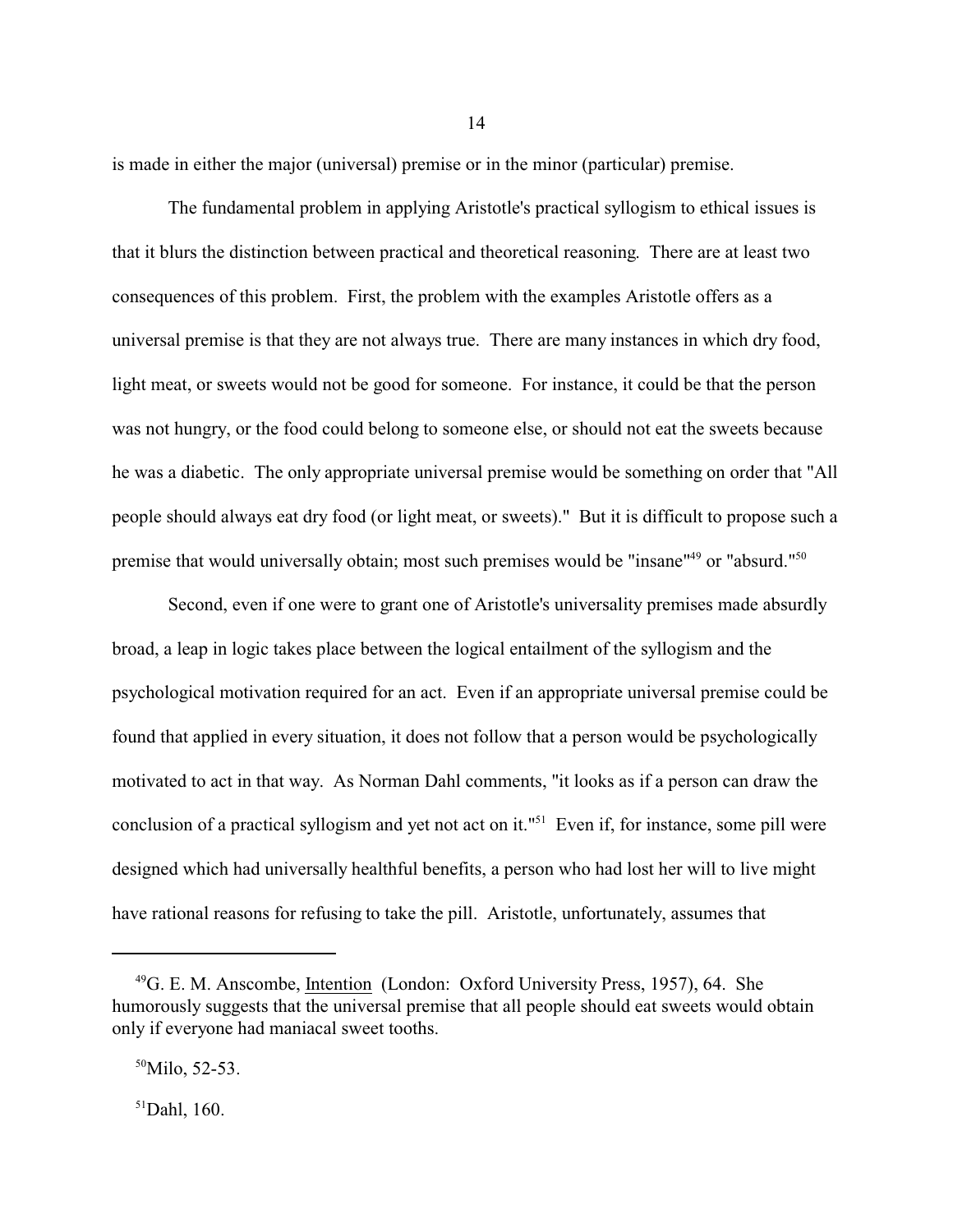rationality requires action. His confusion of logical and psychological laws respecting human thinking are evident in the "musts" of the syllogism concerning sweets. Anscombe describes this as "a futile mechanistic theory" in which the action of tasting it is mechanically produced if there is nothing to stop it."<sup>52</sup> Milo attributes this move to a lack of clarity: "There is . . . good reason to suspect that Aristotle never clearly distinguished between logical and psychological necessity, between the logical and the psychological "must" . . . . "<sup>53</sup> R. M. Hare has suggested, however, there are some "off-colour uses of the word ought."<sup>54</sup> "Ought" does not necessarily entail "must," "ought" does not entail "want," and "want" does not entail "ought"; it is the will that decides. Richard Reilly reminds us that "answering the question, 'What is it that I now ought to do,' is not to answer the question, 'What shall (will) I do now?'" 55

One might suggest many examples of those who knowingly (not ignorantly) violate what they consider the best course of action. For example, consider the radiologist who smokes or the overweight dietician. Each knows, after many years invested in academic preparation, reinforced now by almost daily in clinical experience, the dangers of such behavior. They daily advise their patients against such behavior. But they do the behavior anyway. They know that such behavior is self-destructive, and do not intend to perform it, but they do will to perform it. So their behavior is not out of ignorance, but nor is it irrational in the sense that it lacks justification.

<sup>52</sup>Anscombe, 64.

 $53$ Milo, 50.

<sup>&</sup>lt;sup>54</sup>Hare, Freedom and Reason, 68, 75-77; see also Donald Evans, "Moral Weakness," Philosophy 50 (1975), 299.

<sup>55</sup>Reilly, "Moral Weakness," 170, 173.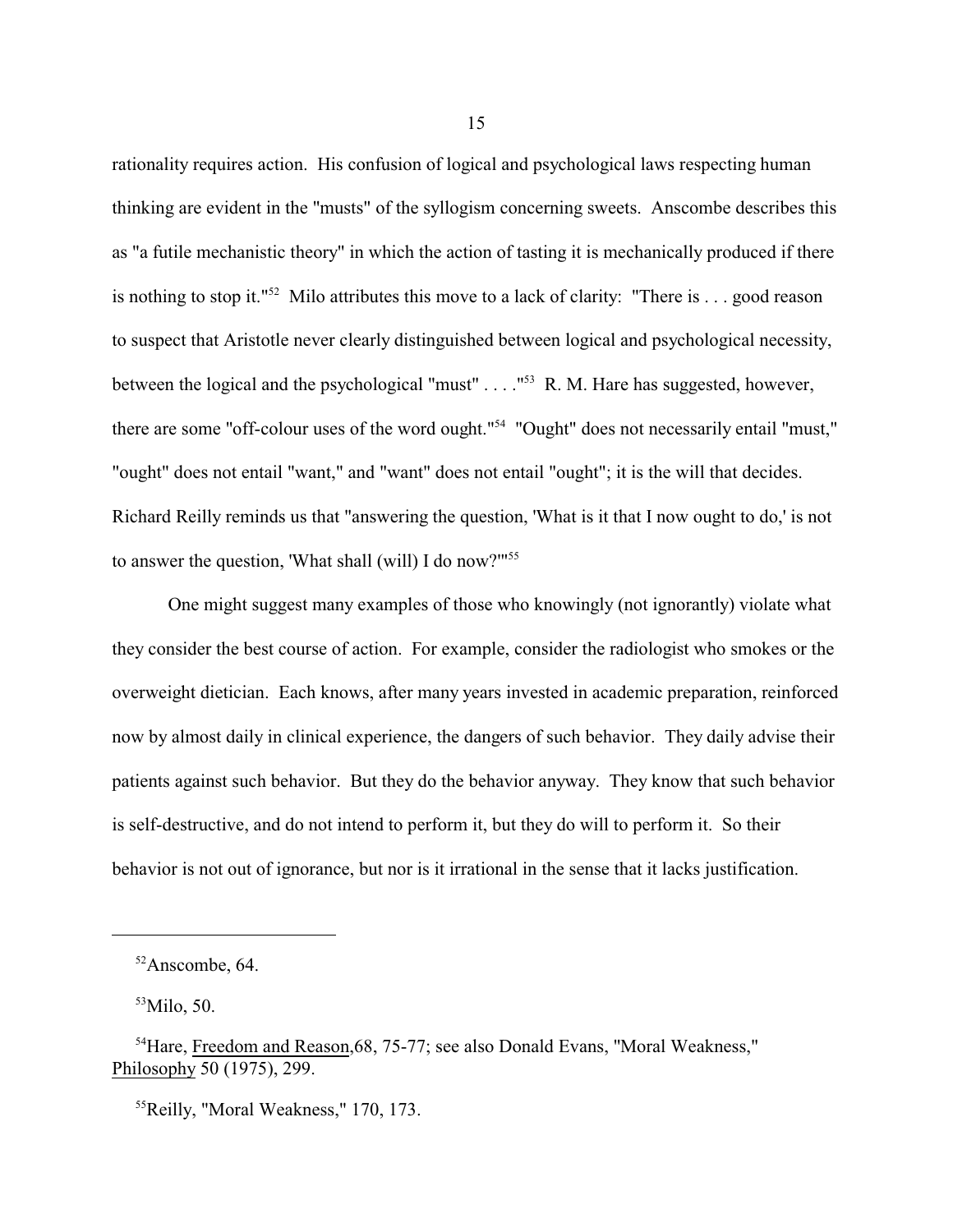Indeed, the dietician and physician daily rationalize their behaviors with reasons to justify the individual instance of the behavior to themselves.<sup>56</sup>

The rationalist account fails to account adequately for volition in an intuitively compelling action theory. At the beginning of book 7 of the Nicomachean Ethics, it appears that both akratic and enkratic behavior will be given thorough discussion. But in fact, only *akrasia* receives detailed treatment. To Norman Dahl, this "suggests that *akrasia* is in need of explanation in a way in which *enkrateia* is not."<sup>57</sup> It is greater emphasis on the faculty of will, I think, which would rectify Aristotle's account. In the absence of a stronger role for volition, *akrasia* became something of a tar baby for Aristotle. That we are morally weak, that we yield to temptation, that we fall short of our ideals, is indisputable. But this human moral fallibility is not merely because of ignorance, compulsion, desire, belief, or insufficient resolve. We are morally weak because we will to do so. The problem is not a weak will, but an evil one. It is primarily a voluntaristic issue, not merely an intellectual one. From the voluntaristic perspective, what is amazing is not that people sometimes act akratically, but that they ever act *enkratically*.

Second, the rationalist account *weakens moral accountability*. Aristotle's definition of compulsion allows habitual behavior to merge into compulsion, thus violating his own definition. Habit would seem to fall under the "mixed" category, which is nearer voluntary than involuntary but takes account of external pressures. At its worst, blurring the distinction between compulsion and habit opens the door to the possibility of excusing oneself for a wicked deed

<sup>&</sup>lt;sup>56</sup>Thus, for Frank Jackson, "it seems that causing agents to act contrary to better judgement is neither necessary nor sufficient for weak-willed action." Frank Jackson,"Weakness of Will." Mind 93 (1984), 3.

<sup>57</sup>Dahl, 163.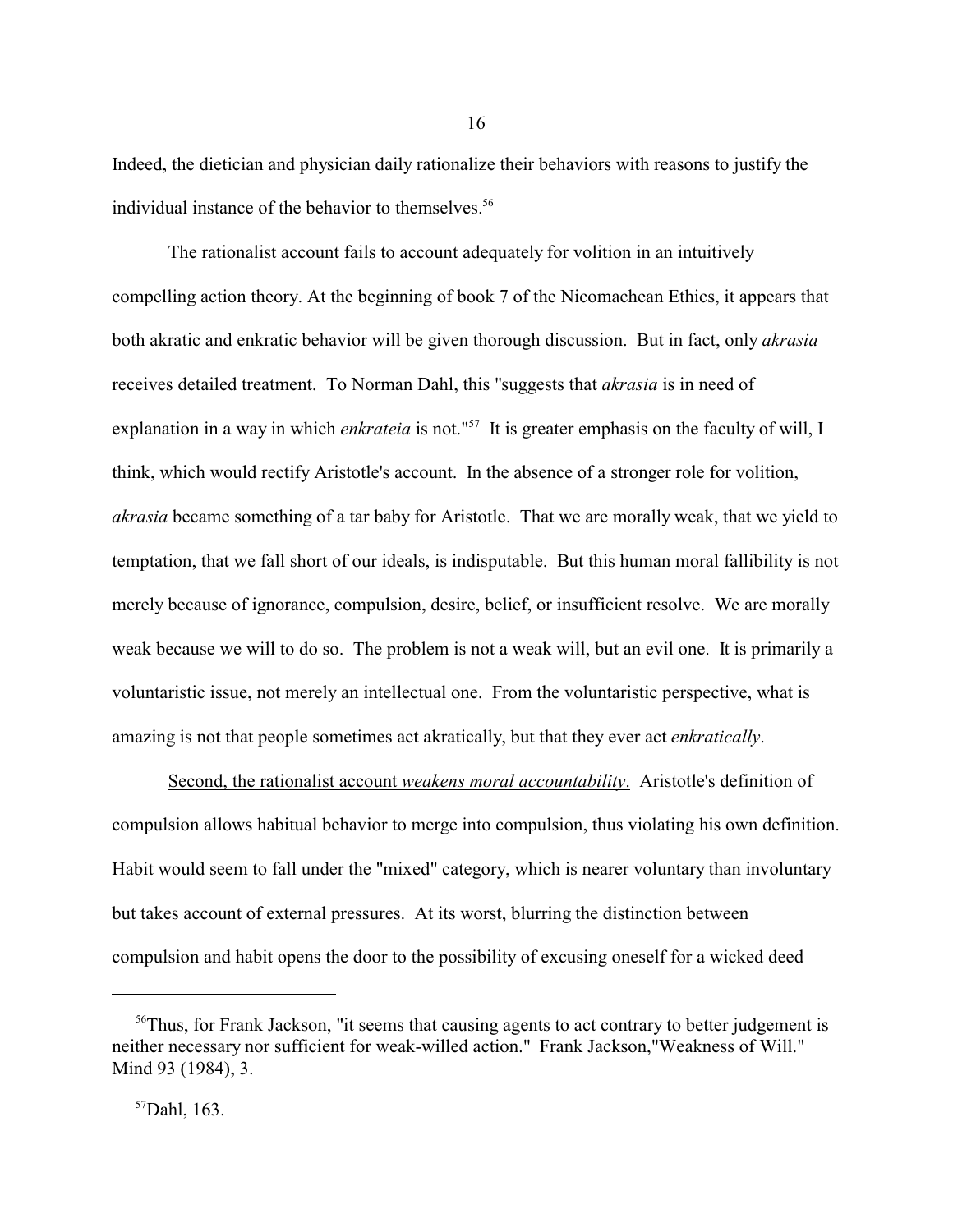simply by asserting that this act was the result of a habit for which one could no longer really be held accountable.

Cases of compulsion that I believe should be ruled out from being considered as weakness of will can be grouped under two categories: *psychological compulsion* (including clinically diagnosed irresistible psychoses and phobias of mental illness such as obsessive compulsive disorder, multiple personality disorder, narcolepsy, and kleptomania), and *physiological compulsion* (such as surgical brain stimulation, forced physical movement of limbs against one's will, chemical imbalance which causes mental illness, and drug-induced states caused by drugs given against one's will). Each of these involve judgments which should be made by professionals to distinguish a milder *resistible* case from an *irresistible* case. Most people face milder examples of each of these three categories. For example, most people experience lesser forms of psychological compulsion such as mild depression from time to time in their lives, but they are still held accountable for their actions. But even the person being held at gunpoint has a *choice* to do or not do what he or she is being pressured to do, even though the alternatives are very unpleasant. We feel pity for the person who is victimized by being forced to submit to compulsion against his or her will, but we blame the person who could have resisted. Any resistible case cannot be counted as compulsion.

There is *no middle ground,* I believe, between compulsion and choice; in the final analysis one either wills or one doesn't. To illustrate this point, consider the three options offered by both Frank Jackson<sup>58</sup> and Gary Watson<sup>59</sup> for a potentially akratic situation such as agent A

<sup>58</sup> Jackson, 4.

<sup>59</sup>Watson, "Skepticism about Weakness of Will," 325.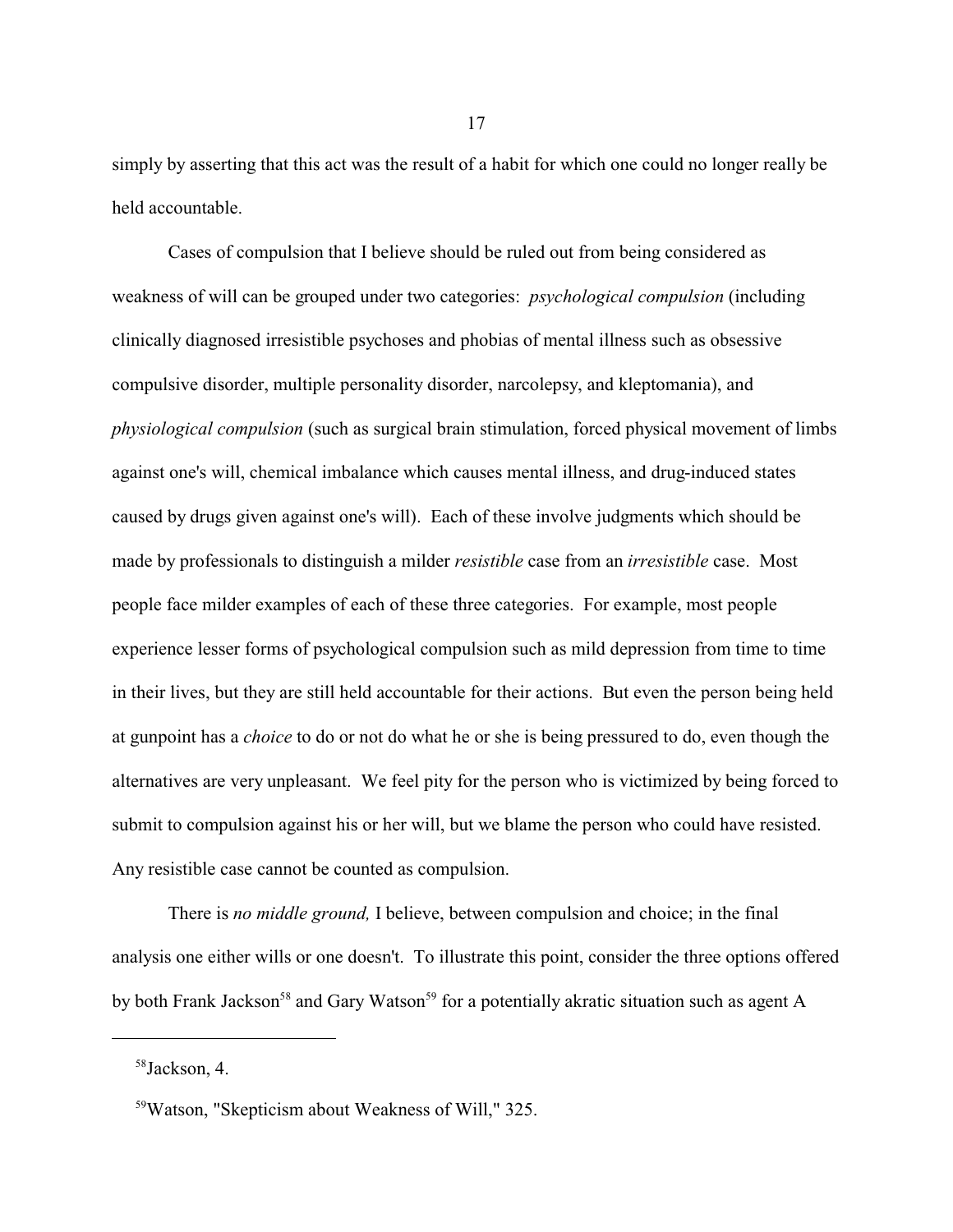drinking an alcoholic beverage before she is about to drive. In all three cases the agent A knows that she should not take the drink, but in case (a) she recklessly or self-indulgently drinks anyway; in case (b) she acts "weak willed" against her better judgment; and in case (c) she is a compulsive alcoholic who cannot resist her desire to drink. Jackson and Watson consider agent A to be morally accountable in case (a); not morally accountable in case (c), because agent A could not resist the compulsion to do so; and to exhibit true weakness of will only in case (b). Aristotle would classify (a) as wickedness, I think, except for her knowing what was the right thing to do. He would agree that (b) was akratic, and that (c) was exempted because of compulsion. I, however, would disagree with Jackson, Watson, and Aristotle in their analysis of cases (b) and (c). Regarding case (c), while I acknowledge some genuine cases of compulsion for which one should not be held morally accountable, alcoholism is ordinarily resistible (as evidenced by the fact that thousands of people overcome this addiction each year). Thus (c) is not a case of true compulsion, and agent A is accountable for her actions. I also deny that case (b) counts as a genuine case of weakness of will because regarding volition there is no middle ground between cases (a) and (c) when (c) is a genuine case of compulsion. The will is functioning just fine; it is simply willing evil things.

Third, I am concerned that Aristotle's "normal pleasure standard" is that it is too *relativistic* to be very useful in determining an appropriate action. A number of problems arise in comparing my action with those of others. Agent A might be a person who is characteristically self-controlled, but has a weakness in a particular area, or characteristically weak but very selfcontrolled in one area. One must therefore distinguish an akratic act from an akratic person. Moses, for example, is described as a man with the character trait of unusual meekness or self-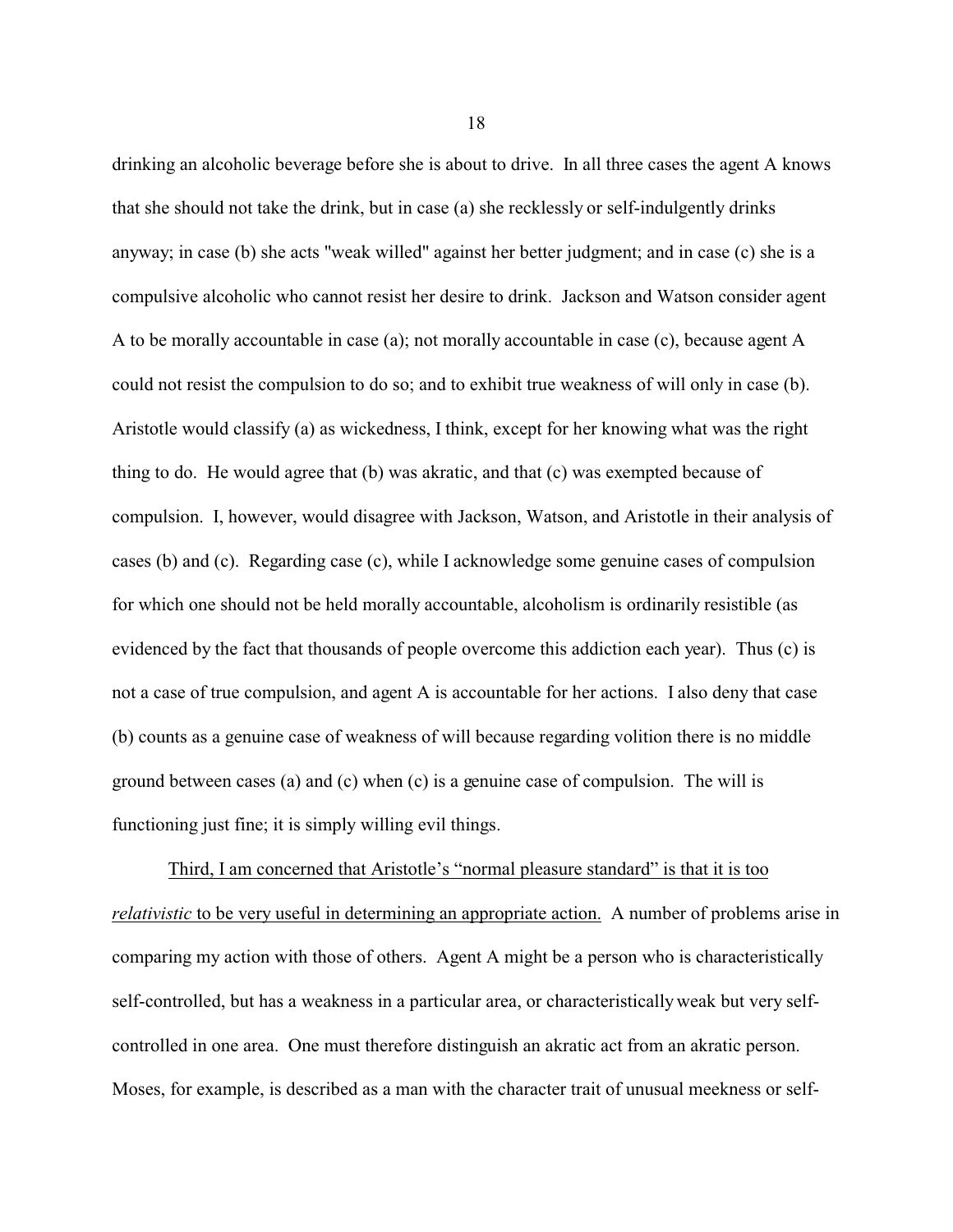control, "more than any man who was on the face of the earth" (Num. 12:3). Yet, sorely grieved by the disbelief and belligerence of his peoples, he acted uncharacteristically, losing his temper and speaking rashly (Exo. 17:1-7), disqualifying himself from admission into the Promised Land (Exo. 27:12-14). Moses is thus an *enkratic* person (in character) who committed an *akratic* act.

But by what universal principle or norm shall we judge agent A? Like Aristotle, Gary Watson applies the rather vague and relativistic moral standard that a weak person is one defeated by a temptation "that most people could have resisted," or when "one has failed to meet standards of reasonable or normal self-control" of more temperate persons. But in the same context he acknowledges that "weakness is relative to expectations and norms, and it is conceivable that a whole community could fall short of these."<sup>60</sup> These appear to be two standards which could easily conflict with each other. Who is to determine whether agent A should be judged by what "most people" would have done, or if the "whole community" has fallen short of the standard? What if agent A grows up in a drug-infested ghetto--should she determine her behavior by assessing the typical behavior of the people around her? Who determines what are "reasonable" standards? Indeed, agent A felt her choice was reasonable, because she had compelling reasons for her choice.

By these standards, who can be precise, for example, about what is incontinent eating or drinking? Should we determine the national average of weight or daily caloric intake? But what if agent A were a marathon runner, or a football lineman, or a diabetic? What if agent A had a low metabolism rate, such that she could eat less than agent B (who has a high metabolism rate), but still gain weight? Likewise, what if agent B can "hold his liquor," while agent A gets drunk

<sup>60</sup>Watson, "Skepticism about Weakness of Will," 330-332.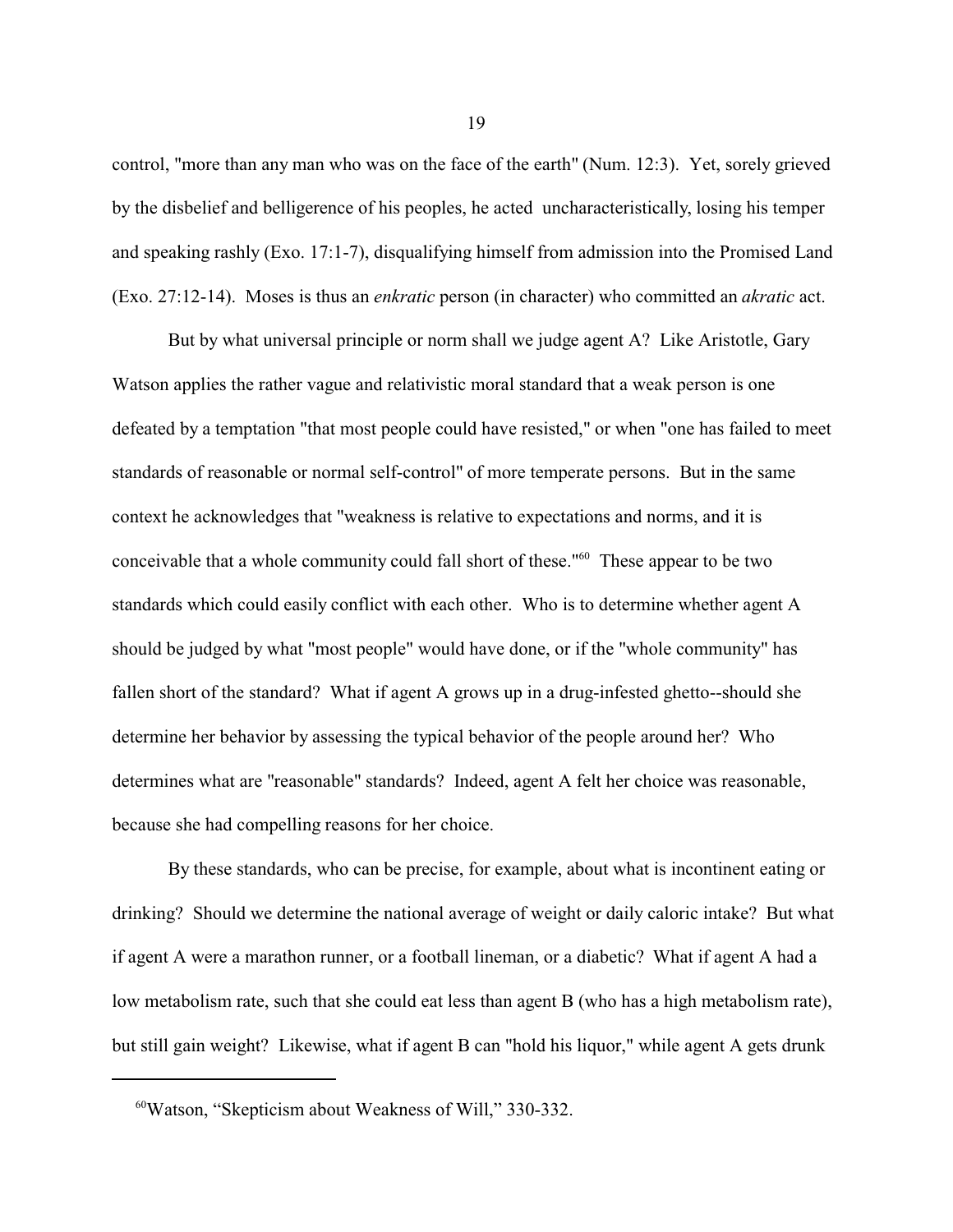after a couple of beers? Would much greater self-control in eating and drinking be required of agent A than agent B? Or, ironically, if agent A were overweight because of a lack of selfcontrol in her eating, her body weight would allow her to drink more alcohol without getting drunk, and thus her lack of self-control in one area made less self-control necessary in another area. Is it not the case, then, that standards of self-control are person-specific? Such relativistic standards will never provide an adequate objective basis for distinguishing akratic from nonakratic acts, much less appropriate moral behavior.

Fourth, the rationality account has an *anthropology that is too optimistic*. I share Aristotle's conviction that we are not accountable if we are ignorant of the circumstances of the case. But the rationality requirement of the traditional Socratic-Aristotelian paradigm appear too high for normal decision making. For virtually never do we have all the facts before us before we make a decision. Decisions are usually inductive subjective judgments made under time pressure well before all the evidence is in. $<sup>61</sup>$  Our examination of the evidence is thus usually</sup> rushed, and we often have to make forced decisions under a time limit which does not permit careful deliberation. As we hastily examine the evidence, some reason stands out as "good enough" to justify stopping deliberation to decide. In parliamentary terms, the motion is made for nominations of potential reasons to cease. We determine that this reason or motive is of sufficient weight for us (or give it sufficient weight) such that we estimate that nothing is likely to outweigh it. This "good enough" reason becomes the winner, and we decide to pursue this course of action. Once we set out on a course, we are not easily dissuaded. Our minds are made

<sup>&</sup>lt;sup>61</sup>Daniel Dennett, "On Giving Libertarians What They Say They Want," in Agents, Causes, and Events, ed. O'Connor, 49-50.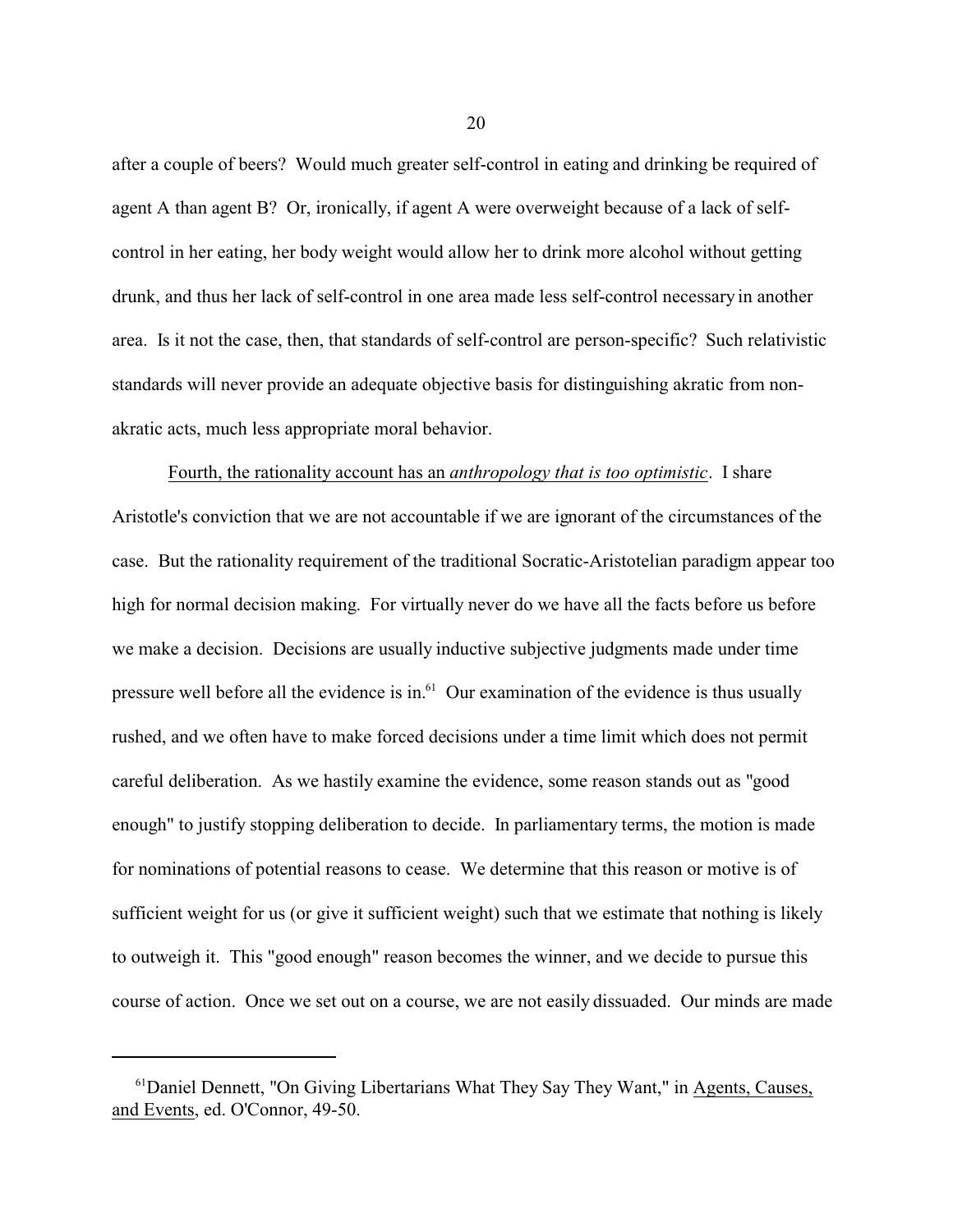up, and it may take overwhelming evidence or obstacles to change our minds. Such inductive judgments are susceptible to false beliefs, overlooked options, misassessed probabilities, mistaken judgments, and cognitive dissonance. Sometimes we even commit what Robert Audi calls "doxastic incontinence," that is, deciding against what an objective observer would describe as a belief that flies in the face of evidence and lacks sufficient evidential warrant.<sup>62</sup>

Virtually every choice we make is made out of at least partial ignorance, thus one could argue on these grounds alone that no pure case of weakness of will exists. We find ourselves in more the situation of Heidegger's "being-thrown-into-the-world," than sitting atop an Archimedean perspective from which we may know the first principles with absolute objectivity. Retrospectively, we may look back over such choices out of incomplete or incorrect knowledge with regret, making expressions such as "I didn't think about it at the time," or "If I had only known . . .," but at the time we chose these options because they appeared to offer the best consequences. But deliberation is not an endless activity; it always ends in a decision (even if that decision is not to act right now). Aristotle's rationalistic approach does not appear realistic. As Ronald Milo asserts, it is a "fantastic exaggeration of human rationality" to presuppose that people "are so rational as never to do what is unreasonable."<sup>63</sup>

### **A Voluntaristic Alternative**

The following assertions offer an outline of the voluntaristic perspective being advocated here:

*(a) Divine Voluntaristic Agency*. The universe is ultimately moved only by *agents.* 

 $^{63}$ Milo, 80.

 $62$ Audi, 275.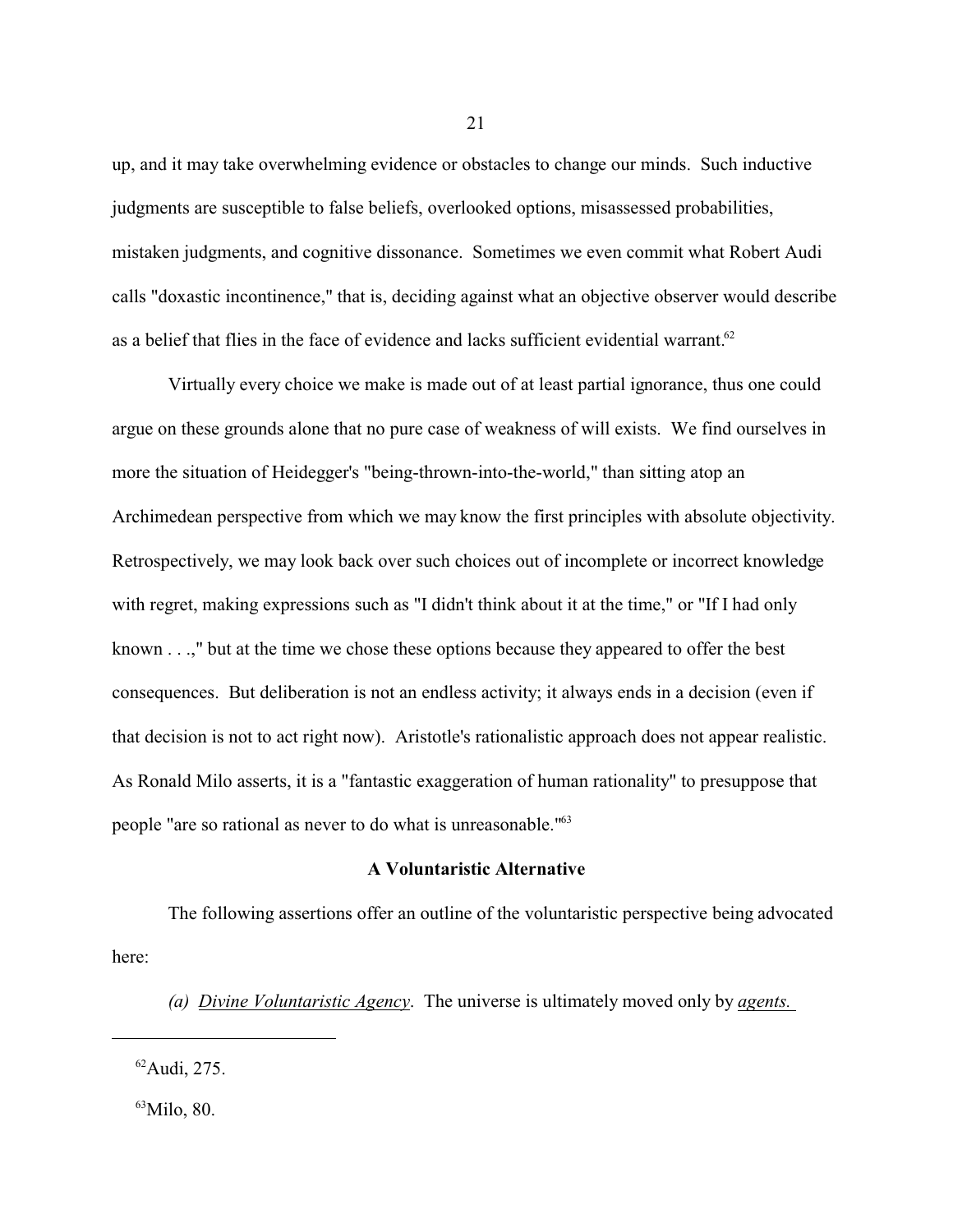Nothing happens apart from activity of an agent--everything is created, upheld, or directly moved by an agent. From this theistic perspective (shared by all the major Western religious traditions), all motion, events, causes, and contingent things were ultimately brought into being, maintained, and caused by a personal agent, namely, God, the Unmoved Mover and First Cause. As Aquinas affirms, "every movement both of the will and of nature proceeds from God as the Prime Mover.<sup>164</sup> Divine agency is the ultimate cause of all things, but the proximate cause of some but not all things. No thing or event could exist or continue to exist without Him, however, He is not the proximate cause of all things or events.

*(b) Human Voluntaristic Agency*. Personal selves (perhaps including some or all conscious beings) share to some degree in the creativity and agency of the Creator Agent, but never *ex nihilo*. All human (and subhuman) agency must deal with (redesign, reconfigure, compound) things already in existence. One primary expression of agency, selfhood, and personhood is a variety of *libertarian freedom*, which is expressed in the will<sup>f</sup>. It is the will (not mere rationality or desire) which performs an executive function within the psychosomatic unity

<sup>&</sup>lt;sup>64</sup>Thomas Aquinas, Summa Theologica, 2.1.6. While all movement proceeds from God, I believe, God does not directly cause all things. But through providential care, God always upholds the universe (general providence), often involves himself personally in human lives (specific providence), and sometimes intervenes in dramatic ways to change the usual course of events (miraculous providence). One of the arguments used frequently by determinists against agency theory is that it leads to an infinite regress. While agency theorists have provided adequate defenses against this argument, it is somewhat ironic that atheistic determinists would raise this issue, since a non-theistic, literal reading of the universal law of causation (upon which their view depends) itself requires an infinite regress of causes. Theists can offer a more satisfying account of origins, much more compatible with the big bang cosmology that has dominated physics for the last half century than a non-creationist account.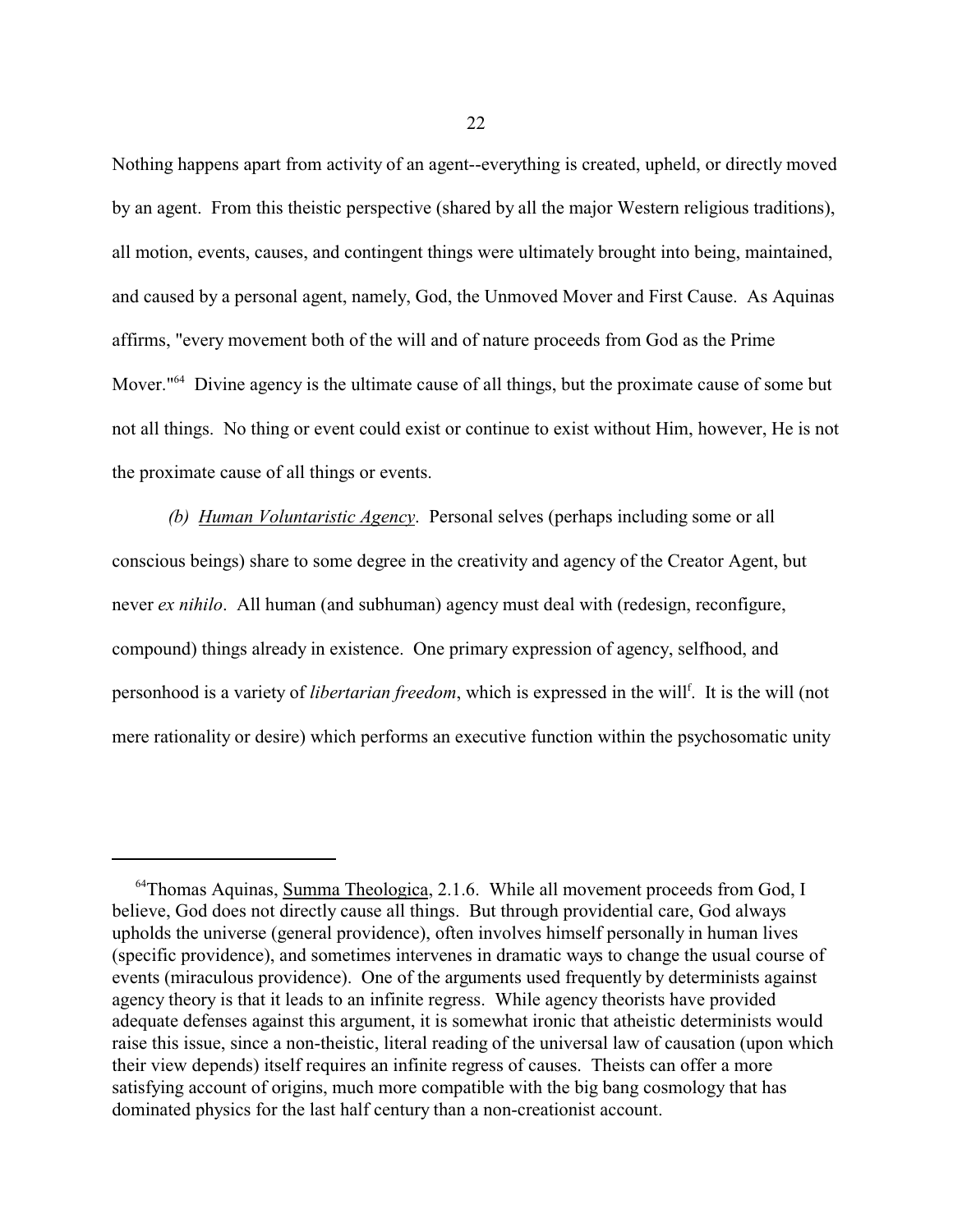that is a personal agent.<sup>65</sup> Such a view of freedom meets Robert Kane's condition of ultimate dominion:

An agent's power (or control) over a choice at a time t satisfies the condition of sole or ultimate dominion if and only if (i) the agent's making the choice rather than doing otherwise (or vice versa, i.e., doing otherwise rather than making the choice) can be explained by saying that the agent rationally willed at t to do so, and (ii) no further explanation can be given for the agent's choosing rather than doing otherwise (or vice versa), or of the agent's rationally willing at t to do so, that is an explanation in terms of conditions whose existence cannot be explained by the agent's choosing or rationally willing something at  $t.^{66}$ 

Harry Frankfurt, along with Bigelow, Dodds, and Pargetter, virtually equates second-order desires with the will, which in turn is that which sets the personhood of human agents apart from other animals (who also are capable of desires, motives, and choices).<sup>67</sup> Aristotle made a similar claim when he spoke of humans as rational animals. This human rationality was evidenced by the fact that while humans and animals both have basic needs, humans desire them in a higher way (not merely biological needs, but a more qualitative satisfaction).<sup>68</sup> This freedom is not

<sup>65</sup>McCann, "Intrinsic Intentionality," 247-252, "Rationality and the Range of Intention," 192- 194; and Bigelow, Dodds, and Pargetter, 40.

<sup>&</sup>lt;sup>66</sup>Robert Kane, Free Will and Values (Albany: SUNY Press, 1985), 46. See also Richard Double, "Libertarianism and Rationality," in Agents, Causes, and Events, ed. O'Connor, 59.

<sup>67</sup>Harry Frankfurt, "Freedom of Will," in Free Will, ed. Watson, 82-83; and Bigelow, Dodds, and Pargetter, 48. See also Kennett, 126. Frankfurt's second-order desires involve not merely desiring, but to desire to shape one's desires to become a better person. Ishare the view that animals are capable of teleological choices, although they likely lack the second-order desires that Frankfurt describes.

<sup>&</sup>lt;sup>68</sup>Scaltsas, 412-413. We want not just shelter but a beautiful home, not just food but gourmet food, not just warmth but attractive clothing. Or, as Scaltsas comments, these drives are understood "adverbially," such that they satisfy not just biological needs but also the three distinctively human basic drives Kant lists in his Anthropology--wealth, power, and esteem.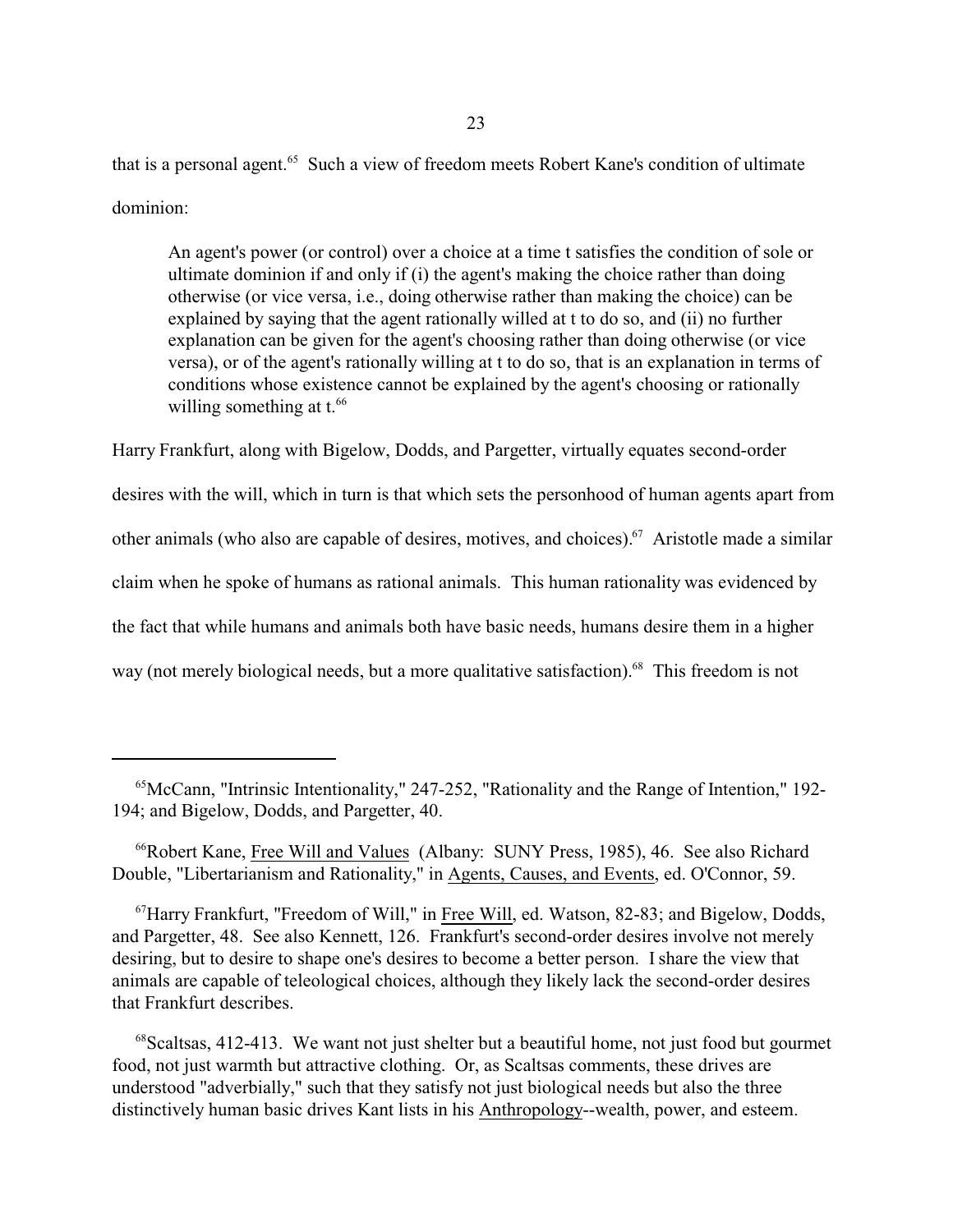absolute; it is limited to the options available.<sup>69</sup>

Some thinkers such as William Rowe and Peter van Inwagen assert that libertarian

freedom occurs seldom, if at all. Rowe suggests that there some pressures override volition, $70$ 

and van Inwagen argues that genuine acts of libertarian freedom are rather rare.<sup>71</sup> But I argue that

in virtually every circumstance, the will is exerted to some degree.<sup>72</sup> Even those actions which

<sup>71</sup> van Inwagen allows only Buridan's ass/ice cream flavor cases, duty versus inclination cases, and incommensurable values cases to count as genuine freedom. Peter van Inwagen, "When Is the Will Free," in Agents, Causes, and Events, ed. O'Connor, 219-238.

- w<sup>1</sup> -- Default Setting Choice--A choice so unopposed by alternatives that it seems almost reflexive, requiring a relatively strong exertion of will not to do. (For example, not to blink when someone claps their hands in front of your face, not to scratch an itch, not to jump out of the way of an oncoming car, or to risk your life in an emergency to save your own child's life).
- w<sup>2</sup> -- Customary Choice (or standing intention)--A course of action ordinarily done, but seeming less reflexive less emotion, and slightly more deliberation than in  $w<sup>1</sup>$ . (For example, turning on the light switch while entering a room in your house, or choosing your favorite soft drink from a drink machine).
- w<sup>3</sup> -- No Brainer Choice--One obvious choice among several choices, but one which is more novel than  $w<sup>1</sup>$  or  $w<sup>2</sup>$ , and hence requires more reflection and exertion of will. (For example, to accept a gift of a million dollars, or to accept a job offer for your dream job).
- w<sup>4</sup> -- Decision among Equals/Featherweight Choice--A decision between two options which seem to have virtually the same weight of preference, and can be decided by the slightest leaning one way or another. (For example, to choose between two keyboard keys with the exact same function, to choose between two equidistant routes to drive home, to make a choice in Buridan's ass cases or vanilla/chocolate cases, to choose which box of corn flakes to pick up from the grocery shelf, to choose where to go to lunch between five of your favorite restaurants, to choose a place for a vacation between three equally preferred

<sup>69</sup>Unless otherwise indicated, in this paper "freedom" will refer to creaturely freedom, not divine freedom, which does not suffer from creaturely limitations.

 $70$ Rowe (following Reid) suggests that being tortured on a rack in great pain would "cause" directly the volition to reveal the important secret." Rowe, "Two Concepts of Freedom," in Agents, Causes, and Events, ed. O'Connor, 160,

 $72$ For example, in the following taxonomy of various nonequidistant degrees along a continuum of exertion of will, I affirm that in each of these cases,  $w^1-w^7$ , some exertion of will is made: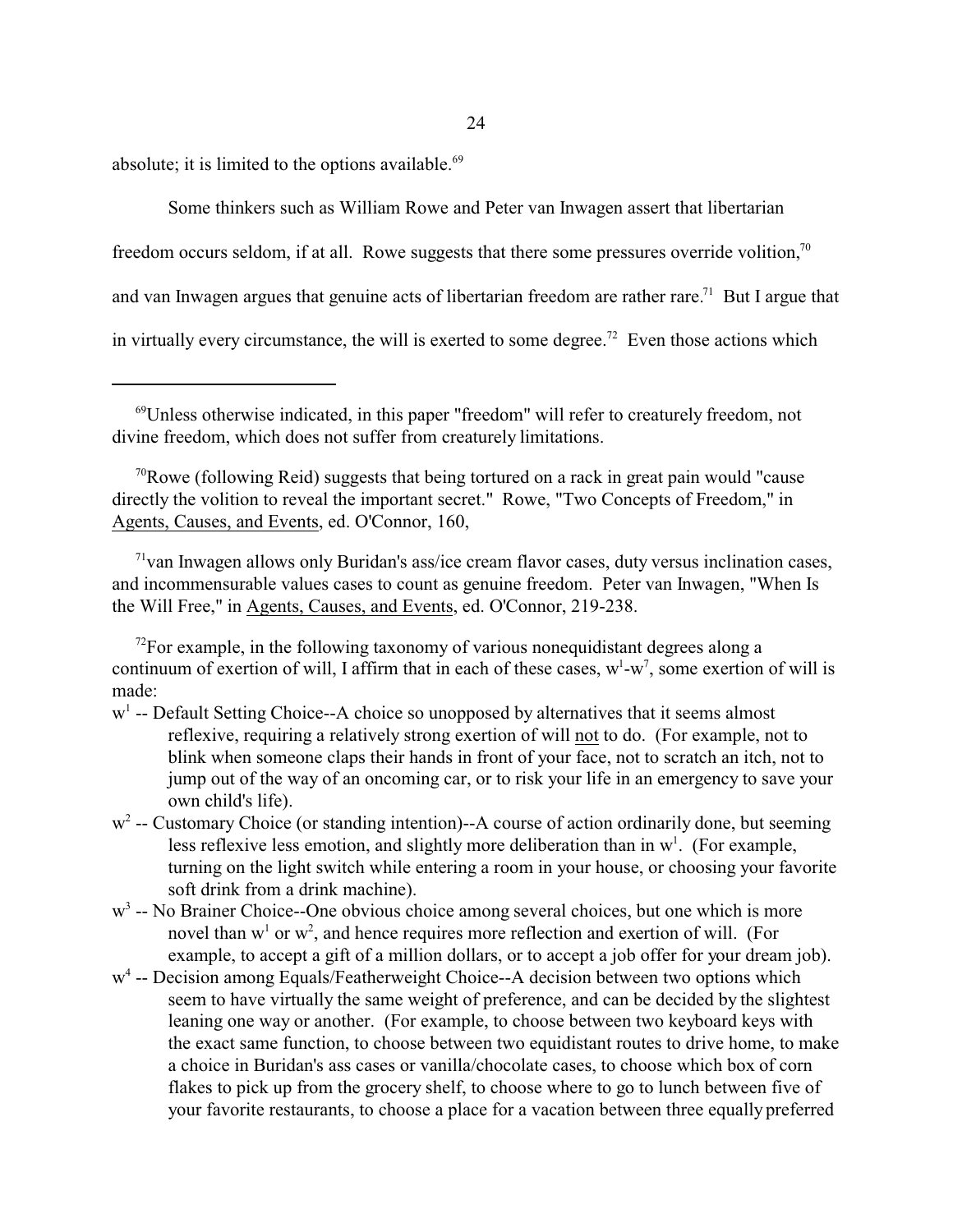appear nearly reflexive in a stimulus-response reaction, such as  $w<sup>1</sup>$ , are in fact split-second, spurof-the-moment decisions against which there are no countervailing reasons we can think of at the moment. Decisions are irreducibly volitional, not reducible to other states.

*(c) Agent Initiated Action*. This account of freedom is *agent determined* or *self-*

determined not in the sense of being oblivious to the givens and influences of life,<sup>73</sup> but in the

sense that the will<sup>d</sup> is the ultimate determinant of action. Agency action could be described as

destinations, or a judge's choice of the best of show award at a dog show).

 $w^7$  -- Decision against Interest/Great Resolve--The circumstances or so against the choice that it requires a great act of resolve to do it, resolutely acting in a way that overrides one's own vested interest, doing only by a strong will against strong reasons. (For example, to jump on a grenade to save others, or to march into battle against a fortified line of defense).

 $^{73}$ Mortimer Adler defines "freedom of self-determination" means that "the individual's ... freedom of choice . . . rests with his power of self-determination, through its causal indeterminacy, is able to give dominance to one motive or one set of influences rather than another. Far from motives or other influences determining which of several decisions is made, it is the other way around. . . the self determines which motive or set of influences shall be decisive." Mortimer Adler, The Idea of Freedom (New York: Doubleday, 1961), 2:232, quoted in Robert Nozick, "Choice and Indeterminism," in Agents, Causes, and Events, ed. O'Connor, 112. Self-determination need not denote the view of radical freedom advocated by Sartre and other existentialists.

w<sup>5</sup> -- Incommensurate Values, Duty vs. Inclination, and "Weak Will" Choices--There are strong reasons for and against an action, but some factor weights one choice above others. (For example, to enroll in school or get a job, or a diabetic choosing to eat or withhold from eating his favorite ice cream).

w<sup>6</sup> -- Decision against the Stream/the Road less Travelled Choice--A choice which may seem odd to one's contemporaries, and against which there are considerable reasons which would argue against it. (For example, to join the Peace Corps or the French Foreign Legion, to become a priest or nun, or to quit a safe, well-compensated career for a less secure dream job).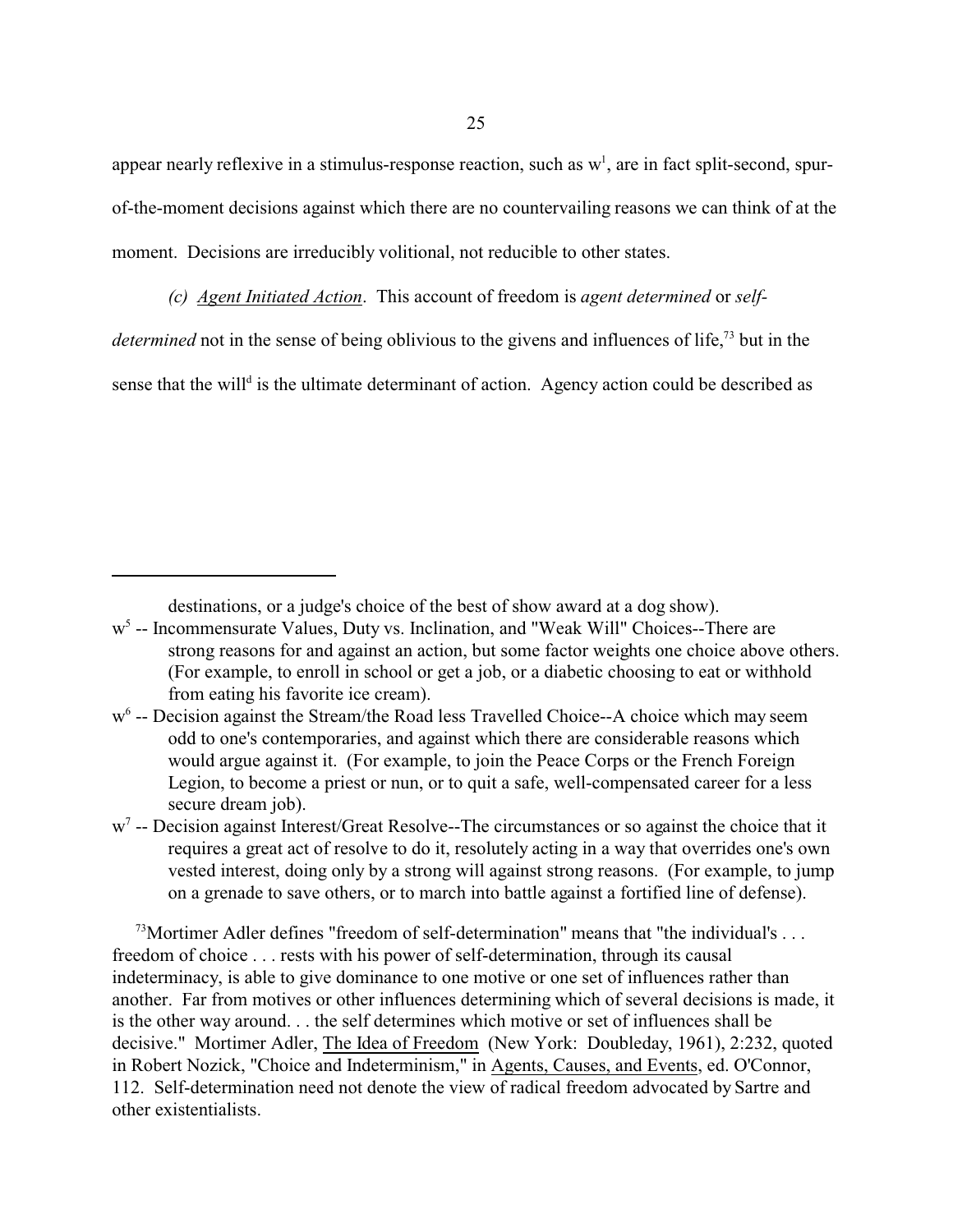*indeterministic*,<sup>74</sup> adeterministic,<sup>75</sup> or *undeterministic*<sup>76</sup> in the sense that human actions are not ruled by nomic causal determinism. While they may be vaguely predictable, human decisions are ultimately antinomian, influenced by but not governed by any law, even a law of nature, and may not be reduced to genetics, sociology, or psychology. 77 Determinists persistently attempt to subsume agent-initiated action under categories such as nomic necessity, the laws of nature, or nomic causation. All of these fail to do justice to the unique nature of the will of an agent.<sup>78</sup> One

 $<sup>75</sup>$ Carl Ginet prefers "adeterminism" to "indeterminism" to avoid the suggestion of randomness</sup> in the indeterminism of quantum physics. Carl Ginet, "Reasons Explanation of Action: An Incompatibilist Account," in Agents, Causes, and Events, ed. O'Connor, 91.

 $\frac{76}{6}$  Ginet defines "an undetermined event" as "one that was not nomically necessitated by the antecedent state in the world," and "a determined event" as "one that *was* nomically necessitated by its antecedents." Ginet, 69. As Nozick reminds us, "It is neither necessary nor appropriate ... to say the person's action is uncaused . . . . It is undetermined which act he will do," keeping in mind the "distinction between an action's being caused, and its being causally determined," because "'uncaused' does not entail 'random.'" Nozick, 102, 104-105. It was mildly amusing to me for Peter Strawson (in an otherwise excellent article) to be casting about for a definition of determinism when, if determinism were true, one definition would be predetermined for him. Certainly, if determinism were true, it would not be a matter of *choice* in choosing one definition or another! Peter Strawson, "Freedom and Resentment," in Free Will, ed. Watson, 59-80.

 $77$ Reductionists are always with us, from Thomas Hobbes's reduction of emotions as glandular activity to that of present-day geneticists such as Candace Pert, who told Bill Moyers in a recent PBS special report that emotions are "nothing but" neuropeptides. Such extreme reductionism is naive and dangerous. Indeed, if their view were correct, whatever they said would be merely genetic, and thus totally beyond verification. But as Thomas Nagel notes, there is "no room for agency in a world of neural impulses and chemical reactions." Thomas Nagel, "The Problem of Autonomy," in Agents, Causes, and Events, ed. O'Connor, 34.

78 "What special *power* then does indeterminism confer on free agents? Agents in the undetermined world have the power to make choices for which they have ultimate responsibility. They have the power to be the *ultimate* producers of their own ends . . . . That is to say, they have the power which can only be explained in terms of their own wills (i.e., character, motives, and

<sup>&</sup>lt;sup>74</sup>Indeterminism can be understood *negatively* to mean simply that determinism is incorrect, or *positively* to affirm a view of events (based on quantum physics) as chaotic, random, or accidental.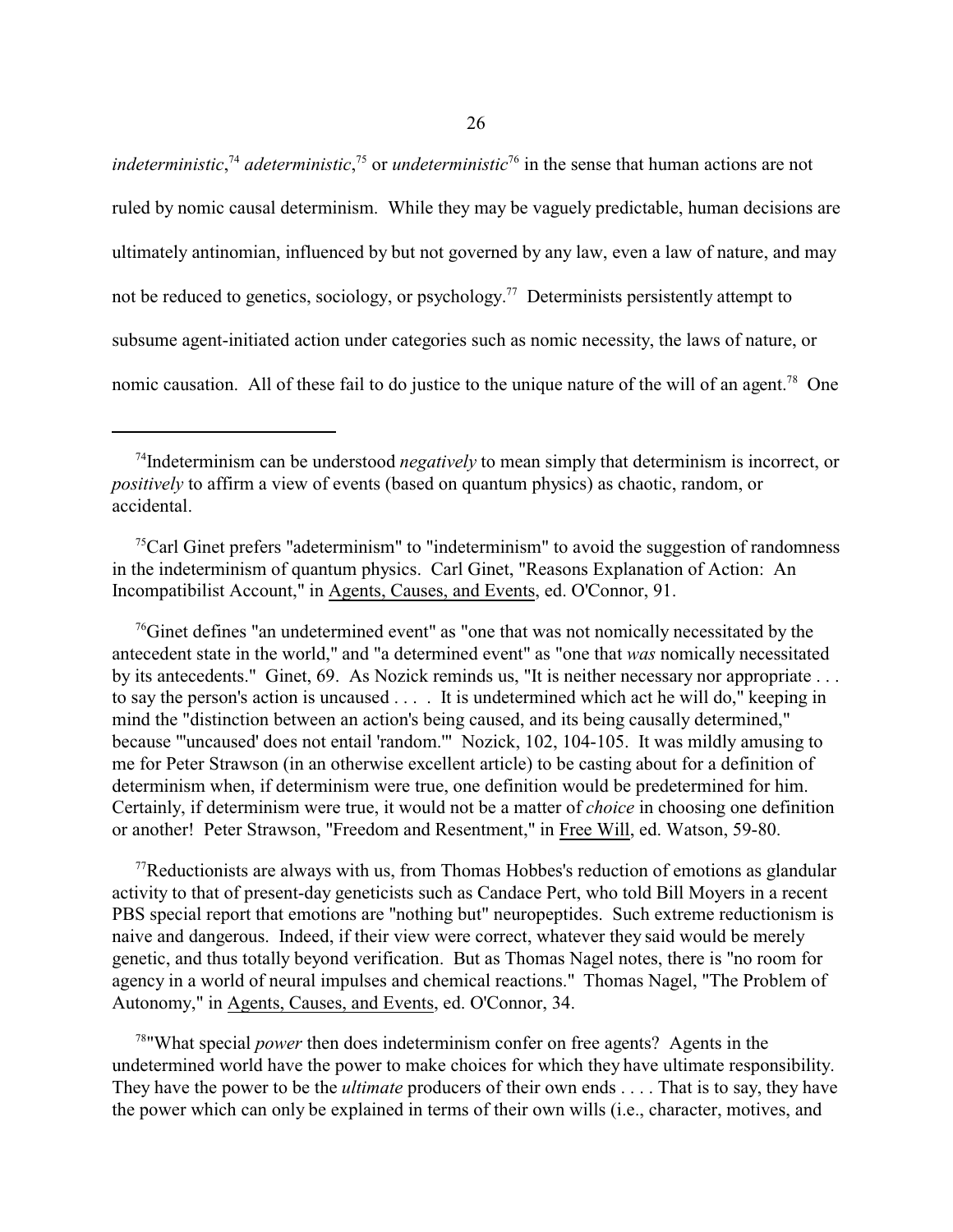need only reflect on Aristotle's distinction between the stone, the staff, and the person who wields the staff.<sup>79</sup> The staff moves the stone, but is itself moved. It is the person who initiates the action. Likewise, determinists would like to apply covering-law explanation to history, reducing history to biology. But one need merely reflect on the difference between an account of the explosion of a volcano and an account of the reasons leading up to a war to note that human decisions are not subject to laws in any meaningful way. Because they are the product of human decisions, historic events are unrepeatable and ideographic, not repeatable and nomothetic.<sup>80</sup>

The most definitive threat to volitional agency raised by nomic causal determinism. Causal determinism is the doctrine that all events can be explained by causal antecedents.<sup>81</sup> As Roderick Chisholm reminds us, the concept of causation is *nomological,* presupposing "physical

necessity, a concept that is usually expressed by reference to the laws of nature."<sup>82</sup> While the

<sup>79</sup>Aristotle, Physics, 256a.

<sup>80</sup>If an event were causally determined, Nozick comments, "under exactly the same conditions repeated, exactly the same thing would have (again) to happen." Nozick, 103. Such nomic repeatability happens in laboratories, but not in human events.

<sup>81</sup>One can distinguish several senses of "causation":

- $cause<sup>1</sup> = In the narrow sense, the universal law of causation; a repeatable, nomic Universal Law$ of Causation, which refers to cause-effect relationships among unconscious contingent physical things.
- $cause<sup>2</sup> = Statistical explanation.$

<sup>82</sup>Roderick Chisolm, "Agents, Causes, and Events: The Problem of Free Will," in Agents, Causes, and Events, ed. O'Connor, 97. Chisholm distinguishes two types of necessity--laws of

efforts of will). No one can have this power in a determined world. If we must give this power a name, let us call it 'free will'." Robert Kane, "Two Kinds of Incompatibilism," in Agents, Causes, and Events, ed. O'Connor, 146.

 $cause<sup>3</sup> = A broader concept of explanation, which includes agent causation.$ 

It is tempting for the agency theorist to describe reasons for acting in terms of cause<sup>3</sup>, but this course risks confusion with cause<sup>1</sup> and cause<sup>2</sup>.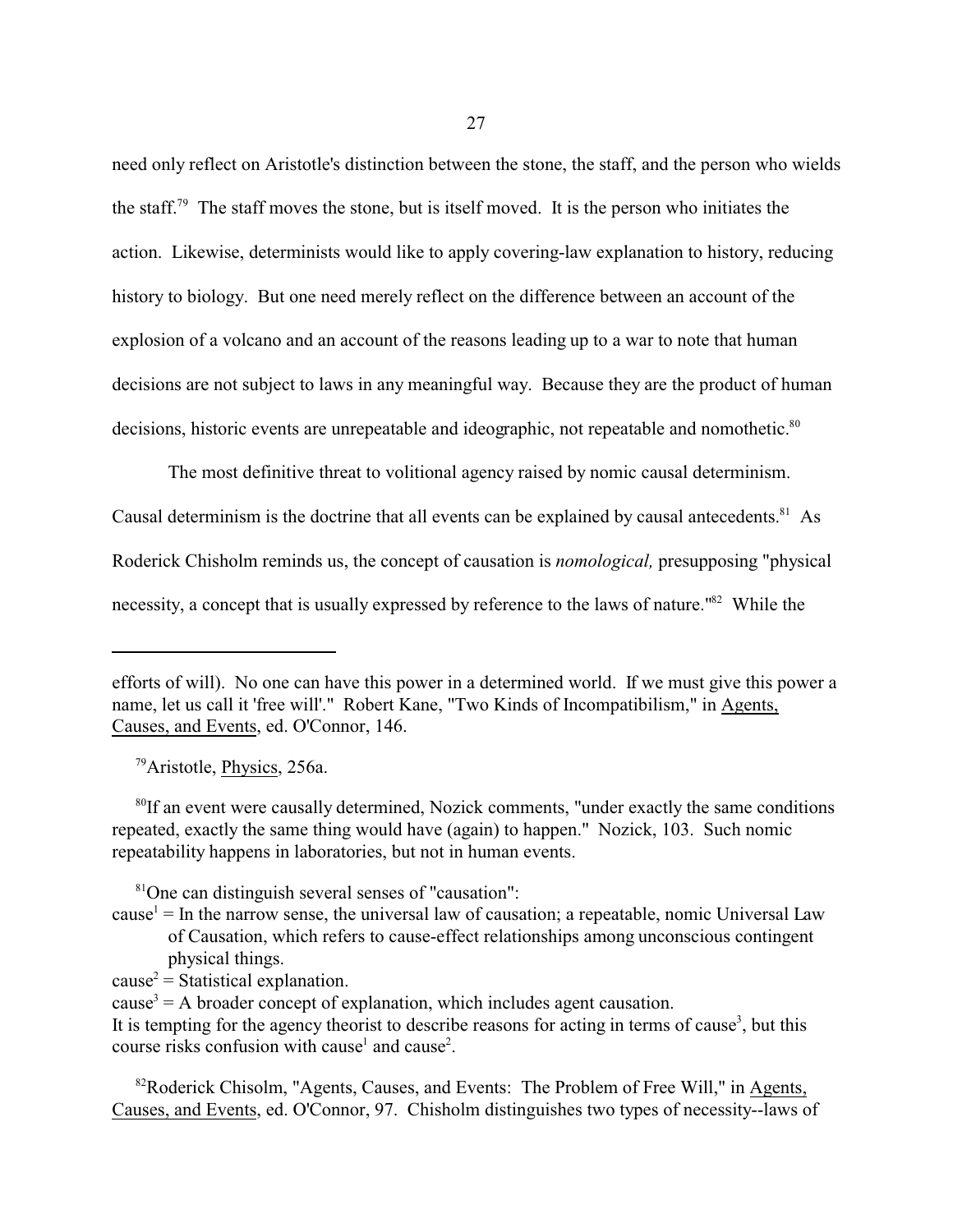laws of nature obviously affect humans, they do not govern human decisions.<sup>83</sup> Reducing all explanation to physical causation is a leap of categories and epistemic imperialism. It may be the product of an outdated Newtonian worldview, which raises the universal law of causation (ULC) to the level of cosmic principle, not unlike the role of the hypothetical grand unifying theory (GUT) of post-Einsteinian physics. When the determinist asks the question framed in such a way that demands a causal answer, the question presupposes the wrong answer and does not permit the correct answer. Like asking "Have you stopped beating your wife?," asking what nomically caused a decision admits of no appropriate answer. One might as well ask, "What color is a decision?" 84

The account of freedom being advocated here could also be called *anti-indeterministic*, however, because while not determined by nomic causation, neither does this view propose the kind of randomness exhibited in the indeterminacy of modern quantum physics (which poses just

<sup>84</sup> What is inappropriate is to demand that a free choice be explained in a way that shows its is unfree." Nozick, 110. When the question is posed by the determinist, "Are choices causally determined or are they random accidents?" the indeterminist cannot honestly affirm either option.

logic (in every possible world, if a then b), and the laws of nature.

<sup>&</sup>lt;sup>83</sup>"Laws of nature" is an unfortunate nomenclature because it is used in at least three senses:  $LN^1$  = Strictly, a small set of natural laws, particularly identified with Newtonian physics.

 $LN^2$  = Generally, any observable, repeatable, nomic pattern which is inductively inferred (as a covering law, statistical pattern, or a similar model) to be generally or universally true.

 $LN<sup>3</sup> = A$  very broad, ill-defined sense, reflecting any pattern of regularity. "Laws of nature" has a common currency in contemporary philosophical discourse, usually referring to  $LN^1$  or  $LN^2$ . The problem with  $LN^1$  is that it is difficult to conceive of how these few laws, which Peter van Inwagen ["The Incompatibility of Free Will and Determinism," in Free Will, ed. Watson, 48] calls more properly the "laws of physics," would impact human decision making at all. But if the determinist falls back to  $LN^2$  or  $LN^3$ , there is no true or absolute causal determination.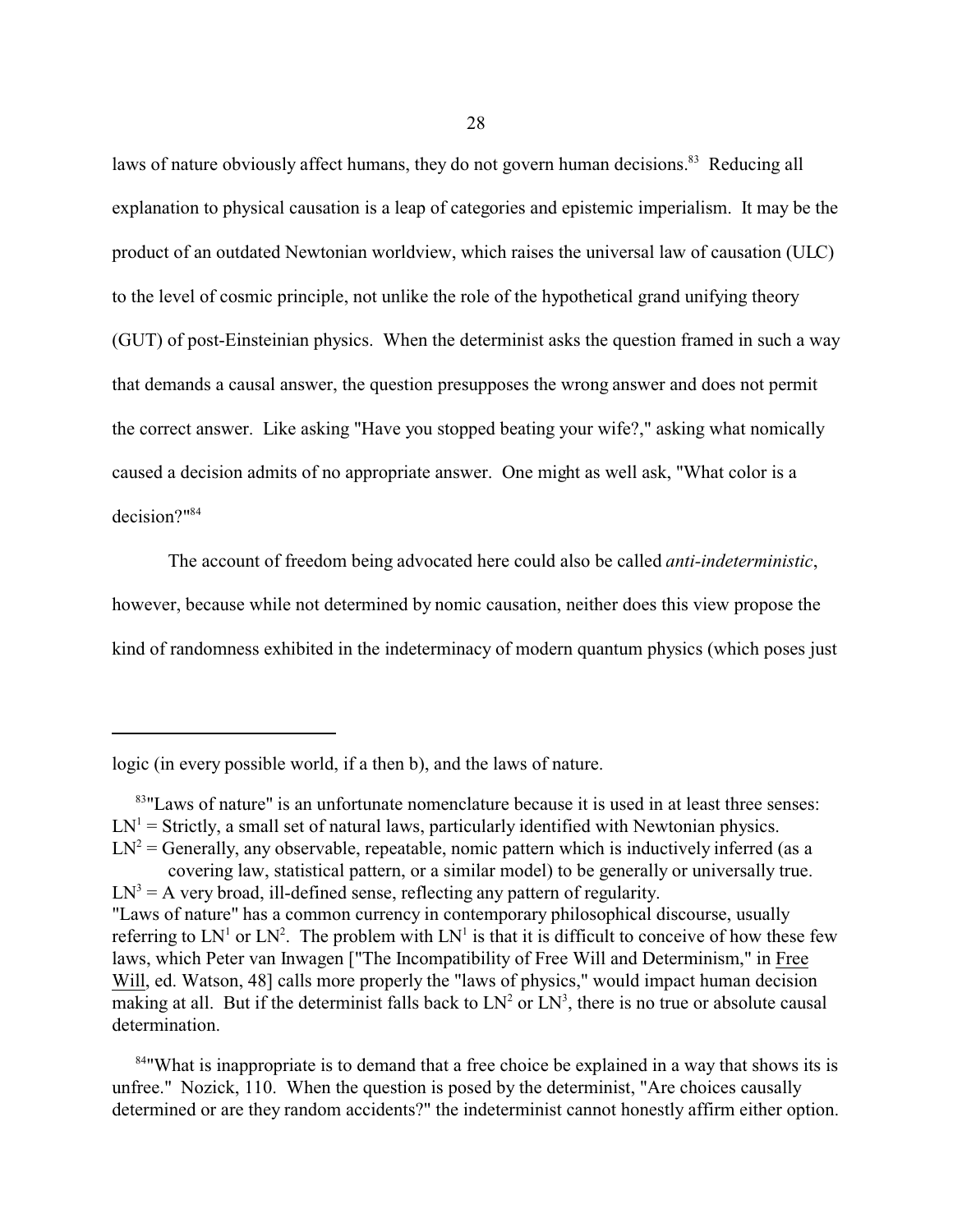as much of a threat to meaningful choice as does determinism).<sup>85</sup> Human choices are not random accidents, but willful determinations.

*(d) Teleological Intelligibility*. While the emphasis of this perspective is voluntaristic, it is *not irrational*. Agent A could offer a *teleological personal explanation* for why she chose a particular course of action, drawn from a complex nexus of often mutually competing desires, motives, needs, beliefs, convictions, and a plethora of other competing influences. Such teleological explanations provide reasons which satisfy the Principle of Sufficient Reason, but do not meet the stricter requirements of the Universal Law of Causation. Teleological intelligibility provides epistemic justification, and even moral justification of an act, but not ontological causation. Hence one could call this perspective "agent causation" only at the risk of a misunderstanding which might impose nomic causal determinism on it.

*(e) Deliberation and Decision*. My approach to action theory is in essential agreement with the model advocated by Hugh McCann, in which deliberation yields decision and intention formation, which in turn leads to execution of intention.<sup>86</sup> Antecedent givens, both external

<sup>&</sup>lt;sup>85</sup>Using the word "indeterminism" leaves open the option of an understanding such as Richard Double's that indeterminism in action theory amounts to an indeterministic emission of a beta particle from an atom in the brain. Double, 62, 65. Determinists such as A. J. Ayer, J. J. C. Smart, and John S. Mill would likewise understand anything less than determinism as "accidents." Ginet, 74.

<sup>&</sup>lt;sup>86</sup>The McCannian model is outlined most explicitly in "Formation of Intention," awaiting publication, and "Intrinsic Intentionality." See also "Rationality and the Range of Intention," "Settled Objectives and Rational Constraints," "Trying, Paralysis, and Volition," and "Volition and Basic Action," The Philosophical Review 83 (October 1974), 451-473. Scaltsas offers an abbreviated version of this pattern in four steps: evaluating alternative routes of action, concluding what is the best course of action, choosing the best route of action, and acting. Scaltsas's understanding of Aristotle's view of incontinence is that the weakly akratic person doesn't get beyond the second step, while the strongly akratic person completes all four steps. Scaltsas, 376-379.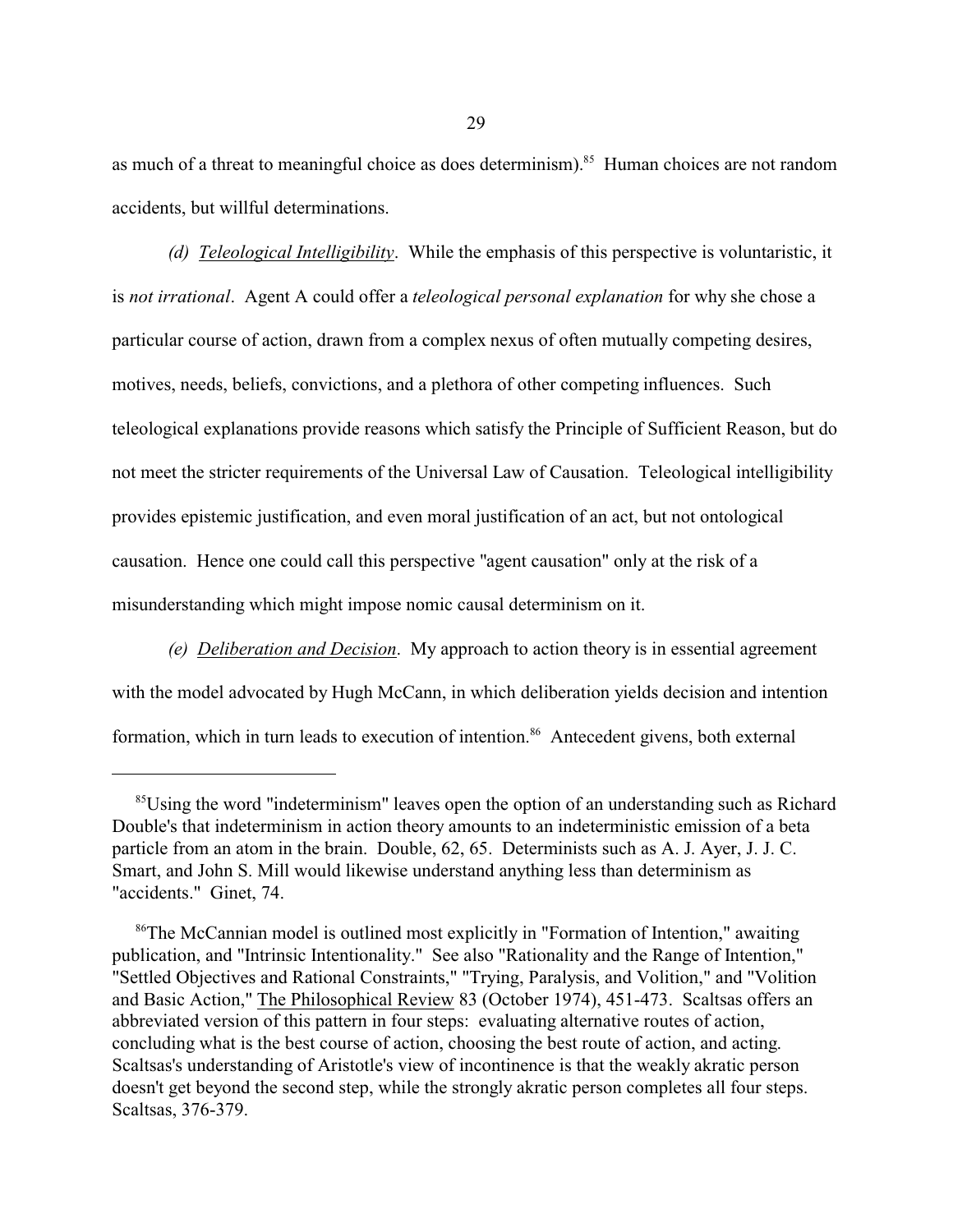(genetic, socio-economic, and environmental) and internal (psychological) factors may strongly influence or predispose one to particular choices, but are not absolutely determinative. To use Leibniz' phrase, such a motive "*inclines the will without necessitating it*."<sup>87</sup> The will thus

functions with a creaturely autonomy in which

antecedent circumstances, including the condition of the agent, leave some of the things we will do undetermined: they are determined only by our choices, which are motivationally explicable but not themselves causally determined. Although many of the external and internal conditions of choice are inevitably fixed by the world and not under my control, some range of open possibilities is generally presented to me on an occasion of action--and when by acting I make one of those possibilities actual, the final explanation of this . . . is given by the intentional explanation of my action, which is comprehensible only through my point of view  $\ldots$ .<sup>88</sup>

Deliberation is the process of assigning weights to various potential reasons for acting,

drawn from a complex nexus of possible motives and reasons, including biological and

psychological needs, desires, beliefs, emotions, pragmatic considerations, habits of interpretation,

correct and incorrect information, and socio-economic pressures. Perceptions of consequences

may make some choices appear more attractive or pragmatic than others. These factors do not

come with pre-assigned weights, but we assign weights, grant priorities, and give precedence to

some factors over others in a process Nozick describes as "non-random weighting":

The reasons do not come with previously given precisely specified weights; the decision process is not one of discovering such precise weights but of assigning them. The

 ${}^{87}$ G. W. Leibniz, Theodicy, sec. 336, in Schriften, 6.314. A similar phrase is in a letter to Clarke, letter 5, sec. 8, in Schriften, 6.390.

<sup>&</sup>lt;sup>88</sup>Nagel, 37. Described "from the inside," we experience autonomy as "when we act, alternative possibilities seem to lie open before us: to turn right or left, to order this dish or that, to vote for one candidate or the other--and one of the possibilities is made actual by what we do. Nagel, 36. Norman O. Dahl has proposed that "weakness of the will involves a failure to achieve autonomy . . . " [Audi, 273], but I would argue that moral weakness is precisely an expression of autonomy.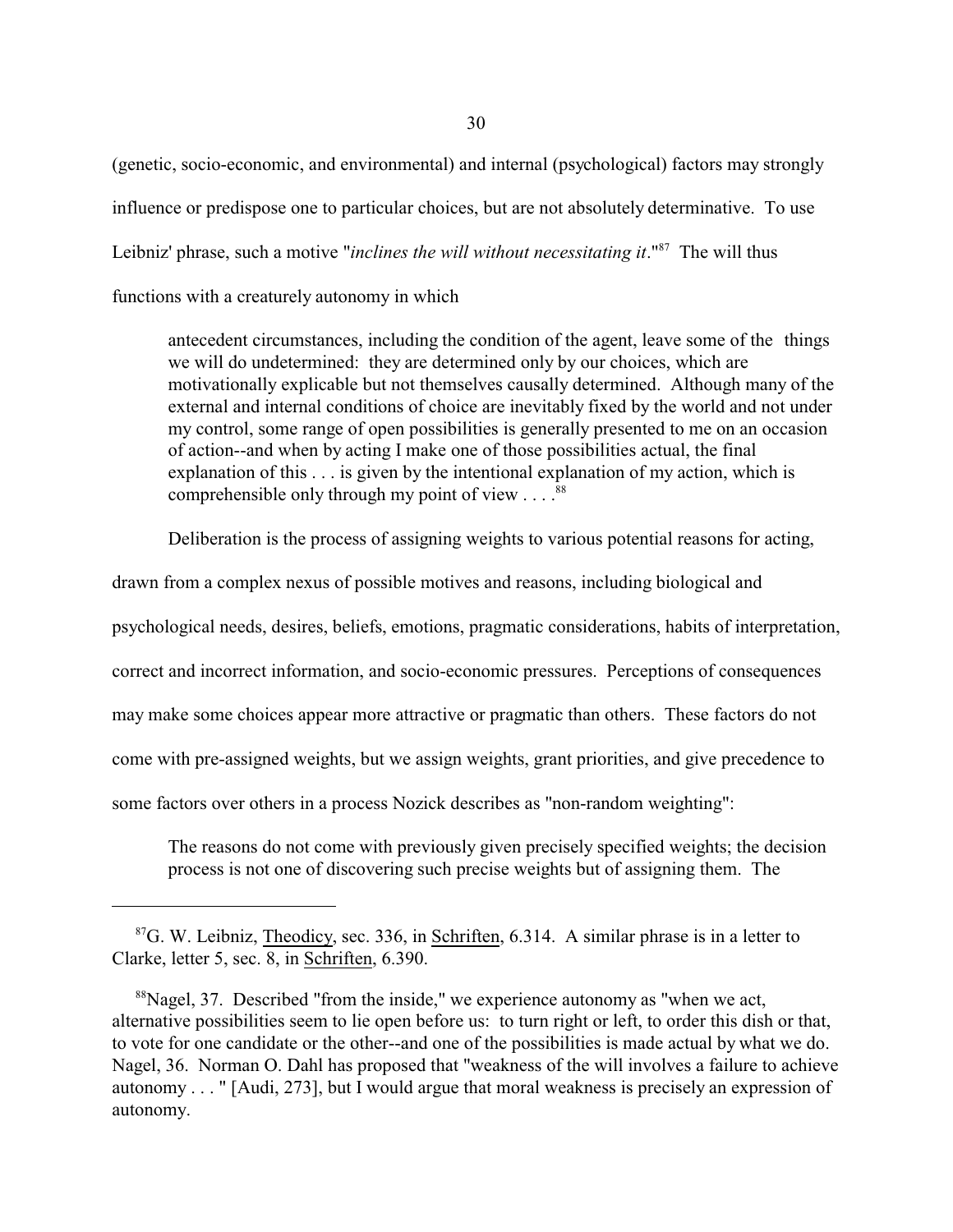process not only weighs reasons, it (also) weights them . . . . [T]here is no prior causal determination of the precise weight each reason will have in competition with others.<sup>89</sup>

The will<sup>d</sup> may thus be compared to a senator deciding how he shall vote on an important issue.<sup>90</sup> He might vote for or against a bill, even if it were against his own principles or morally repugnant to himself, because of an almost infinite variety of possible influences--moral convictions (his own principles and those of others); desires, needs, and pragmatic reasons (voter popularity, a pragmatic compromise that is less than ideal, donor pressure, lobbyist pressure, a bribe, an assurance of a federal project in his district, pressure from the whip of his party); emotional or motivational reasons (anger, love, duty, hurt, revenge, loyalty); and cognitive reasons (facts, intuitions). He may not be consciously aware of all his reasons, but his decision will be a conscious one. We are more aware of our own privileged reasons for deciding than we can be of others. We may hypothesize about the reasons of others, but we cannot know with certainty what counted as reasons *for them*, or even what alternatives they considered as live options.<sup>91</sup>

Character and habit have a significant role to play in weighting of potential reasons as well. There is something of a *hermeneutical spiral* in the decision making process whereby *character* and *act* are interrelated. Character becomes a hermeneutical filter for new actions, but

<sup>89</sup>Nozick, 102, 105.

<sup>&</sup>lt;sup>90</sup>This is an updated and expanded account that parallels Leibniz's analogy (which he considered "ill-conceived") of a queen who considers the input of her minister of state (representing the understanding), and her courtiers or favorite ladies (representing the passions). G. W. Leibniz, Theodicy (LaSalle: Open Court, 1985), 421; quoted in Timothy O'Connor, "Agent Causation," in Agents, Causes, and Events, ed. O'Connor, 188.

 $91$ Evans, 307; and Nagel, 42.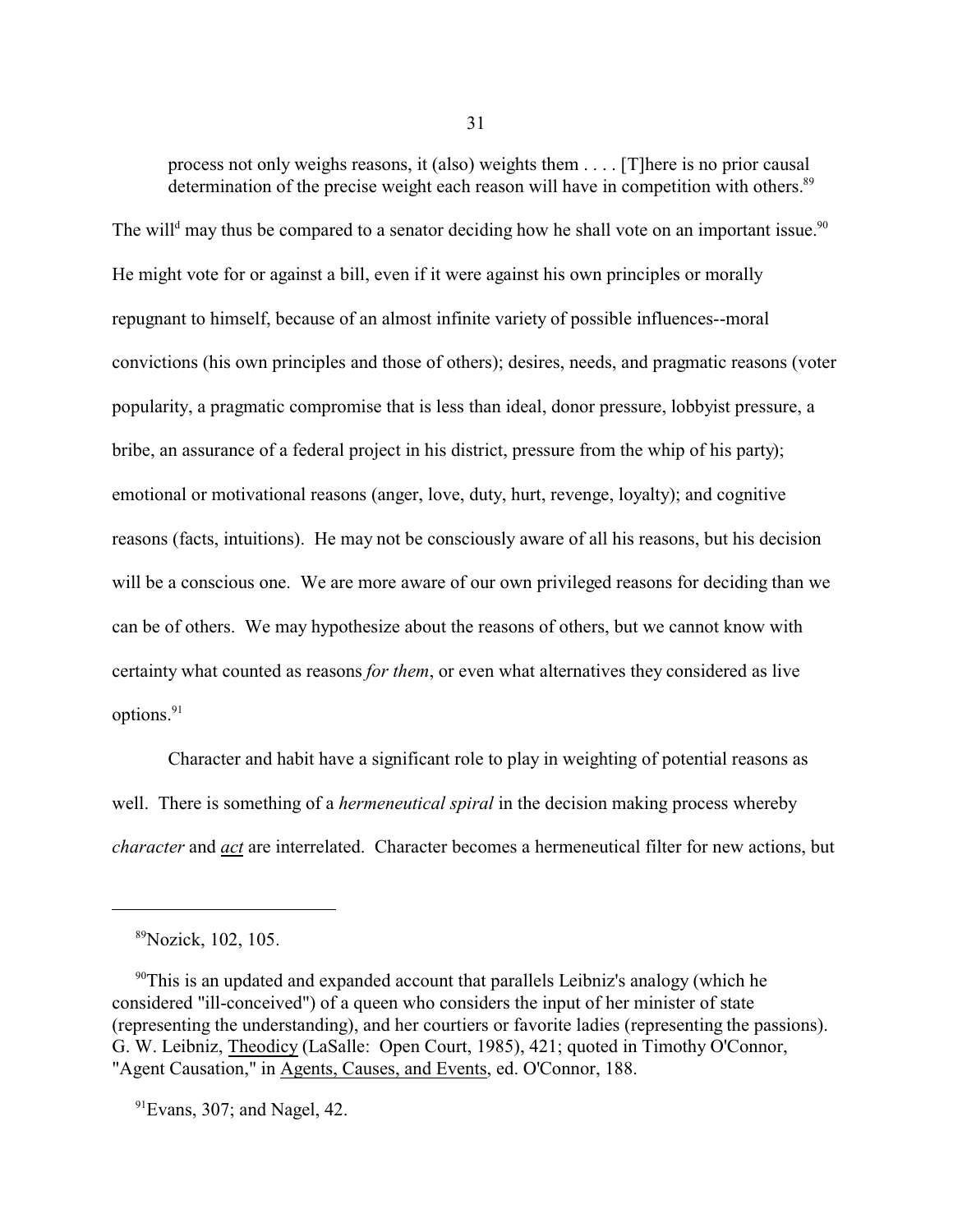new actions can play a role in reshaping character. Sometimes one's choices undergo small changes (based on new input) and even a paradigm shift which readjusts one's default presuppositions. Choices tend to be consistent with one's worldview. Character and habits provide a default tendency which nevertheless may be overridden by free choices. Nozick's analogy of legal precedents expresses this dynamic well:

The weights of reasons are inchoate until the decision. The decision need not bestow exact quantities, though, only make some reasons come to outweigh others . . . . The bestowed weights . . . set up a framework within which we make future decisions, not eternal but one we tentatively are committed to. The process of decision fixes the weights reasons are to have. The situation resembles that of precedents within a legal system; an earlier decision is not simply ignored though it may be overturned for reason.<sup>92</sup>

Deliberation is seldom exhaustive because we ordinarily make decisions under time pressure. Our examination of the evidence is thus usually rushed, and we often have to make forced decisions under a time limit which does not permit careful deliberation. As we hastily examine the evidence, some reason stands out as "good enough"<sup>93</sup> to justify stopping deliberation to decide. In parliamentary terms, the motion is made for nominations of potential reasons to cease. We determine that this reason or motive is of sufficient weight for us (or give it sufficient weight) such that we estimate that nothing is likely to outweigh it. This "good enough" reason becomes the winner, and we decide to pursue this course of action. Once we set out on a course, we are not easily dissuaded. Our minds are made up, and it may take overwhelming evidence or obstacles to change our minds. Deliberation is not an endless activity; it always ends in a

 $92$ Nozick, 103.

 $93$  Dennett, 49-50; and Nozick, 106. Both authors utilize Herbert Simon's term "satisfice" to describe this "good enough" judgment. See Herbert Simon, The Sciences of the Artificial. (Cambridge: MIT Press, 1969).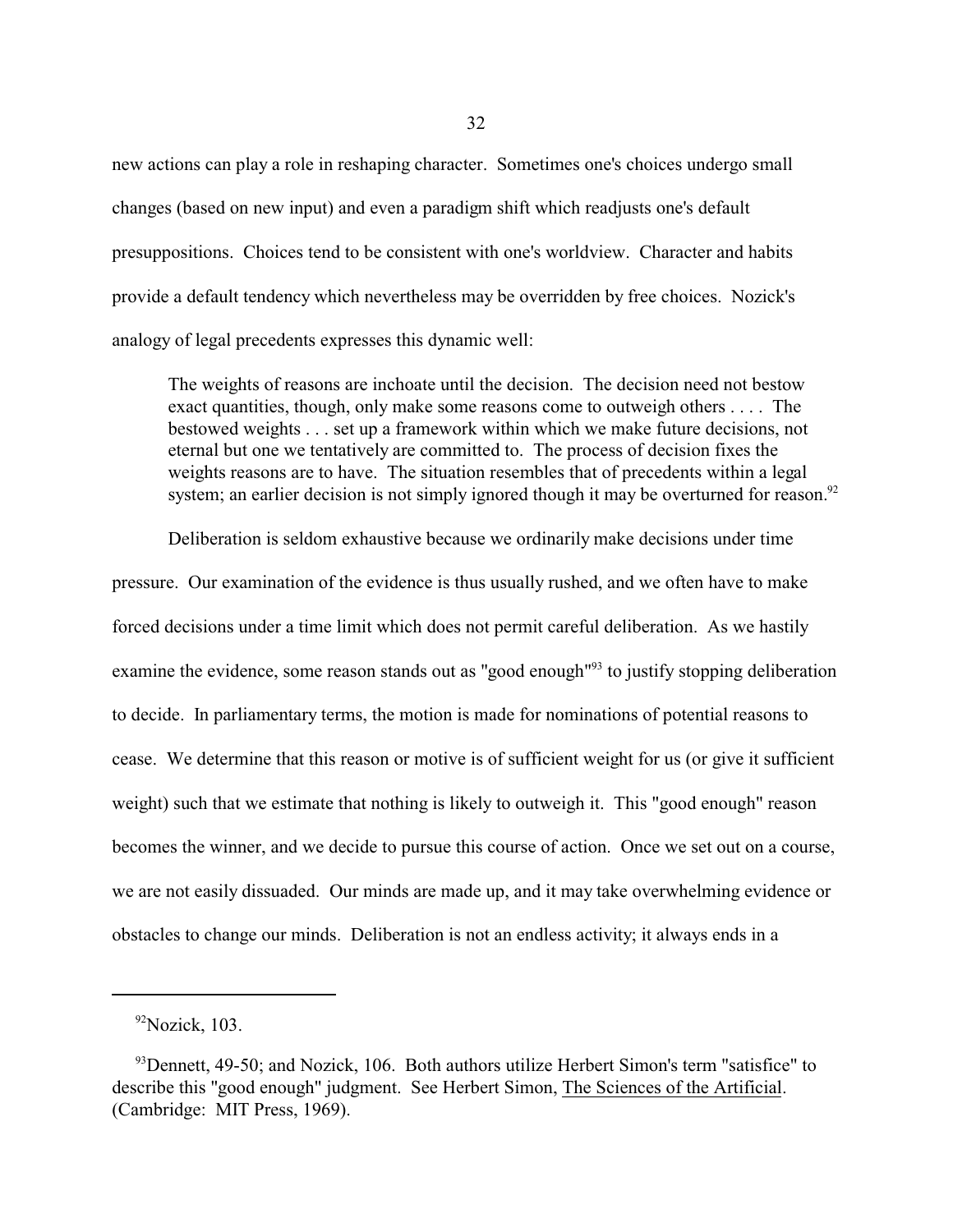decision (even if that decision is not to act right now).

A decision is the will<sup>d</sup> choosing one course over another. As Nozick comments, while we cannot control earlier events, "we do control which ones cause current actions."<sup>94</sup> Decisions are not irrational, then, but are made for evidence that is sufficient and reasons which are compelling *for the agent*. These reasons provide rational justification for the agent, whether or not it seems irrational to an objective observer or not.<sup>95</sup> In the words of Robert Kane,

agents who succumb to temptation do not do so without reasons . . . . When agents overcome temptation they are acting for the former [moral, long time goods, motivated by duty] reasons, when they succumb to temptation, they are acting for the latter [prudential, short-term goods, motivated by pragmatism] reasons. In either case, it is important to note that the agents had reasons of both conflicting kinds before they acted; it is just a question of which ones they will act upon . . . . [W]e might think of the choice as being rational from one or the other equally valid point of view, whichever way it went. The problem is that this supposition does not adequately describe the situation: the two sets of reasons or points of view are decidedly not on a par in the mind of the agent. Moral (or prudential) reasons are thought by the agent to be overriding, this is what creates a problem about moral or prudential weakness.<sup>96</sup>

Deciding involves determining not only an end, but at least a provisional plan of means to

accomplish that end.

*(f) Execution of Intention*. Once a decision is made, some interaction with the neurological system is initiated. The volitionalism here advocated is incompatible with physiological monism, but presupposes some variety of substance dualism. Interactionism seems the most promising option, since it affords something of a hermeneutical circle in which physical

96Kane, "Two Kinds of Incompatibilism," in Agents, Causes, and Events, ed. O'Connor, 133.

 $94$ Nozick, 112.

 $<sup>95</sup>$ Reilly, "Moral Weakness," 171, 173. Even those suffering from mental illness experience</sup> their reasons as being justifiable, although we might find their reasons irrational due to mental defect.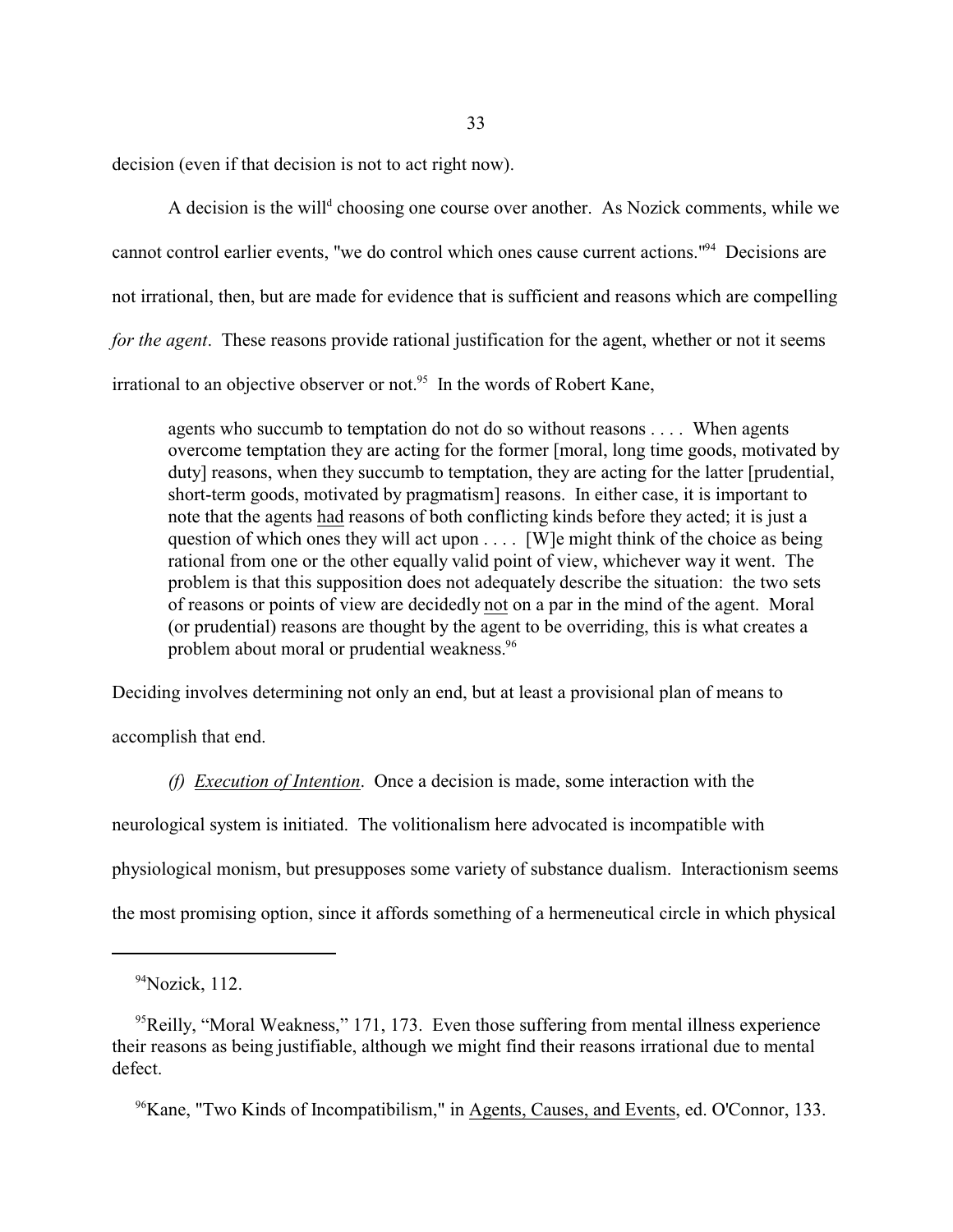events and mental events can interact. Intention is executed in trying, which in turn is usually expressed in action. But in addition to the intended action, there are several other accompanying possibilities: a failure to achieve the end, a change of volition in light of unanticipated obstacles, and unanticipated consequences.

*(g) Moral Weakness*. This view of freedom affords almost unlimited potential for *evil* choices. All people have ethical ideals which they violate and will not be realized because of they will<sup>d+r</sup> to do evil (sinfulness or immediate desires) rather than good. We live in an evil environment so pervasive that choosing righteousness consistently is extremely difficult, and in fact virtually impossible. Temptation is a powerful force in perverting and blinding humans to desire and to choose less than their ideals. But the temptation is resistible.

The Apostle Paul's statement in Rom. 7:14-25 that he could not resist doing some evil and that he could not make himself do some good is cited by Hare and others to suggest that he could not do otherwise (in Hare's terms, "ought but can't"). But Paul's statement must be read alongside his affirmation in 1 Cor. 10:13 that no temptation is irresistible. Read in this light, Romans 7 should then be understood as affirming that Paul would like to be more moral, but he does not yet will<sup>c</sup> to do his will<sup>i</sup>. Standard accounts understand one primary meaning of Paul's frequently used term "flesh" as being virtually equated with his selfish will. His claim, then, was that his will was immoral, at least until God could recreate a more moral will within him. But while working out one's salvation with fear and trembling in sanctification, there will be an inevitable conflict between the immoral selfish will and the sanctified spiritual will. Indeed, Paul's remorse and regret are incomprehensible if he could not genuinely resist his sins, for then he would not be accountable for them. Only if his sins were resistible would regret and remorse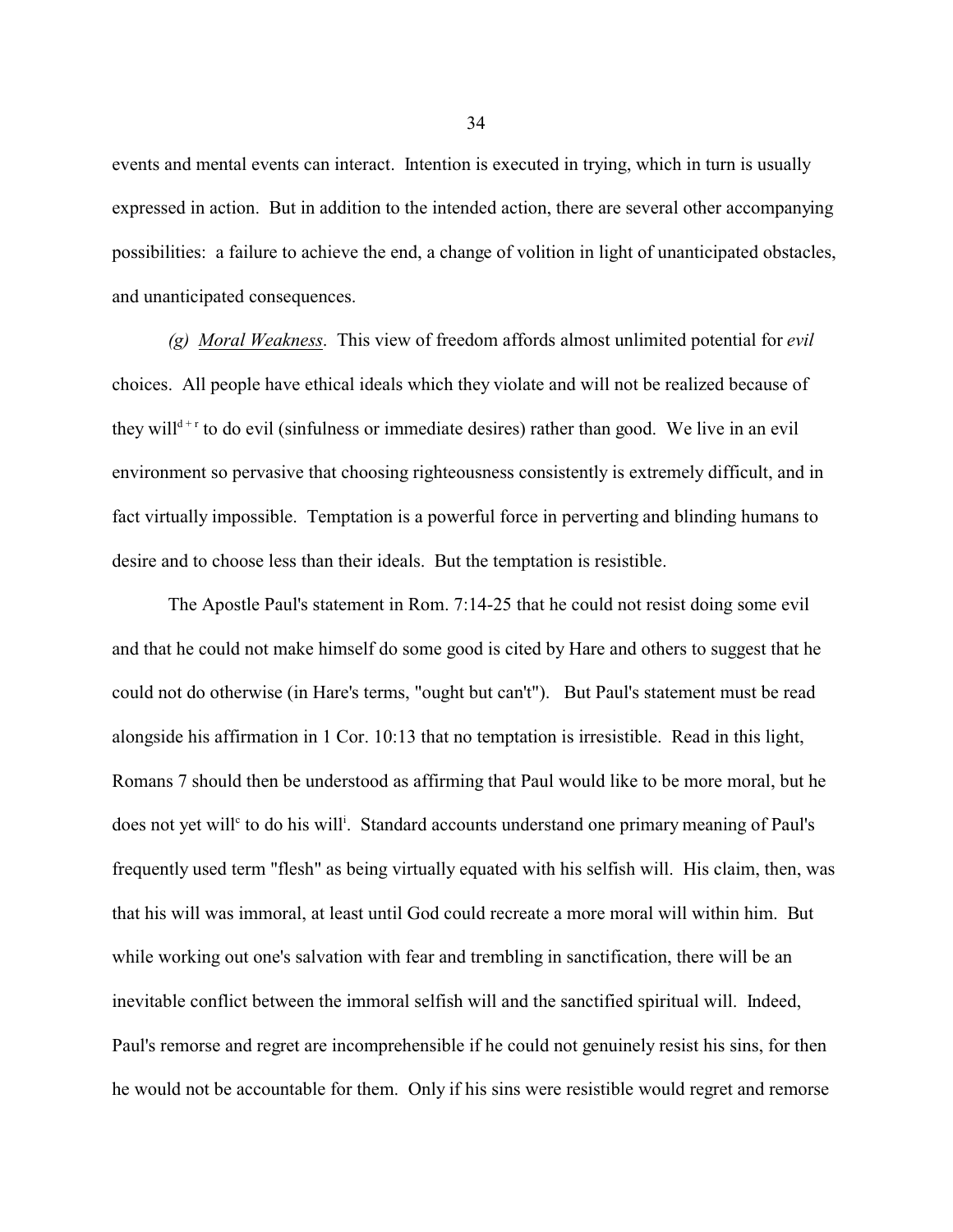be appropriate.<sup>97</sup>

Sometimes repeated evil choices can result in a silenced conscience, a depraved mind, or sinful nature, which is expressed in what an external observer might describe as foolish, irrational, and self-destructive choices. Ordinarily, however, moral weakness involves (as Robert Kane has suggested) choosing short-term prudential reasons over long-term moral reasons:

If an agent is capable of inner moral or prudential struggle at all, then it must be assumed that the agent consciously believes and would avow that moral (or prudential) reasons ought to prevail; in that sense they outweigh or override in the mind of the agent. But if the agent's conviction about this was unshakable and never was threatened by countervailing reasons (some perhaps unconscious) there would be no inner conflict or struggle.<sup>98</sup>

Moral weakness is expressed in the dynamic between character traits and individual

actions. Characteristically self-controlled persons can exhibit lack of control in certain areas, and characteristically incontinent persons can exhibit great self-control in certain areas. But whereas we ordinarily act consistent with our character, we can deceive ourselves even about our own character. Chekov's concept of moral slavery reminds us that we can engage in self-deception by thinking better of ourselves that we ought based on the fact that we refrain from mortal sins, ignoring our persistent practice of daily acts of selfishness, anger, lying, and disloyalty.<sup>99</sup>

That we are morally weak, that we yield to temptation, that we fall short of our ideals, is

<sup>99</sup>Evans, 303.

<sup>&</sup>lt;sup>97</sup> For discussions of resistibility, see Hare, Freedom and Reason, 78-79; J. P. Day, "Temptation," American Philosophical Quarterly 30, no. 2 (April 1993), 177-180; Evans, 304- 306; William Frankena, "Hare on Moral Weakness and the Definition of Morality," Ethics 98 (July 1988), 790; G. Matthews, "Weakness of Will," Mind 75 (July 1966), 414-415; Nagel, 42; and Reilly, "Moral Weakness,"169-173.

<sup>&</sup>lt;sup>98</sup>Kane, 133.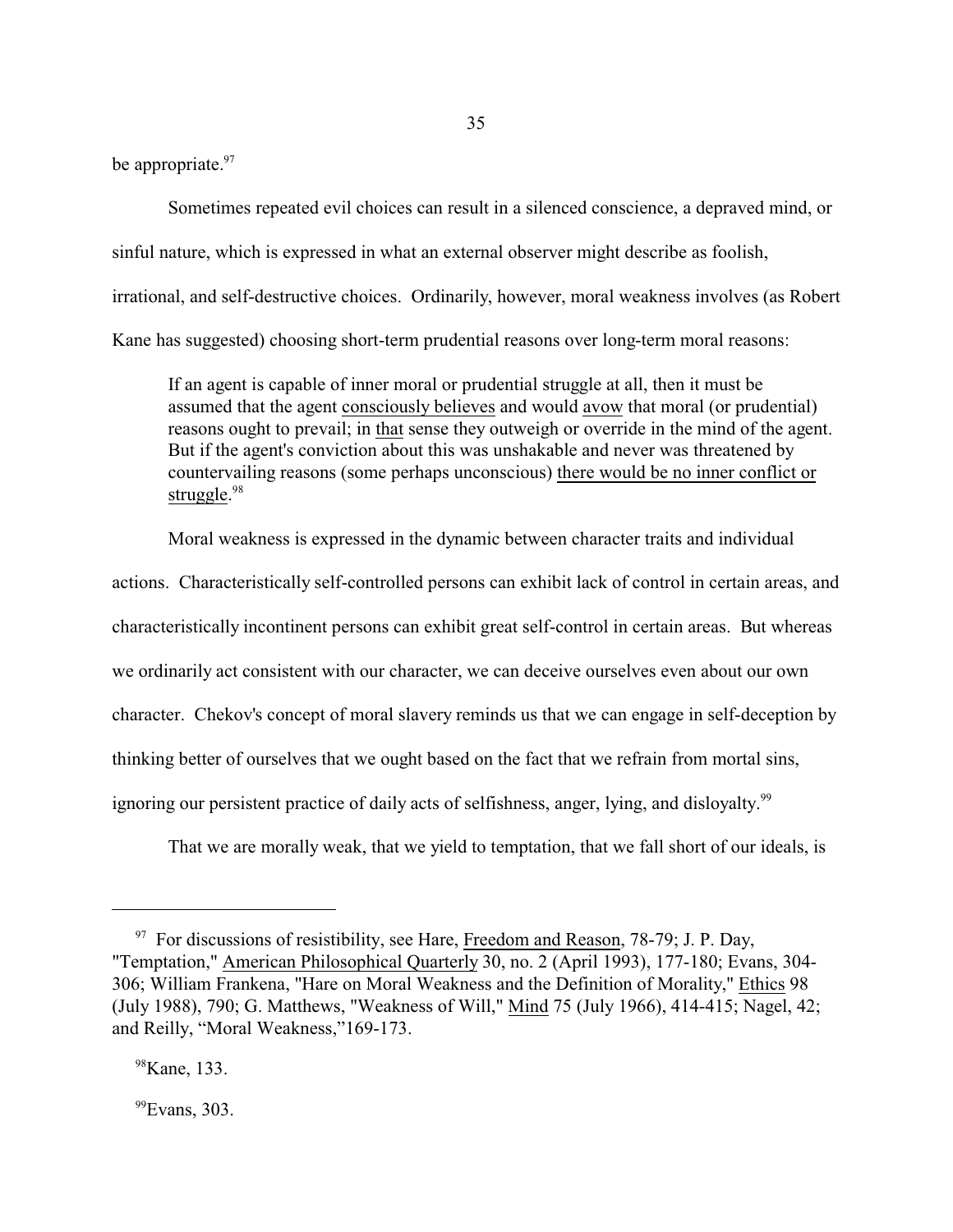indisputable. But this human moral fallibility is not merely because of ignorance, compulsion, desire, belief, or insufficient resolve. We are morally weak because we will to do so. As James reminds us, "For him who knows to do right and does it not, to him it is  $sin(jas. 4:17).<sup>100</sup>$ 

<sup>100</sup>This paper was read for the March 1997 Southwest regional meeting of the Evangelical Theological Society, meeting at Dallas Theological Seminary. The author expresses his appreciation to the participants for their comments and suggestions.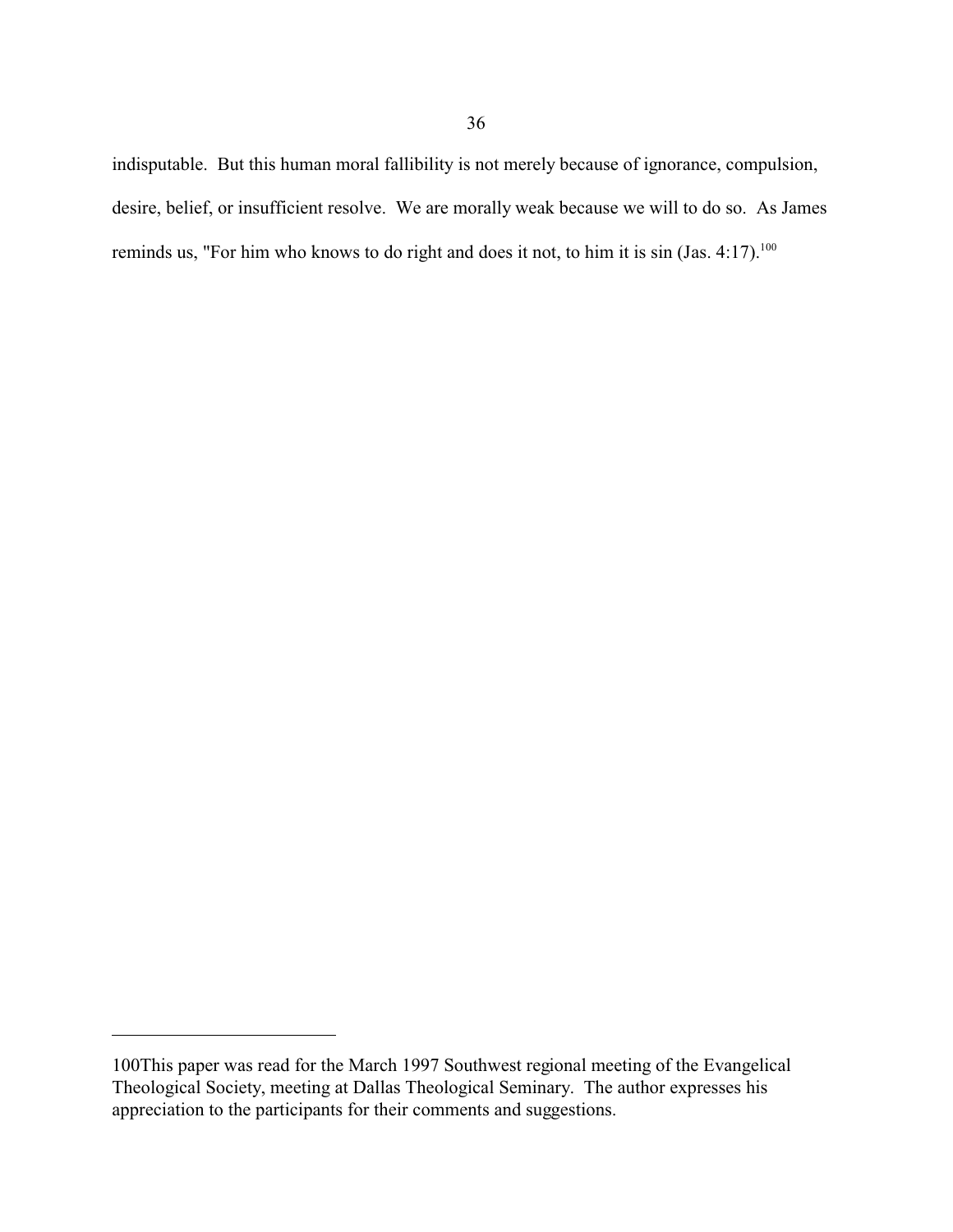#### Sources Consulted

Adler, Mortimer. The Idea of Freedom. New York: Doubleday, 1961.

Audi, Robert. "Weakness of Will and Rational Action." Australasian Journal of Philosophy 68, no. 3 (September 1990), 270-281.

Aune, Bruce, and Keith Lehrer. "Cans and Ifs: An Exchange," in Free Will, ed. Gary Watson. New York: Oxford University Press, 1982, 36-45.

Bigelow, John, Susan M. Dodds, and Robert Pargetter. "Temptation and the Will." American Philosophical Quarterly 27, no. 1 (January 1990), 39-49.

Bratman, Michael. "Practical Reasoning and Weakness of the Will." Nous 13 (1979), 153-171.

Charles, David. "Rationality and Irrationality." Proceedings of the Aristotelian Society 83 (1983), 191-212.

Chisholm, Roderick M. "Agents, Causes, and Events: The Problem of Free Will," in Agents, Causes, and Events, ed. Timothy O'Connor. New York: Oxford University Press, 1995, 95-100.

Davidson, Donald. Essays on Actions and Events. Oxford: Oxford University Press, 1980.

\_\_\_\_\_\_\_. "How Is Weakness of the Will Possible?" in Moral Concepts, ed. Joel Feinberg. Oxford: Oxford University Press, 1970, 93-113.

\_\_\_\_\_\_\_. "Paradoxes of Irrationality," in Philosophical Essays on Freud, ed. R. Wollheim and J. Hopkins. Cambridge: Cambridge University Press, 1982, 289-305.

Day, J. P. "Temptation." American Philosophical Quarterly 30, no. 2 (April 1993), 175-181.

Dennett, Daniel. "On Giving Libertarians What They Say They Want," in Agents, Causes, and Events, ed. Timothy O'Connor. New York: Oxford University Press,1995, 43-55.

Double, Richard. "Libertarianism and Rationality," in Agents, Causes, and Events, ed. Timothy O'Connor. New York: Oxford University Press, 1995, 57-65.

Evans, Donald. "Moral Weakness," Philosophy 50 (1975), 295-310.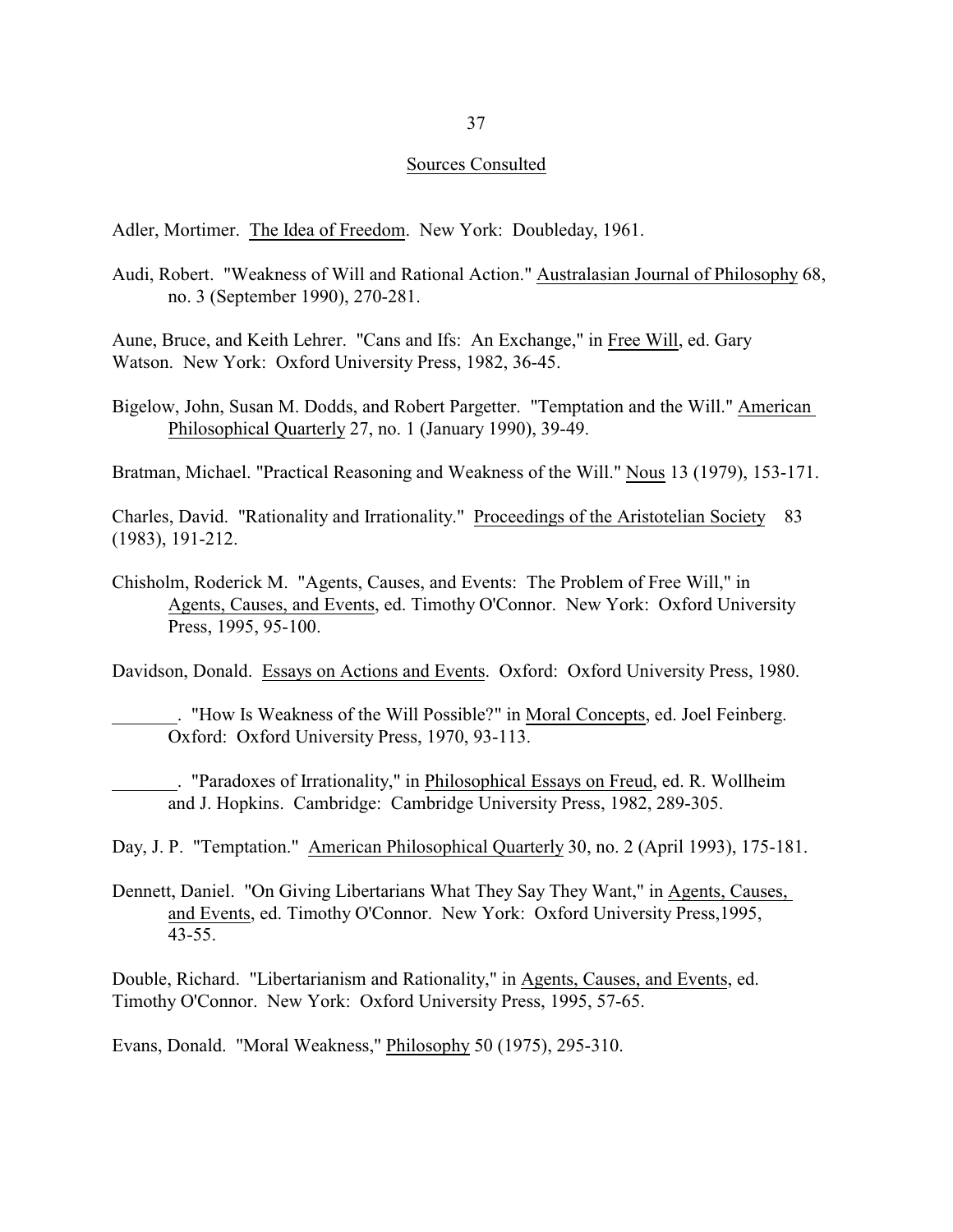- Frankena, William. "Hare on Moral Weakness and the Definition of Morality." Ethics 98 (July 1988), 779-792.
- Frankfurt, Harry. "Freedom of Will," in Free Will, ed. Gary Watson. New York: Oxford University Press, 1982, 82-83.

Ginet, Carl. "Reasons Explanation of Action: An Incompatibilist Account," in Agents, Causes, and Events, ed. Timothy O'Connor. New York: Oxford University Press, 1995, 69-93.

Hare, R. M. Moral Thinking: Its Levels, Method, and Point. Oxford: Clarendon, 1981.

. Freedom and Reason. Oxford: Oxford University Press, 1963.

Hill, Thomas E., Jr. "Weakness of Will and Character." Philosophical Topics 14, no. 2 (Fall 1986), 93-115.

Hogarth, Robin M. "Beyond Discrete Biases: Functional and Dysfunctional Aspects of Judgmental Heuristics." Psychological Bulletin 90, no. 2 (1991), 199-211.

Hurley, Paul. "How Weakness of Will Is Possible." Mind 101, issue 401 (January 1992), 85-87.

Jackson, Frank. "Weakness of Will." Mind 93 (1984), 1-18.

Kane, Robert. Free Will and Values. Albany: SUNY Press, 1985.

\_\_\_\_\_\_\_. "Two Kinds of Incompatibilism," in Agents, Causes, and Events, ed. Timothy O'Connor. New York: Oxford University Press, 1995, 115-150.

- Kennett, Jeanette. "Decision Theory and Weakness of Will." Pacific Philosophical Quarterly 72 (1991), 113-130.
- Korsgaard, Christine. "Skepticism about Practical Reason." Journal of Philosophy 83, no.1 (January 1986), 5-25.
- Leibniz, Gottfried Wilhelm. Die philosophische Schriften von Gottfried Wilhelm Leibniz, ed. C. I. Gerhardt. Hildesheim: G. Olms, 1961.

\_\_\_\_\_\_\_. Theodicy. LaSalle: Open Court, 1985.

McCann, Hugh J. "Intrinsic Intentionality." Theory and Decision 20 (1986), 247-273.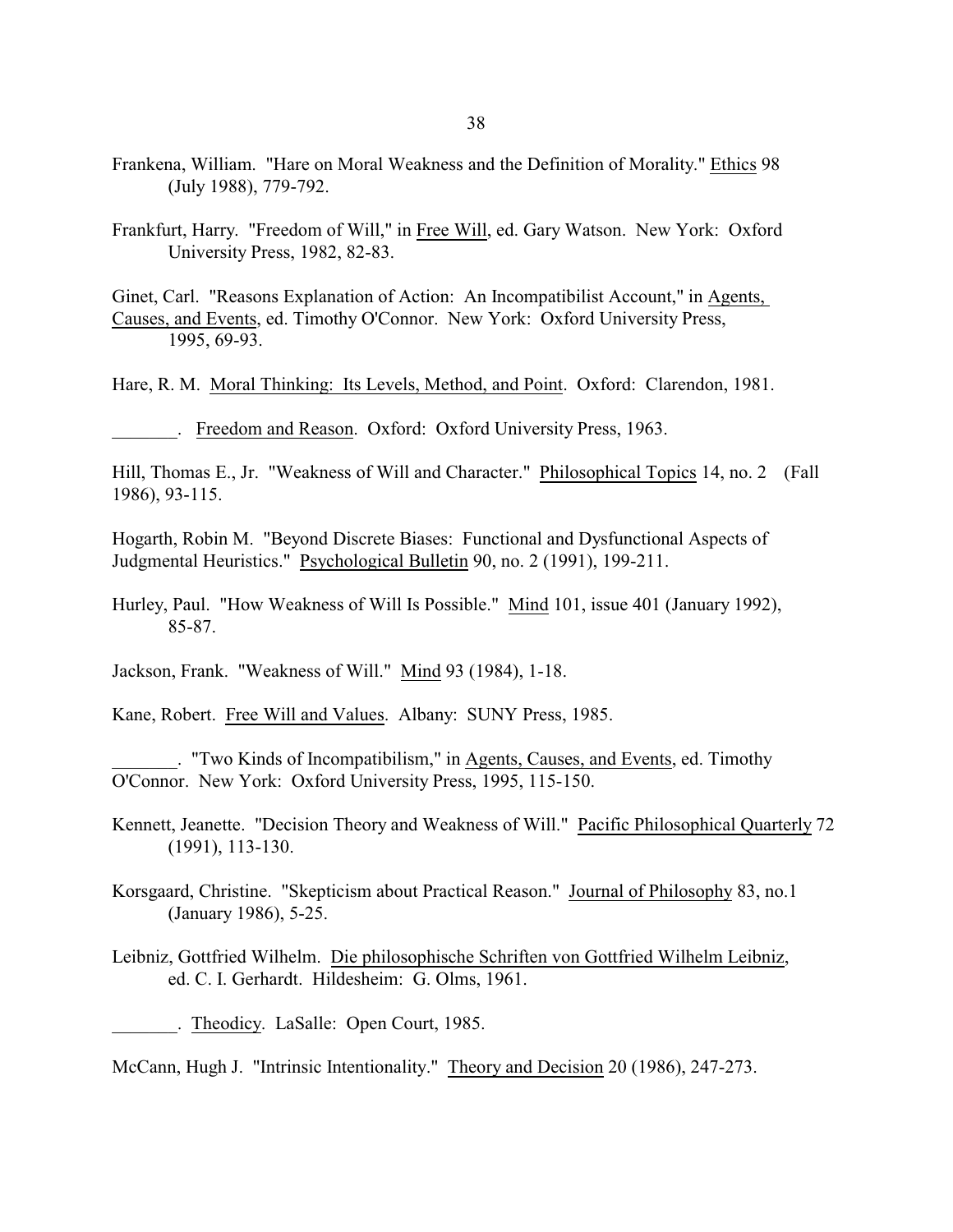. "Rationality and the Range of Intention." Midwest Studies in Philosophy 10 (1986), 191-211.

. "Settled Objectives and Rational Constraints." American Philosophical Quarterly 28, no. 1 (January 1991), 25-36.

\_\_\_\_\_\_\_. "Volition and Basic Action." The Philosophical Review 83 (October 1974), 451-473.

Marshall, Graeme. "Action on the Rationality Principle." Australasian Journal of Philosophy 59 (1981), 54-67.

Matthews, G. "Weakness of Will." Mind 75 (July 1966), 405-419.

- Mele, Alfred R. "Akratic Feelings." Philosophy and Phenomenological Research 1, no. 2 (December 1989), 277-288.
- Nagel, Thomas. "The Problem of Autonomy," in Agents, Causes, and Events, ed.Timothy O'Connor. New York: Oxford University Press, 1995, 33-42.
- Nozick, Robert. "Choice and Indeterminism," in Agents, Causes, and Events, ed. Timothy O'Connor. New York: Oxford University Press, 1995, 101-114.
- O'Connor, Timothy, ed. Agents, Causes, and Events. New York: Oxford University Press, 1995.

\_\_\_\_\_\_\_. "Agent Causation," in Agents, Causes, and Events, ed. Timothy O'Connor. New York: Oxford University Press, 1995, 173-200.

Paskow, Alan. "Moral Denial, Moral Weakness, and the Complicity of the Self." International Philosophical Quarterly 28, no. 1, issue no. 109 (March 1988), 65-78.

Pears, David. Motivated Irrationality. Oxford: Clarendon, 1984.

Rappaport, Elizabeth. "Explaining Moral Weakness." Philosophical Studies 24 (1973), 174-182.

Reilly, Richard. "Moral Weakness." International Philosophical Quarterly 17 (June1977), 167- 177.

Robinson, Kirk. "Reason, Desire, and Weakness of Will." American Philosophical Quarterly 29, no. 4 (October 1991), 287-298.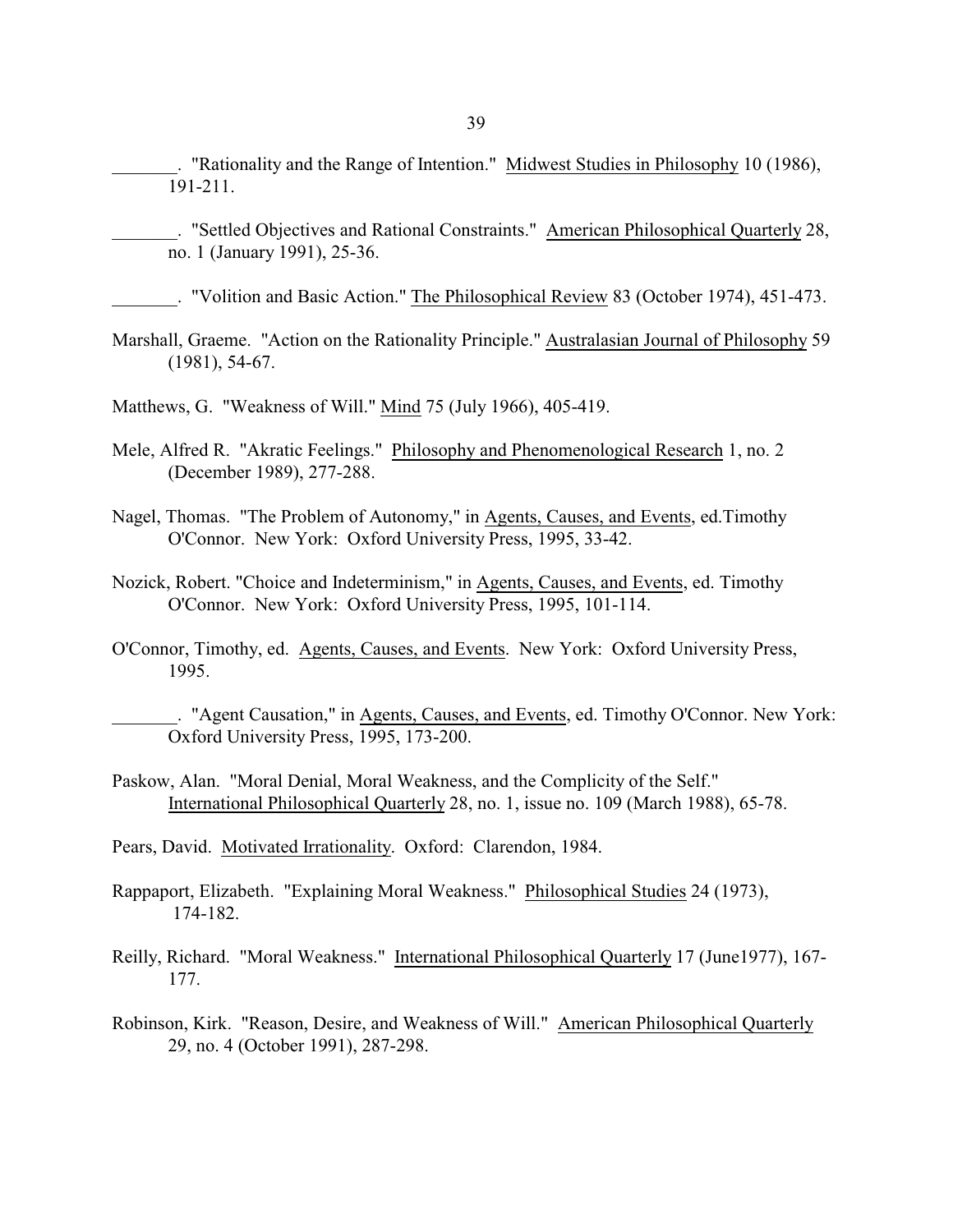- Rowe, William. "Two Concepts of Freedom," in Agents, Causes, and Events, ed. Timothy O'Connor. New York: Oxford University Press, 1995, 151-171.
- Scaltsas, Theodore. "Weakness of Will in Aristotle's Ethics." Southern Journal of Philosophy 24, no. 3 (1986), 375-382.
- Schiffer, Stephen. "A Paradox of Desire." American Philosophical Quarterly 13 (1976), 159-203.
- Simon, Herbert. The Sciences of the Artificial. Cambridge: MIT Press, 1969.
- Strawson, Galen. "Libertarianism, Action, and Self-Determination," in Agents, Causes, and Events, ed. Timothy O'Connor. New York: Oxford University Press, 1995, 13-31.
- Strawson, Peter. "Freedom and Resentment," in Free Will, ed. Gary Watson. New York: Oxford University Press, 1982, 59-80.
- Swanton, Christine. "Weakness of Will as a Species of Executive Cowardice." Canadian Journal of Philosophy 21, no. 2 (June 1991), 123-140.
- Taylor, Charles, ed. Human Agency and Language: Philosophical Perspectives 1, Cambridge: Cambridge University Press, 1985.
- Vailati, Ezio. "Leibniz on Locke on Weakness of Will." Journal of the History of Philosophy 28, no. 2 (April 1990), 213-238.

van Hooft, Stan. "Weakness of Will." Southern Journal of Philosophy 26, no. 3 (1988), 403- 421.

- van Inwagen, Peter. "When Is the Will Free," in Agents, Causes, and Events, ed. Timothy O'Connor. New York: Oxford University Press, 1995, 219-238.
- Watson, Gary. "Free Agency." The Journal of Philosophy 75 (1975), 205-220, reprinted in Free Will, ed. Gary Watson. New York: Oxford University Press, 1982, 96-110.
- \_\_\_\_\_\_\_, ed. Free Will. New York: Oxford University Press, 1982.
- . "Skepticism about Weakness of Will." Philosophical Review 86 (1977), 316-339.
- Wiggins, David. "Weakness of Will, Commensurability, and the Objects of Deliberation and Desire," in Essays on Aristotle's Ethics, ed. A.D. Rorty. London: University of California Press, 1980, 241-256.